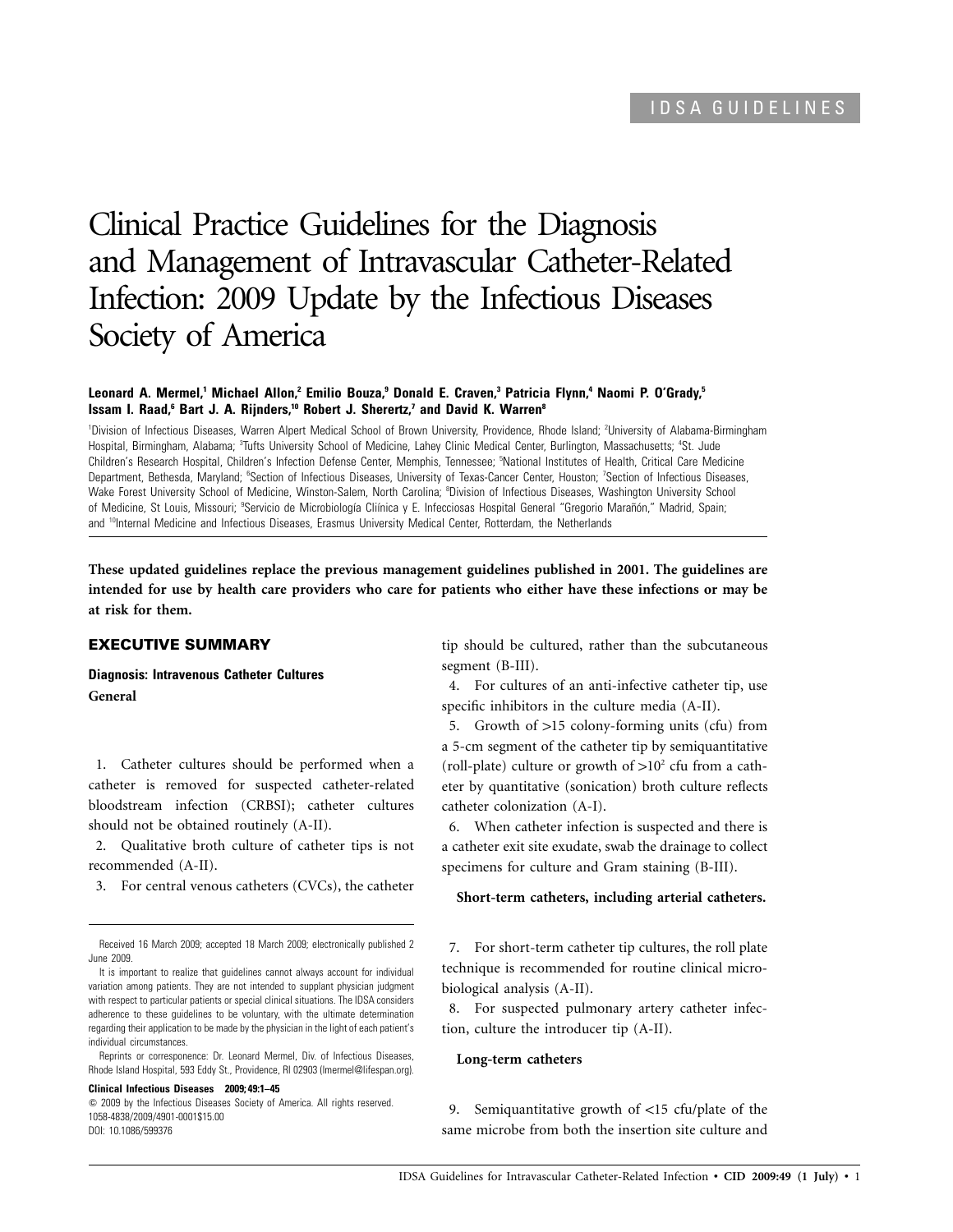the catheter hub culture strongly suggests that the catheter is not the source of a bloodstream infection (A-II).

10. If a venous access subcutaneous port is removed for suspected CRBSI, send the port to the microbiology laboratory for qualitative culture of the port reservoir contents, in addition to the catheter tip (B-II).

#### **Diagnosis: Blood Cultures**

11. Obtain samples for blood culture prior to the initiation of antibiotic therapy (figure 1) (A-I).

12. Where available, a phlebotomy team should draw the blood samples (A-II).

13. Skin preparation for obtaining percutaneously drawn blood samples should be performed carefully, with use of either alcohol or tincture of iodine or alcoholic chlorhexidine  $(0.5\%)$ , rather than povidone-iodine; allow adequate skin contact and drying times to mitigate blood culture contamination  $(A-I).$ 

14. If a blood sample is obtained through a catheter, clean the catheter hub with either alcohol or tincture of iodine or alcoholic chlorhexidine (>0.5%), allowing adequate drying time to mitigate blood culture contamination (A-I).

15. For suspected CRBSI, paired blood samples, drawn from the catheter and a peripheral vein, should be cultured before initiation of antimicrobial therapy, and the bottles should be appropriately marked to reflect the site from which the samples were obtained (A-II).

16. If a blood sample cannot be drawn from a peripheral vein, it is recommended that  $\geq 2$  blood samples should be drawn through different catheter lumens (B-III). It is unclear whether blood cultures should be drawn through all catheter lumens in such circumstances (C-III).

17. A definitive diagnosis of CRBSI requires that the same organism grow from at least 1 percutaneous blood culture and from a culture of the catheter tip (A-I), or that 2 blood samples be drawn (one from a catheter hub and the other from a peripheral vein) that, when cultured, meet CRBSI criteria for quantitative blood cultures or differential time to positivity (DTP) (A-II). Alternatively, 2 quantitative blood cultures of samples obtained through 2 catheter lumens in which the colony count for the blood sample drawn through one lumen is at least 3-fold greater than the colony count for the blood



Figure 1. Methods for the diagnosis of acute fever for a patient suspected of having short-term central venous catheter infection or arterial catheter infection. CFU, colony-forming units.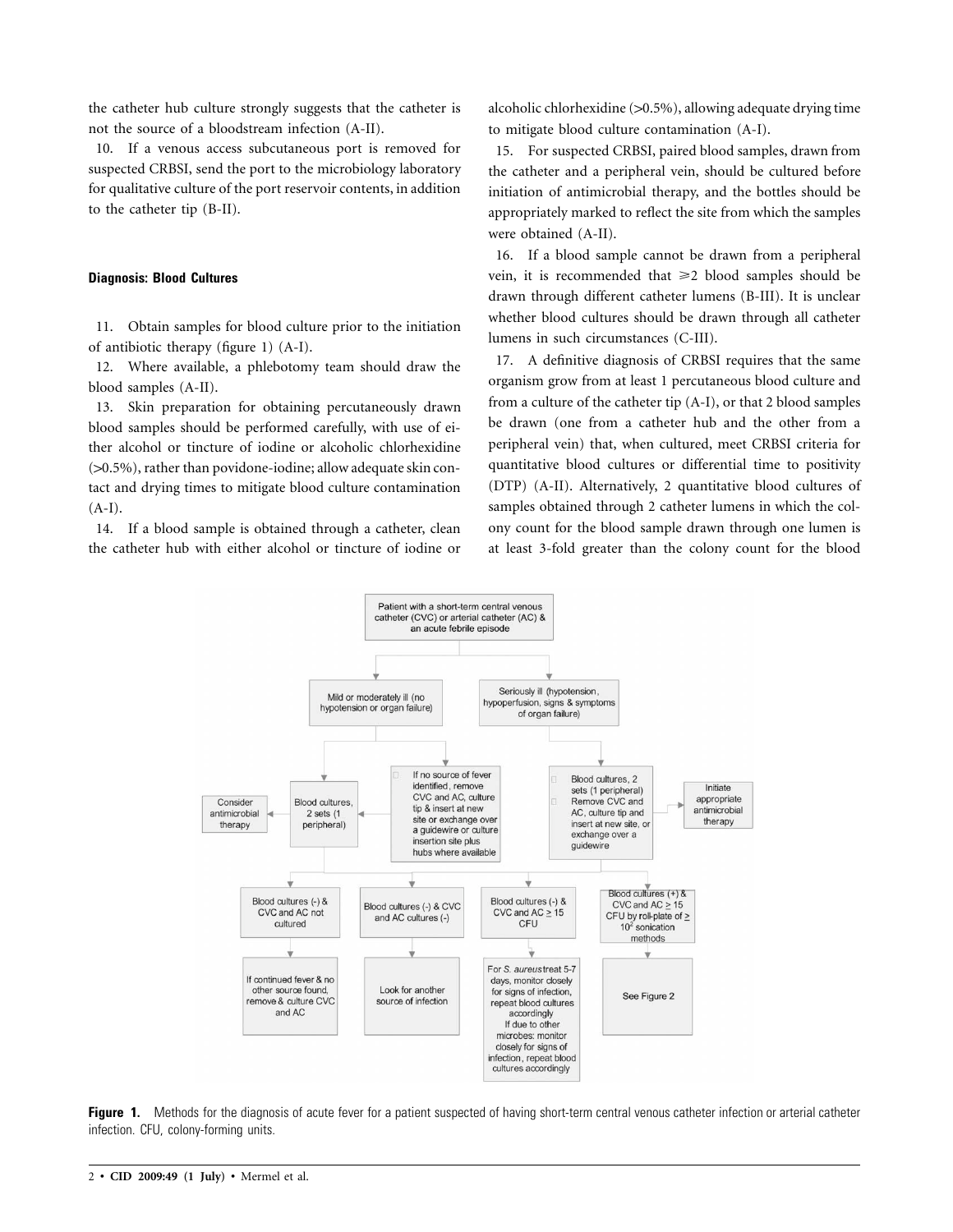sample obtained from the second lumen should be considered to indicate possible CRBSI (B-II). In this circumstance, the interpretation of blood cultures that meet the DTP criteria is an unresolved issue (C-III).

18. For quantitative blood cultures, a colony count of microbes grown from blood obtained through the catheter hub that is at least 3-fold greater than the colony count from blood obtained from a peripheral vein best defines CRBSI (A-II).

19. For DTP, growth of microbes from a blood sample drawn from a catheter hub at least 2 h before microbial growth is detected in a blood sample obtained from a peripheral vein best defines CRBSI (A-II).

20. Quantitative blood cultures and/or DTP should be performed before initiating antimicrobial therapy and with the same volume of blood per bottle (A-II).

21. Evidence is insufficient to recommend that blood cultures be routinely performed after discontinuation of antimicrobial therapy for CRBSI (C-III).

## **General Management of Catheter-Related Infection**

22. When denoting duration of antimicrobial therapy, day 1 is the first day on which negative blood culture results are obtained (C-III).

23. Vancomycin is recommended for empirical therapy in heath care settings with an elevated prevalence of methicillinresistant *Staphylococcus aureus* (MRSA); for institutions in which the preponderance of MRSA isolates have vancomycin minimum inhibitory concentration (MIC) values  $>2 \mu g/mL$ , alternative agents, such as daptomycin, should be used (A-II). 24. Linezolid should not be used for empirical therapy (i.e.,

for patients suspected but not proven to have CRBSI) (A-I).

25. Empirical coverage for gram-negative bacilli should be based on local antimicrobial susceptibility data and the severity of disease (e.g., a fourth-generation cephalosporin, carbapenem, or  $\beta$ -lactam/ $\beta$ -lactamase combination, with or without an aminoglycoside) (A-II).

26. Empirical combination antibiotic coverage for multidrug-resistant (MDR) gram-negative bacilli, such as *Pseudomonas aeruginosa,* should be used when CRBSI is suspected in neutropenic patients, severely ill patients with sepsis, or patients known to be colonized with such pathogens, until the culture and susceptibility data are available and de-escalation of the antibiotic regimen can be done (A-II).

27. In addition to coverage for gram-positive pathogens, empirical therapy for suspected CRBSI involving femoral catheters in critically ill patients should include coverage for gram-negative bacilli and *Candida* species (A-II).

28. Empirical therapy for suspected catheter-related candidemia should be used for septic patients with any of the following risk factors: total parenteral nutrition, prolonged use of broad-spectrum antibiotics, hematologic malignancy, receipt of bone marrow or solid-organ transplant, femoral catheterization, or colonization due to *Candida* species at multiple sites  $(B-II)$ .

29. For empirical treatment of suspected catheter-related candidemia, use an echinocandin or, in selected patients, fluconazole (A-II). Fluconazole can be used for patients without azole exposure in the previous 3 months and in health care settings where the risk of *Candida krusei* or *Candida glabrata* infection is very low (A-III).

30. Antibiotic lock therapy should be used for catheter salvage (B-II); however, if antibiotic lock therapy cannot be used in this situation, systemic antibiotics should be administered through the colonized catheter (C-III).

31. Four to 6 weeks of antibiotic therapy should be administered to patients with persistent fungemia or bacteremia after catheter removal (i.e., occurring >72 h after catheter removal) (A-II for *S. aureus* infection; C-III for infection due to other pathogens), to patients who are found to have infective endocarditis or suppurative thrombophlebitis, and to pediatric patients with osteomyelitis; 6–8 weeks of therapy should be used for the treatment of osteomyelitis in adults (figures 2 and 3) (A-II).

32. Long-term catheters should be removed from patients with CRBSI associated with any of the following conditions: severe sepsis; suppurative thrombophlebitis; endocarditis; bloodstream infection that continues despite >72 h of antimicrobial therapy to which the infecting microbes are susceptible; or infections due to *S. aureus, P. aeruginosa,* fungi, or mycobacteria (A-II). Short-term catheters should be removed from patients with CRBSI due to gram-negative bacilli, *S. aureus,* enterococci, fungi, and mycobacteria (A-II).

33. For patients with CRBSI for whom catheter salvage is attempted, additional blood cultures should be obtained, and the catheter should be removed if blood culture results (e.g., 2 sets of blood cultures obtained on a given day; 1 set of blood cultures is acceptable for neonates) remain positive when blood samples are obtained 72 h after the initiation of appropriate therapy (B-II).

34. For long-term and short-term CRBSI due to less virulent microbes that are difficult to eradicate (e.g., *Bacillus* species, *Micrococcus* species, or Propionibacteria), catheters should generally be removed after blood culture contamination is ruled out on the basis of multiple positive culture results, with at least 1 blood culture sample drawn from a peripheral vein (B-III).

35. In uncomplicated CRBSI involving long-term catheters due to pathogens other than *S. aureus, P. aeruginosa, Bacillus* species, *Micrococcus* species, Propionibacteria, fungi, or mycobacteria, because of the limited access sites in many patients who require long-term intravascular access for survival (e.g., patients undergoing hemodialysis or with short-gut syndrome),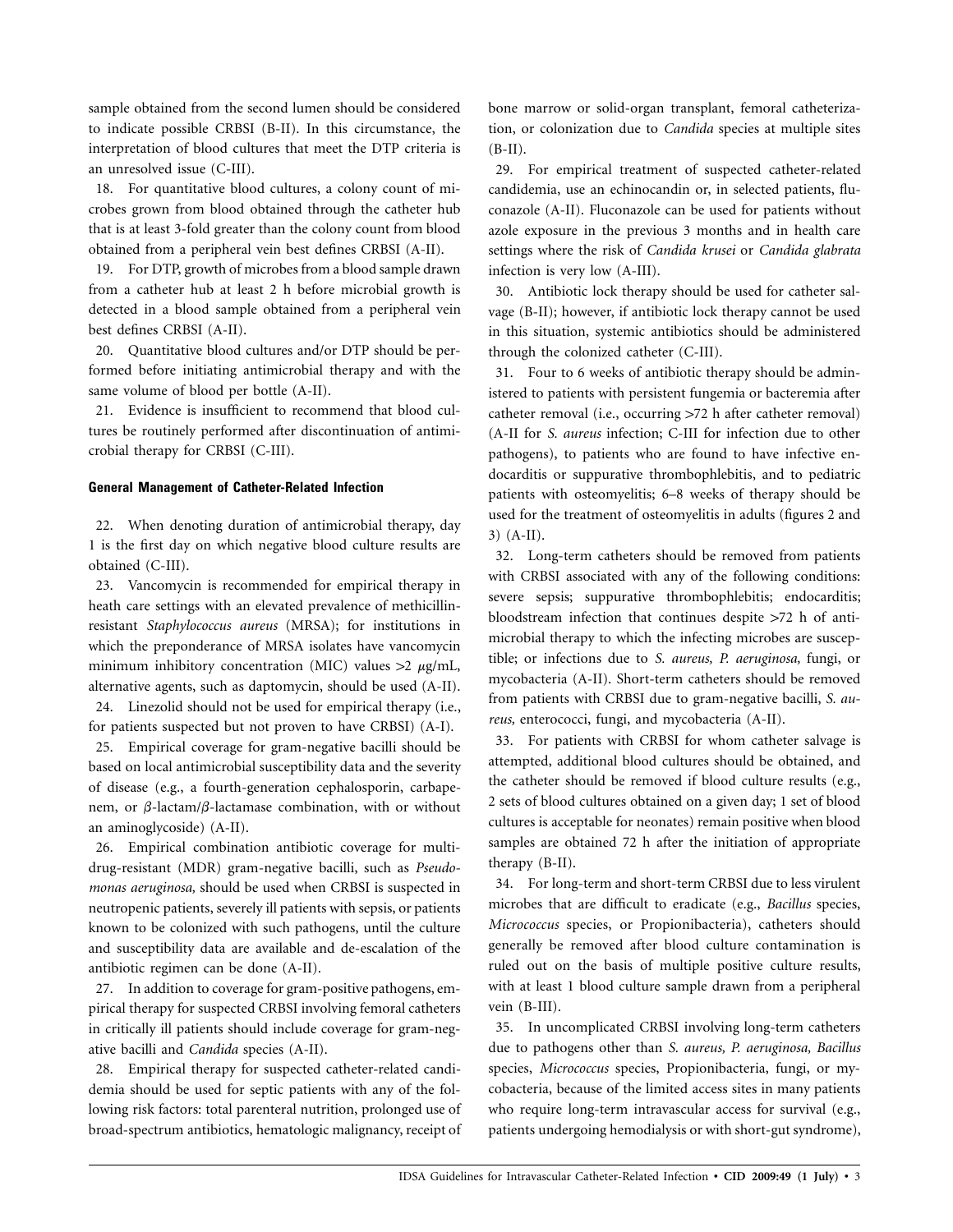

Figure 2. Approach to the management of patients with short-term central venous catheter–related or arterial catheter–related bloodstream infection. CFU, colony-forming units; S. aureus, Staphylococcus aureus.

treatment should be attempted without catheter removal, with use of both systemic and antimicrobial lock therapy (B-II).

36. After a positive blood culture result is reported that may represent CRBSI, automated standardized treatment advice can be formulated to improve compliance with Infectious Diseases Society of America (IDSA) guidelines (B-II).

37. Urokinase and other thrombolytic agents are not recommended as adjunctive therapy for patients with CRBSI (B-I).

38. If a catheterized patient has a single positive blood culture that grows coagulase-negative *Staphylococcus* species, then additional cultures of blood samples obtained through the suspected catheter and from a peripheral vein should be performed before the initiation of antimicrobial therapy and/or catheter removal to be certain that the patient has true bloodstream infection and that the catheter is the likely source (A-II).

Recommendations related to the unique aspects of the following subjects may also be found in the text: treating short-term peripheral venous catheters, nontunneled and long-term CVCs, implanted catheter–related infections (other than infections related to hemodialysis catheters), treatment of pediatric patients with catheter-related infections, and treatment of infections related to hemodialysis catheters. Recommendations are also made regarding antibiotic lock therapy, pathogen-specific treatment, management of suppurative thrombophlebitis, management of persistent bloodstream infection, and detection and management of an outbreak of CRBSI. A full listing of all recommendations may be found in table 1.

#### INTRODUCTION

In 2001, the IDSA published a clinical practice guideline on the management of intravascular catheter-related infection [1]. IDSA updates its guidelines when new data or publications might change a prior recommendation or when the Expert Panel feels clarifications or additional guidance are warranted. For the 2009 Update, the indications for treatment and agents of choice from the 2001 guideline were reviewed [1]. The previous document is a source for a more detailed review of earlier studies.

The Expert Panel addressed the following clinical questions in the 2009 Update:

I. Diagnosis: when and how should catheter cultures and blood cultures be done?

II. How should catheter-related infections generally be managed?

III. What are the unique aspects of treating infections associated with short-term peripheral venous catheters?

IV. What are the unique aspects of treating infections associated with nontunneled CVCs and arterial catheters?

V. What are the unique aspects of treating infections associated with long-term CVCs or implanted catheter–related infections other than those related to hemodialysis catheters?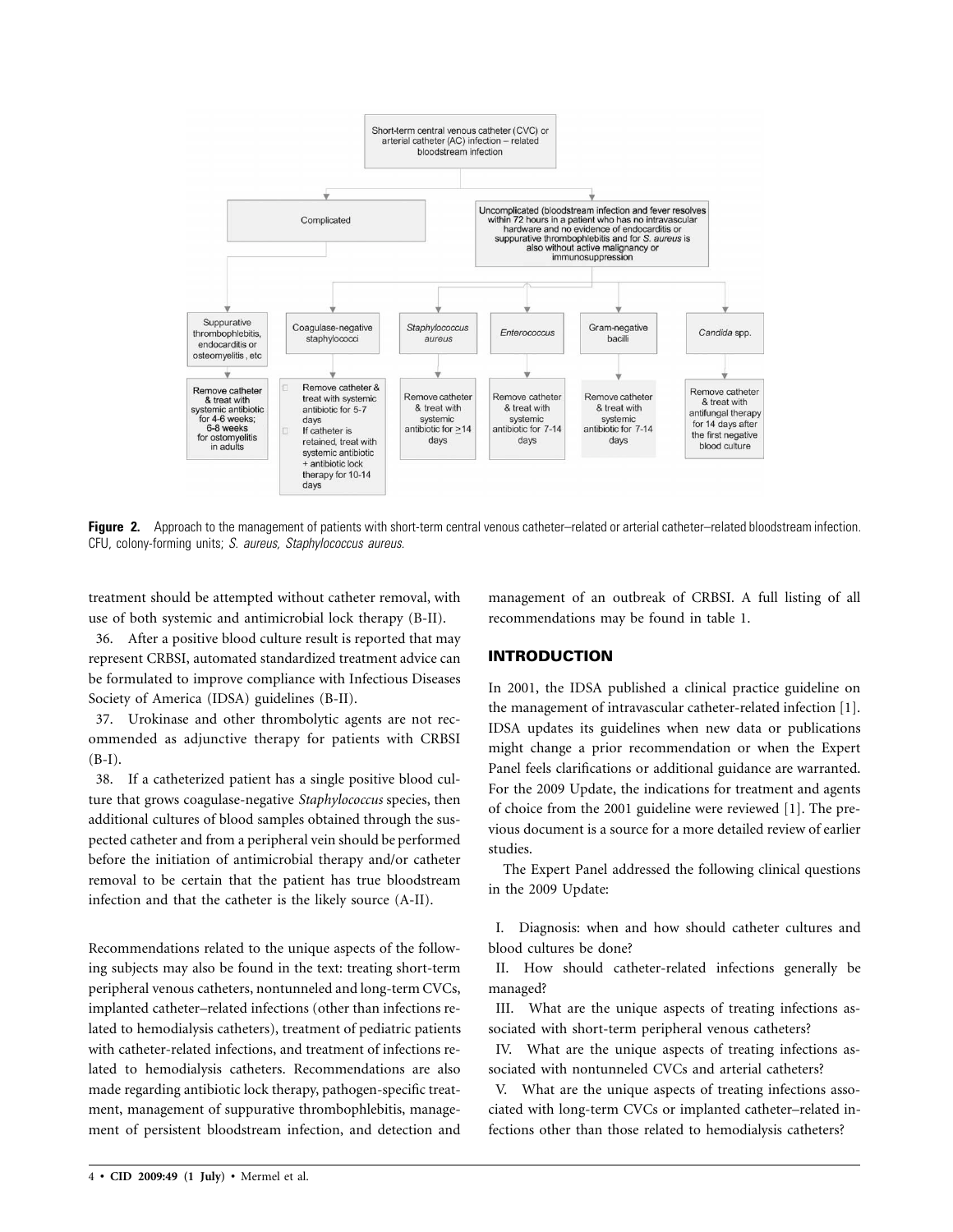

**Figure 3.** Approach to the treatment of a patient with a long-term central venous catheter (CVC) or a port (P)-related bloodstream infection.

VI. What are the unique aspects of treating pediatric patients who have catheter-related infections?

VII. What are the unique aspects of managing patients who receive hemodialysis through catheters for whom catheter-related infection is suspected or proven?

VIII. What is antibiotic lock therapy, and how is it used to manage patients with catheter-related infection?

IX. Are there pathogen-specific treatment recommendations?

X. How should you manage suppurative thrombophlebitis? XI. How are persistent bloodstream infection and infective endocarditis managed?

XII. How would you detect and manage a possible outbreak of CRBSI?

*Practice guidelines and update methodology.* "Practice guidelines are systematically developed statements to assist practitioners and patients in making decisions about appropriate health care for specific clinical circumstances" [2, p. 8]. Attributes of good guidelines include validity, reliability, reproducibility, clinical applicability, clinical flexibility, clarity, multidisciplinary process, review of evidence, and documentation [2].

*Expert Panel composition.* The IDSA Standards and Practice Guidelines Committee convened a multidisciplinary panel of experts in the management of intravascular catheter-related infections. Expert Panel participants included representatives from the following collaborating organizations: European Society of Clinical Microbiology and Infectious Diseases, Pediatric Infectious Diseases Society, American Society of Nephrology, Society for Critical Care Medicine, and the Society for Healthcare Epidemiology of America.

*Literature review and analysis.* For the 2009 update, the Expert Panel completed the review and analysis of data published from January 2001 through June 2008. Data published after June 2008 were also considered in the final preparation of the guideline. Computerized literature searches of the PubMed database were performed with combinations of the following search terms: "catheter-related," "infections," "cultures," "management," "treatment," "peripheral," "non-tunneled," "central venous catheter," "arterial catheter," "implanted catheter," "pediatric," "hemodialysis," "antibiotic lock," "bacteremia" "suppurative thrombophlebitis," "endocarditis," and "outbreak."

*Process overview.* In evaluating the evidence regarding the management of intravascular catheter–related infections, the Expert Panel followed a process used in the development of other IDSA guidelines. The process included a systematic weighting of the quality of the evidence and the grade of recommendation (table 2) [3].

*Consensus development on the basis of evidence.* The Expert Panel met face-to-face on 1 occasion and via telecon-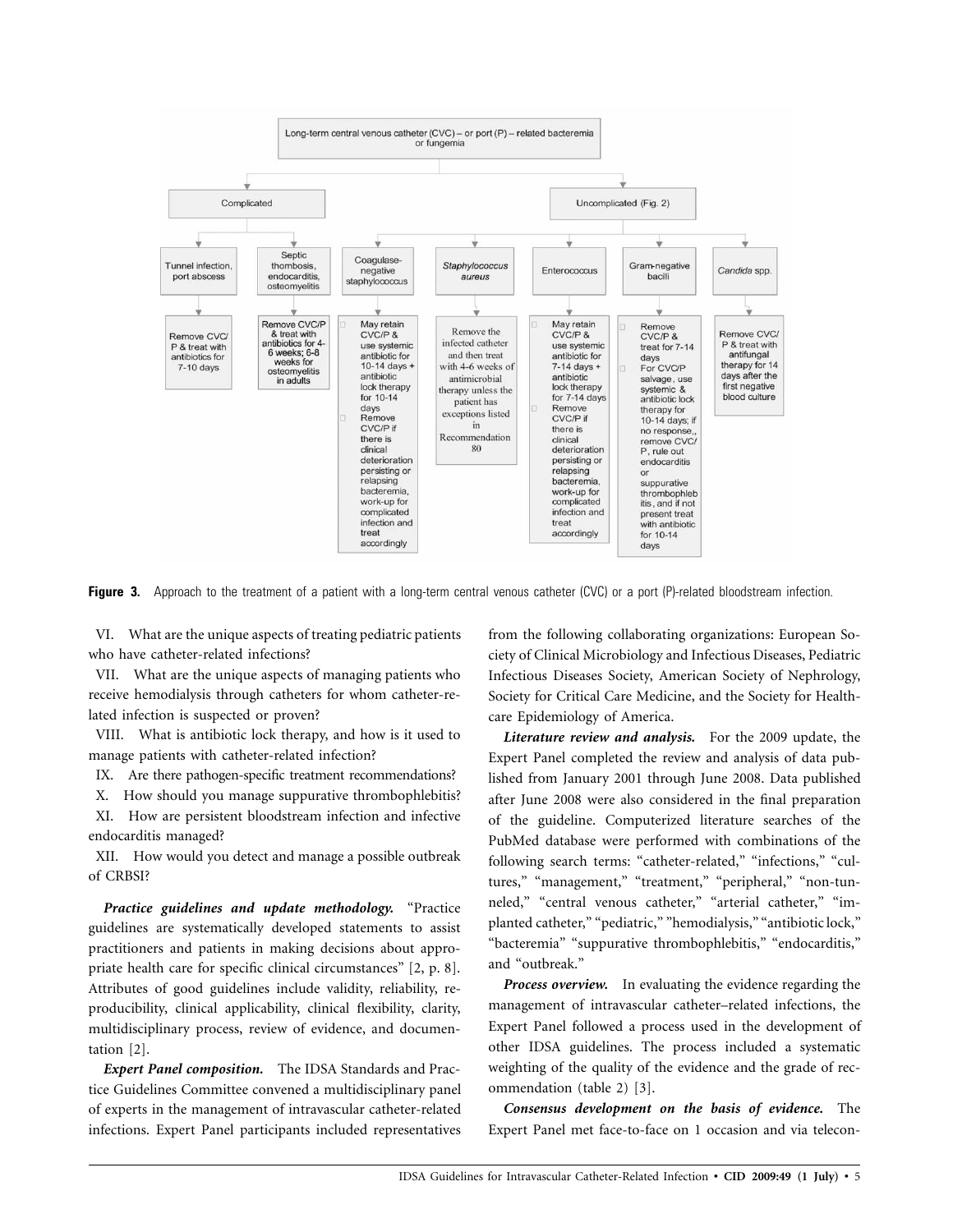## **Table 1. Summary of recommendations for the diagnosis and management of intravascular catheter-related bloodstream infection (CRBSI).**

| Recommendation                                                                  | Comments                                                                                                                                                                                                                                                                                                                 | Strength or<br>quality of<br>recommendation | Reference(s) |
|---------------------------------------------------------------------------------|--------------------------------------------------------------------------------------------------------------------------------------------------------------------------------------------------------------------------------------------------------------------------------------------------------------------------|---------------------------------------------|--------------|
| Diagnosis: when and how should catheter cultures<br>and blood cultures be done? |                                                                                                                                                                                                                                                                                                                          |                                             |              |
| Intravenous catheter cultures                                                   |                                                                                                                                                                                                                                                                                                                          |                                             |              |
| General                                                                         |                                                                                                                                                                                                                                                                                                                          |                                             |              |
| 1.                                                                              | Catheter cultures should be performed when a catheter<br>is removed for suspected CRBSI; catheter cultures<br>should not be obtained routinely                                                                                                                                                                           | $A-H$                                       | [22, 26]     |
| 2.                                                                              | Qualitative broth culture of catheter tips is not<br>recommended                                                                                                                                                                                                                                                         | $A-H$                                       | [22, 23]     |
| 3.                                                                              | For central venous catheters (CVCs), the catheter tip<br>should be cultured, rather than the subcutaneous<br>segment                                                                                                                                                                                                     | B-III                                       | $[20]$       |
| 4.                                                                              | For cultures of an anti-infective catheter tip, use specific<br>inhibitors in the culture media                                                                                                                                                                                                                          | $A-H$                                       | [31, 32]     |
| 5.                                                                              | Growth of >15 cfu from a 5-cm segment of the catheter<br>tip by semiquantitative (roll-plate) culture or growth of<br>$>102$ cfu from a catheter by quantitative (sonication)<br>broth culture reflects catheter colonization                                                                                            | $A-I$                                       | [22, 23, 27] |
| 6.                                                                              | When catheter infection is suspected and there is a<br>catheter exit site exudate, swab the drainage to col-<br>lect specimens for culture and Gram staining                                                                                                                                                             | $B-HI$                                      | [1, 33]      |
| Short-term catheters, including arterial catheters                              |                                                                                                                                                                                                                                                                                                                          |                                             |              |
| 7.                                                                              | For short-term catheter tip cultures, the roll plate tech-<br>nique is recommended for routine clinical microbiologi-<br>cal analysis                                                                                                                                                                                    | $A-H$                                       | [27]         |
| 8.                                                                              | For suspected pulmonary artery catheter infection, cul-<br>ture the introducer tip                                                                                                                                                                                                                                       | A-II                                        | [21]         |
| Long-term catheters                                                             |                                                                                                                                                                                                                                                                                                                          |                                             |              |
| 9.                                                                              | Semiquantitative growth of <15 cfu/plate of the same<br>microbe from both the insertion site culture and the<br>catheter hub culture strongly suggests that the cathe-<br>ter is not the source of a bloodstream infection                                                                                               | $A-H$                                       | $[33]$       |
| 10.                                                                             | If a venous access subcutaneous port is removed for<br>suspected CRBSI, send the port to the microbiology<br>laboratory for qualitative culture of the port reservoir<br>contents, in addition to the catheter tip                                                                                                       | $B-H$                                       | $[28 - 30]$  |
| Blood cultures                                                                  |                                                                                                                                                                                                                                                                                                                          |                                             |              |
| 11.                                                                             | Obtain samples for blood culture prior to the initiation of<br>antibiotic therapy (figure 1)                                                                                                                                                                                                                             | $A-I$                                       |              |
| 12.                                                                             | Where available, a phlebotomy team should draw the<br>blood samples                                                                                                                                                                                                                                                      | $A-H$                                       | [38]         |
| 13.                                                                             | Skin preparation for obtaining percutaneously drawn<br>blood samples should be performed carefully, with use<br>of either alcohol or tincture of iodine or alcoholic chlor-<br>hexidine (>0.5%), rather than povidone-iodine; allow<br>adequate skin contact and drying times to mitigate<br>blood culture contamination | $A-I$                                       | [39, 40]     |
| 14.                                                                             | If a blood sample is obtained through a catheter, clean<br>the catheter hub with either alcohol or tincture of io-<br>dine or alcoholic chlorhexidine (>0.5%), allowing ade-<br>quate drying time to mitigate blood culture<br>contamination                                                                             | $A-I$                                       |              |
| 15.                                                                             | For suspected CRBSI, paired blood samples, drawn from<br>the catheter and a peripheral vein, should be cultured<br>before initiation of antimicrobial therapy, and the bot-<br>tles should be appropriately marked to reflect the site<br>from which the samples were obtained                                           | $A-II$                                      | [33, 44, 45] |
| 16.                                                                             | If a blood sample cannot be drawn from a peripheral<br>vein, it is recommended that $\geq 2$ blood samples<br>should be drawn through different catheter lumens                                                                                                                                                          | B-III                                       | $[36]$       |
|                                                                                 | It is unclear whether blood cultures should be drawn<br>through all catheter lumens in such circumstances                                                                                                                                                                                                                | C-III                                       |              |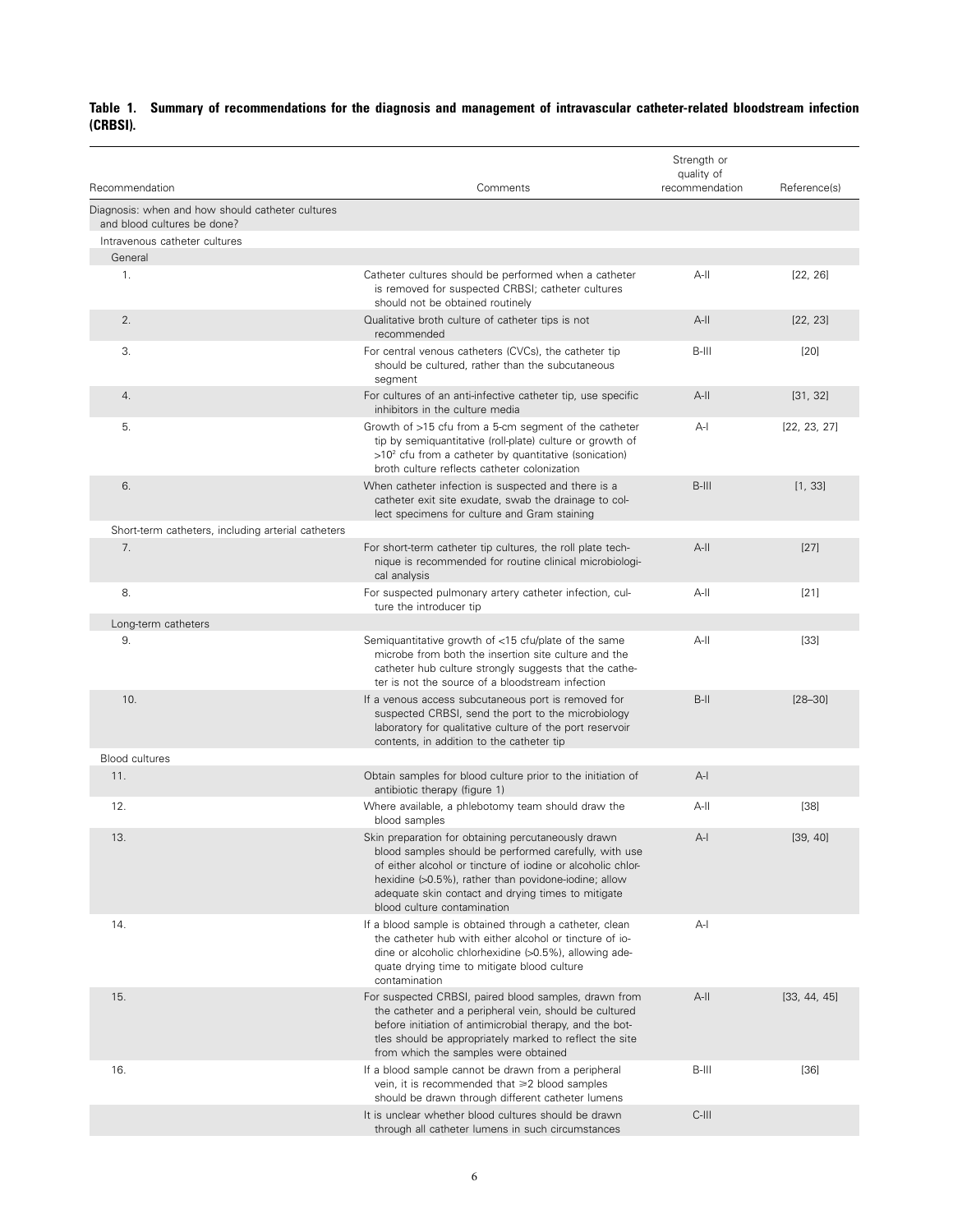| 17.                                                             | A definitive diagnosis of CRBSI requires that the same<br>organism grow from at least 1 percutaneous blood cul-<br>ture and from a culture of the catheter tip                                                                                                                                                                                                                                                                   | $A-I$    |                      |
|-----------------------------------------------------------------|----------------------------------------------------------------------------------------------------------------------------------------------------------------------------------------------------------------------------------------------------------------------------------------------------------------------------------------------------------------------------------------------------------------------------------|----------|----------------------|
|                                                                 | Or that 2 blood samples be drawn (one from a catheter<br>hub and the other from a peripheral vein) that, when<br>cultured, meet CRBSI criteria for quantitative blood<br>cultures or DTP                                                                                                                                                                                                                                         | $A-H$    | [35, 49]             |
|                                                                 | Alternatively, 2 quantitative blood cultures of samples ob-<br>tained through 2 catheter lumens in which the colony<br>count for the blood sample drawn through one lumen<br>is at least 3-fold greater than the colony count for the<br>blood sample obtained from the second lumen should<br>be considered to indicate possible CRBSI                                                                                          | B-II     | $[36]$               |
|                                                                 | In this circumstance, the interpretation of blood cultures<br>that meet the DTP criteria is an unresolved issue                                                                                                                                                                                                                                                                                                                  | $C$ -III | $[36]$               |
| 18.                                                             | For quantitative blood cultures, a colony count of mi-<br>crobes grown from blood obtained through the cathe-<br>ter hub that is at least 3-fold greater than the colony<br>count from blood obtained from a peripheral vein best<br>defines CRBSI                                                                                                                                                                               | $A-H$    | [35, 72]             |
| 19.                                                             | For DTP, growth of microbes from a blood sample drawn<br>from a catheter hub at least 2 h before microbial<br>growth is detected in a blood sample obtained from a<br>peripheral vein best defines CRBSI                                                                                                                                                                                                                         | $A-H$    | $[49]$               |
| 20.                                                             | Quantitative blood cultures and/or DTP should be per-<br>formed before initiating antimicrobial therapy and with<br>the same volume of blood per bottle                                                                                                                                                                                                                                                                          | $A-H$    | $[50]$               |
| 21.                                                             | Evidence is insufficient to recommend that blood cul-<br>tures be routinely performed after discontinuation of<br>antimicrobial therapy for CRBSI                                                                                                                                                                                                                                                                                | $C$ -III |                      |
| How should catheter-related infections generally be<br>managed? |                                                                                                                                                                                                                                                                                                                                                                                                                                  |          |                      |
| 22.                                                             | When denoting duration of antimicrobial therapy, day 1 is<br>the first day on which negative blood culture results<br>are obtained                                                                                                                                                                                                                                                                                               | $C$ -III | [184]                |
| 23.                                                             | Vancomycin is recommended for empirical therapy in<br>heath care settings with an elevated prevalence of<br>methicillin-resistant Staphylococcus aureus (MRSA);<br>for institutions in which the preponderance of MRSA<br>isolates have vancomycin minimum inhibitory concen-<br>tration (MIC) values $>2 \mu g/mL$ , alternative agents, such<br>as daptomycin, should be used                                                  | $A-H$    | [55, 56]             |
| 24.                                                             | Linezolid should not be used for empirical therapy (i.e.,<br>for patients suspected but not proven to have CRBSI)                                                                                                                                                                                                                                                                                                                | $A-I$    | $[52]$               |
| 25.                                                             | Empirical coverage for gram-negative bacilli should be<br>based on local antimicrobial susceptibility data and the<br>severity of disease (e.g., a fourth-generation cephalo-<br>sporin, carbapenem, or $\beta$ -lactam/ $\beta$ -lactamase combina-<br>tion, with or without an aminoglycoside)                                                                                                                                 | $A-H$    |                      |
| 26.                                                             | Empirical combination antibiotic coverage for multidrug-<br>resistant (MDR) gram-negative bacilli, such as Pseudo-<br>monas aeruginosa, should be used when CRBSI is<br>suspected in neutropenic patients, severely ill patients<br>with sepsis, or patients known to be colonized with<br>such pathogens, until the culture and susceptibility<br>data are available and de-escalation of the antibiotic<br>regimen can be done | $A-H$    | [13, 258, 259]       |
| 27.                                                             | In addition to coverage for gram-positive pathogens, em-<br>pirical therapy for suspected CRBSI involving femoral<br>catheters in critically ill patients should include cover-<br>age for gram-negative bacilli and Candida species                                                                                                                                                                                             | $A-H$    | [178]                |
| 28.                                                             | Empirical therapy for suspected catheter-related candide-<br>mia should be used for septic patients with any of the<br>following risk factors: total parenteral nutrition, pro-<br>longed use of broad-spectrum antibiotics, hematologic<br>malignancy, receipt of bone marrow or solid-organ<br>transplant, femoral catheterization, or colonization due<br>to Candida species at multiple sites                                | $B-H$    | [178, 200]           |
| 29.                                                             | For empirical treatment of suspected catheter-related<br>candidemia, use an echinocandin or, in selected pa-<br>tients, fluconazole                                                                                                                                                                                                                                                                                              | A-II     | [186, 187, 194, 260] |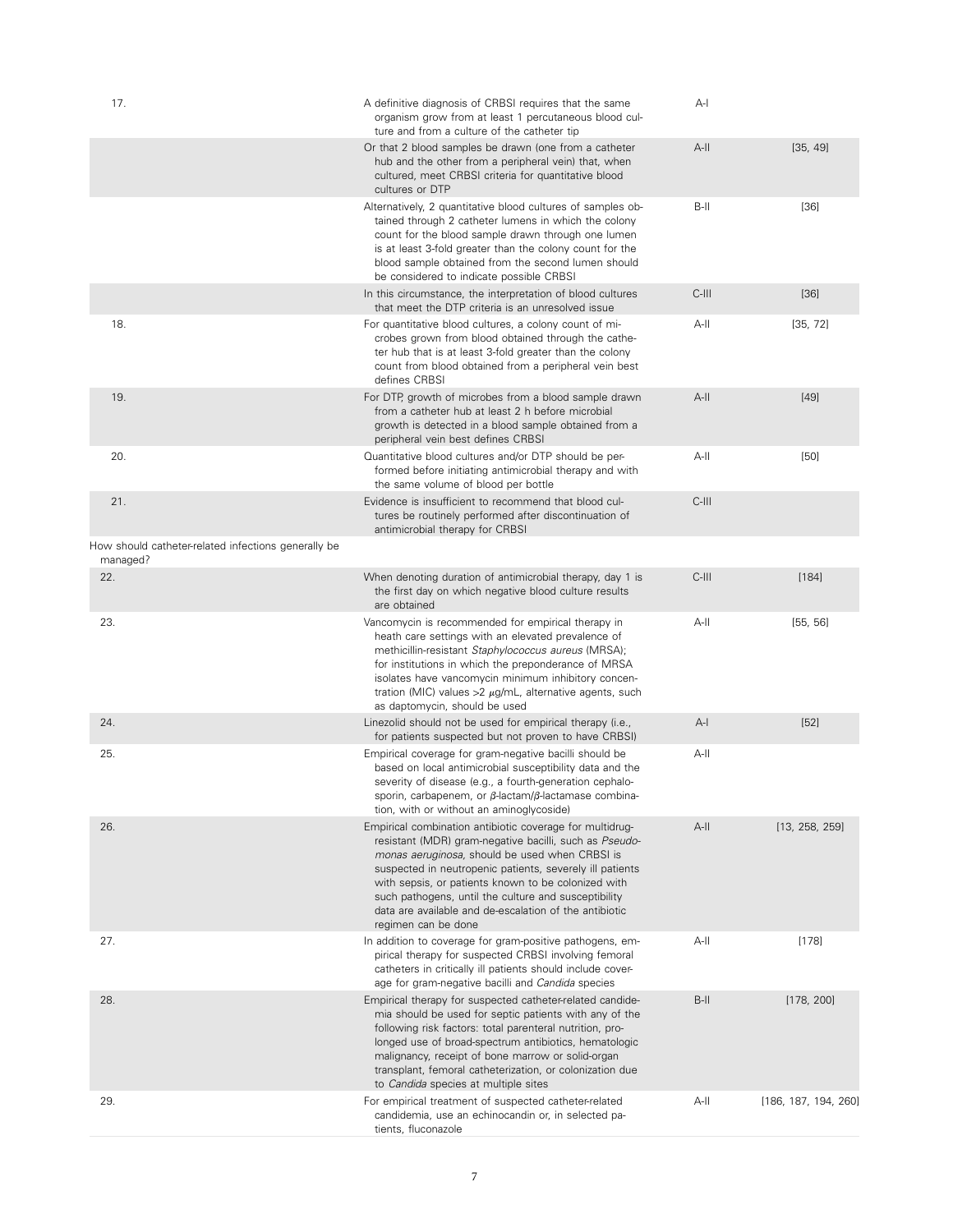|                                                                                    | Fluconazole can be used for patients without azole expo-<br>sure in the previous 3 months and in health care set-<br>tings where the risk of Candida krusei or Candida gla-<br>brata infection is very low                                                                                                                                                                                                                                                                                                                      | A-III                                                 | [184, 260]      |
|------------------------------------------------------------------------------------|---------------------------------------------------------------------------------------------------------------------------------------------------------------------------------------------------------------------------------------------------------------------------------------------------------------------------------------------------------------------------------------------------------------------------------------------------------------------------------------------------------------------------------|-------------------------------------------------------|-----------------|
| 30.                                                                                | Antibiotic lock therapy should be used for catheter<br>salvage                                                                                                                                                                                                                                                                                                                                                                                                                                                                  | B-II                                                  | [114, 124]      |
|                                                                                    | However, if antibiotic lock therapy cannot be used in this<br>situation, systemic antibiotics should be administered<br>through the colonized catheter                                                                                                                                                                                                                                                                                                                                                                          | $C$ -III                                              |                 |
| 31.                                                                                | Four to 6 weeks of antibiotics should be administered in<br>patients with persistent fungemia or bacteremia after<br>catheter removal (i.e., $>72$ h) and in patients found to<br>have infective endocarditis or suppurative thrombo-<br>phlebitis and pediatric patients with osteomyelitis                                                                                                                                                                                                                                    | A-II for S. au-<br>reus; C-III for<br>other pathogens | [143, 146]      |
|                                                                                    | Six to 8 weeks of therapy should be used for the treat-<br>ment of osteomyelitis in adults (figures 2 and 3) (A-II).                                                                                                                                                                                                                                                                                                                                                                                                            |                                                       |                 |
| 32.                                                                                | Long-term catheters should be removed from patients<br>with CRBSI associated with any of the following con-<br>ditions: severe sepsis; suppurative thrombophlebitis;<br>endocarditis; bloodstream infection that continues de-<br>spite >72 h of antimicrobial therapy to which the in-<br>fecting microbes are susceptible; or infections due to<br>S. aureus, P. aeruginosa, fungi, or mycobacteria                                                                                                                           | A-II                                                  | [144, 145]      |
|                                                                                    | Short-term catheters should be removed from patients<br>with CRBSI due to gram-negative bacilli, S. aureus, en-<br>terococci, fungi, and mycobacteria                                                                                                                                                                                                                                                                                                                                                                           | $A-H$                                                 |                 |
| 33.                                                                                | For patients with CRBSI for whom catheter salvage is at-<br>tempted, additional blood cultures should be obtained,<br>and the catheter should be removed if blood culture<br>results (e.g., 2 sets of blood cultures obtained on a<br>given day; 1 set of blood cultures is acceptable for ne-<br>onates) remain positive when blood samples are ob-<br>tained 72 h after the initiation of appropriate therapy                                                                                                                 | $B-II$                                                |                 |
| 34.                                                                                | For long-term and short-term CRBSI due to less virulent<br>microbes that are difficult to eradicate (e.g., Bacillus<br>species, Micrococcus species, or Propionibacteria),<br>catheters should generally be removed after blood cul-<br>ture contamination is ruled out on the basis of multiple<br>positive culture results, with at least 1 blood culture<br>sample drawn from a peripheral vein                                                                                                                              | B-III                                                 | [202, 203, 261] |
| 35.                                                                                | In uncomplicated CRBSI involving long-term catheters<br>due to pathogens other than S. aureus, P. aeruginosa,<br>Bacillus species, Micrococcus species, Propionibac-<br>teria, fungi, or mycobacteria, because of the limited<br>access sites in many patients who require long-term<br>intravascular access for survival (e.g., patients under-<br>going hemodialysis or with short-gut syndrome), treat-<br>ment should be attempted without catheter removal,<br>with use of both systemic and antimicrobial lock<br>therapy | B-II                                                  | [114, 124]      |
| 36.                                                                                | After a positive blood culture result is reported that may<br>represent CRBSI, automated standardized treatment<br>advice can be formulated to improve compliance with<br><b>IDSA</b> quidelines                                                                                                                                                                                                                                                                                                                                | $B-H$                                                 | $[57]$          |
| 37.                                                                                | Urokinase and other thrombolytic agents are not recom-<br>mended as adjunctive therapy for patients with CRBSI                                                                                                                                                                                                                                                                                                                                                                                                                  | $B-I$                                                 | [58, 59]        |
| 38.                                                                                | If a catheterized patient has a single positive blood cul-<br>ture that grows coagulase-negative Staphylococcus<br>species, then additional cultures of blood samples ob-<br>tained through the suspected catheter and from a pe-<br>ripheral vein should be performed before the initiation<br>of antimicrobial therapy and/or catheter removal to be<br>certain that the patient has true bloodstream infection<br>and that the catheter is the likely source                                                                 | $A-H$                                                 | [262, 263]      |
| What are the unique aspects of treating short-term<br>peripheral venous catheters? |                                                                                                                                                                                                                                                                                                                                                                                                                                                                                                                                 |                                                       |                 |
| 39.                                                                                | Peripheral intravenous catheters with associated pain, in-<br>duration, erythema, or exudate should be removed                                                                                                                                                                                                                                                                                                                                                                                                                  | $A-I$                                                 |                 |
| 40.                                                                                | Any exudate at the insertion site should be submitted<br>for Gram staining, routine culture, and additional cul-<br>ture for fungi and acid-fast organisms, as indicated,<br>when assessing immunocompromised patients                                                                                                                                                                                                                                                                                                          | A-II                                                  |                 |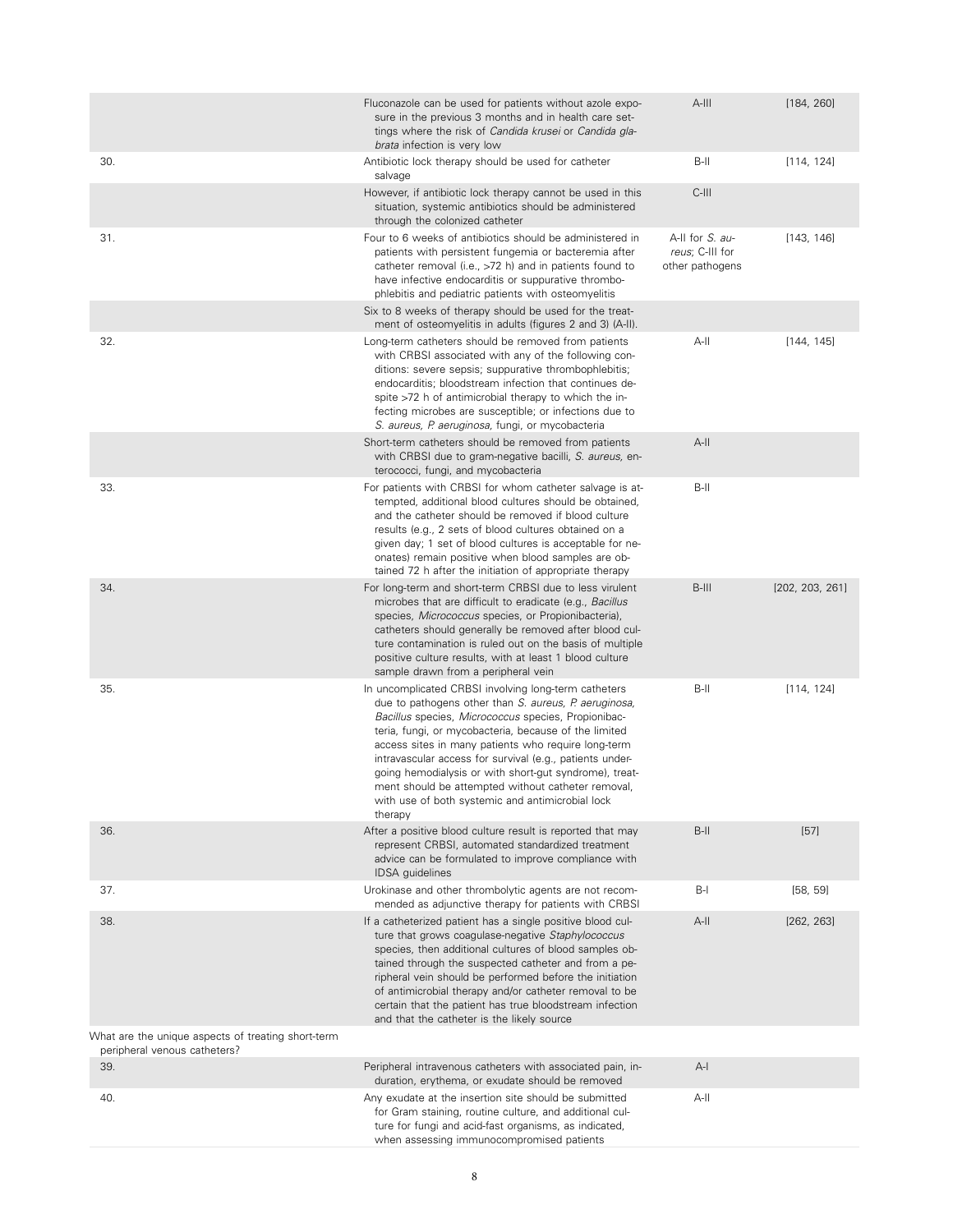| What are the unique aspects of treating nontun-<br>neled central venous catheters and arterial<br>catheters?                            |                                                                                                                                                                                                                                                                                                                                                                                     |       |           |
|-----------------------------------------------------------------------------------------------------------------------------------------|-------------------------------------------------------------------------------------------------------------------------------------------------------------------------------------------------------------------------------------------------------------------------------------------------------------------------------------------------------------------------------------|-------|-----------|
| 41.                                                                                                                                     | For patients who are hospitalized in the intensive care<br>unit with a new onset of fever but without severe<br>sepsis or evidence of bloodstream infection, obtain<br>blood samples for culture from the nontunneled CVC,<br>the arterial catheter (if present), and percutaneously,<br>instead of performing routine catheter removal                                             | B-II  | $[70]$    |
|                                                                                                                                         | Consider culture of samples obtained from the insertion<br>site and catheter hubs, if available, as noted above                                                                                                                                                                                                                                                                     | $A-H$ | $[33]$    |
| 42.                                                                                                                                     | The CVC and arterial catheter, if present, should be re-<br>moved and cultured if the patient has unexplained<br>sepsis or erythema overlying the catheter insertion<br>site or purulence at the catheter insertion site                                                                                                                                                            | B-II  |           |
| 43.                                                                                                                                     | For patients with unexplained fever, if blood culture re-<br>sults are positive, the CVC or arterial catheter was ex-<br>changed over a guidewire, and the catheter tip has<br>significant growth, then the catheter should be re-<br>moved and a new catheter placed in a new site                                                                                                 | $B-H$ |           |
| What are the unique aspects of treating long-term<br>CVC or implanted catheter-related infections other<br>than hemodialysis catheters? |                                                                                                                                                                                                                                                                                                                                                                                     |       |           |
| 44.                                                                                                                                     | Patients with tunnel infection or port abscess require re-<br>moval of the catheter, incision and drainage if indi-<br>cated, and 7-10 days of antibiotic therapy in the ab-<br>sence of concomitant bacteremia or candidemia.                                                                                                                                                      | $A-H$ | [19, 264] |
| 45.                                                                                                                                     | For patients with suspected exit site infection, obtain<br>cultures of any drainage from the exit site and blood<br>cultures                                                                                                                                                                                                                                                        | $A-H$ | $[19]$    |
| 46.                                                                                                                                     | Uncomplicated exit site infections (i.e., those without<br>systemic signs of infection, positive blood culture re-<br>sults, or purulence) should be managed with topical<br>antimicrobial agents on the basis of the exit site cul-<br>ture results (e.g., mupirocin ointment for S. aureus in-<br>fection and ketoconazole or lotrimin ointment for Can-<br>dida infection        | B-III |           |
| 47.                                                                                                                                     | If an uncomplicated exit site infection fails to resolve<br>with topical therapy or if it is accompanied by purulent<br>drainage, then systemic antibiotics should be adminis-<br>tered on the basis of the antimicrobial susceptibility of<br>the causative pathogen; the catheter should be re-<br>moved if treatment with systemic antibiotics fails                             | B-II  | $[19]$    |
| 48.                                                                                                                                     | If other vascular sites are unavailable and/or the patient<br>is at increased risk for bleeding diathesis in the setting<br>of CRBSI not complicated by an exit site or tunnel in-<br>fection, then exchange the infected catheter over a<br>quidewire                                                                                                                              | B-III | $[73]$    |
|                                                                                                                                         | In such situations, an antimicrobial-impregnated catheter<br>with an anti-infective intraluminal surface should be<br>considered for catheter exchange                                                                                                                                                                                                                              | B-II  | $[73]$    |
| What are the unique aspects of treating pediatric<br>patients with catheter-related infections?                                         |                                                                                                                                                                                                                                                                                                                                                                                     |       |           |
| 49.                                                                                                                                     | Indications for catheter removal for children are similar<br>to those for adults (see recommendations 30-32), un-<br>less there are unusual extenuating circumstances<br>(e.g., no alternative catheter insertion site). However,<br>the benefits of catheter removal must be weighed<br>against the difficulty of obtaining alternate venous ac-<br>cess for an individual patient | $A-H$ | [89]      |
| 50.                                                                                                                                     | Children treated without catheter removal should be<br>closely monitored with clinical evaluation and addi-<br>tional blood cultures; the device should be removed if<br>there is clinical deterioration or persistent or recurrent<br><b>CRBSI</b>                                                                                                                                 | B-III | [89]      |
| 51.                                                                                                                                     | In general, empirical antibacterial therapy for children<br>with CRBSI should be similar to that for adults (see<br>recommendations 21-23)                                                                                                                                                                                                                                          | A-II  | [89]      |
| 52.                                                                                                                                     | Antibiotic lock therapy should be used for catheter<br>salvage                                                                                                                                                                                                                                                                                                                      | $B-H$ | $[93]$    |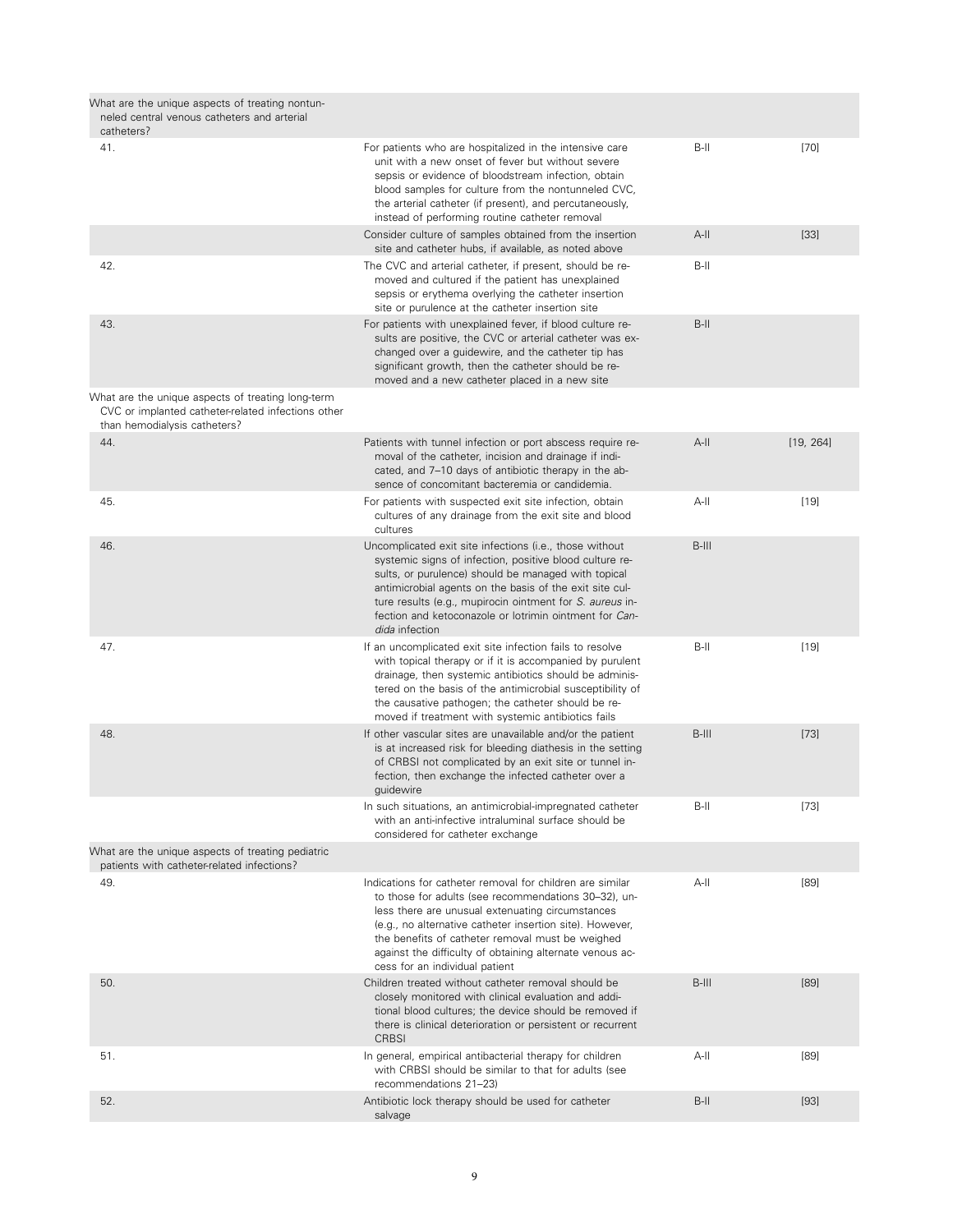|                                                                                                                                                                | However, if antibiotic lock therapy cannot be used in this<br>situation, systemic antibiotics should be administered<br>through the colonized catheter                                                                                                                                                                                                                                                                                                                                                            | $C-III$ |       |
|----------------------------------------------------------------------------------------------------------------------------------------------------------------|-------------------------------------------------------------------------------------------------------------------------------------------------------------------------------------------------------------------------------------------------------------------------------------------------------------------------------------------------------------------------------------------------------------------------------------------------------------------------------------------------------------------|---------|-------|
| What are the unique aspects of managing patients<br>receiving hemodialysis through catheters for<br>whom catheter-related infection is suspected or<br>proven? |                                                                                                                                                                                                                                                                                                                                                                                                                                                                                                                   |         |       |
| 53.                                                                                                                                                            | Peripheral blood samples should be obtained for culture<br>from vessels that are not intended for future use in<br>creating a dialysis fistula (e.g., hand veins)                                                                                                                                                                                                                                                                                                                                                 | $A-HI$  | [265] |
| 54.                                                                                                                                                            | When a peripheral blood sample cannot be obtained,<br>blood samples may be drawn during hemodialysis<br>from bloodlines connected to the CVC                                                                                                                                                                                                                                                                                                                                                                      | $B-II$  | [265] |
| 55.                                                                                                                                                            | In patients with suspected CRBSI for whom blood cul-<br>tures have been obtained and for whom antibiotic<br>therapy has been initiated, antibiotic therapy can be<br>discontinued if both sets of blood cultures have nega-<br>tive results and no other source of infection is<br>identified                                                                                                                                                                                                                     | B-II    | [265] |
| 56.                                                                                                                                                            | When a peripheral blood sample cannot be obtained, no<br>other catheter is in place from which to obtain an ad-<br>ditional blood sample, there is no drainage from the in-<br>sertion site available for culture, and there is no clinical<br>evidence for an alternate source of infection, then pos-<br>itive results of culture performed on a blood sample<br>obtained from a catheter should lead to continuation<br>of antimicrobial therapy for possible CRBSI in a symp-<br>tomatic hemodialysis patient | $B-II$  | [100] |
| 57.                                                                                                                                                            | The infected catheter should always be removed for pa-<br>tients with hemodialysis CRBSI due to S. aureus,<br>Pseudomonas species, or Candida species and a tem-<br>porary (nontunneled catheter) should be inserted into<br>another anatomical site                                                                                                                                                                                                                                                              | $A-H$   | [115] |
|                                                                                                                                                                | If absolutely no alternative sites are available for catheter<br>insertion, then exchange the infected catheter over a<br>guidewire                                                                                                                                                                                                                                                                                                                                                                               | $B-II$  | [265] |
| 58.                                                                                                                                                            | When a hemodialysis catheter is removed for CRBSI, a<br>long-term hemodialysis catheter can be placed once<br>blood cultures with negative results are obtained                                                                                                                                                                                                                                                                                                                                                   | B-III   | [265] |
| 59.                                                                                                                                                            | For hemodialysis CRBSI due to other pathogens (e.g.,<br>gram-negative bacilli other than Pseudomonas species<br>or coagulase-negative staphylococci), a patient can ini-<br>tiate empirical intravenous antibiotic therapy without<br>immediate catheter removal. If the symptoms persist<br>or if there is evidence of a metastatic infection, the<br>catheter should be removed                                                                                                                                 | $B-II$  | [265] |
|                                                                                                                                                                | If the symptoms that prompted initiation of antibiotic<br>therapy (fever, chills, hemodynamic instability, or al-<br>tered mental status) resolve within 2-3 days and there<br>is no metastatic infection, then the infected catheter<br>can be exchanged over a quidewire for a new, long-<br>term hemodialysis catheter                                                                                                                                                                                         | $B-II$  | [111] |
| 60.                                                                                                                                                            | Alternatively, for patients for whom catheter removal is<br>not indicated (i.e., those with resolution of symptoms<br>and bacteremia within 2-3 days after initiation of sys-<br>temic antibiotics and an absence of metastatic infec-<br>tion), the catheter can be retained, and an antibiotic<br>lock can be used as adjunctive therapy after each dial-<br>ysis session for 10-14 days                                                                                                                        | $B-H$   | [99]  |
| 61.                                                                                                                                                            | Empirical antibiotic therapy should include vancomycin<br>and coverage for gram-negative bacilli, based on the<br>local antibiogram (e.g., third-generation cephalosporin,<br>carbapenem, or $\beta$ -lactam/ $\beta$ -lactamase combination)                                                                                                                                                                                                                                                                     | A-II    | [265] |
| 62.                                                                                                                                                            | Patients who receive empirical vancomycin and who are<br>found to have CRBSI due to methicillin-susceptible S.<br>aureus should be switched to cefazolin                                                                                                                                                                                                                                                                                                                                                          | $A-H$   | [266] |
| 63.                                                                                                                                                            | For cefazolin, use a dosage of 20 mg/kg (actual body<br>weight), rounded to the nearest 500-mg increment, af-<br>ter dialysis                                                                                                                                                                                                                                                                                                                                                                                     | A-II    | [104] |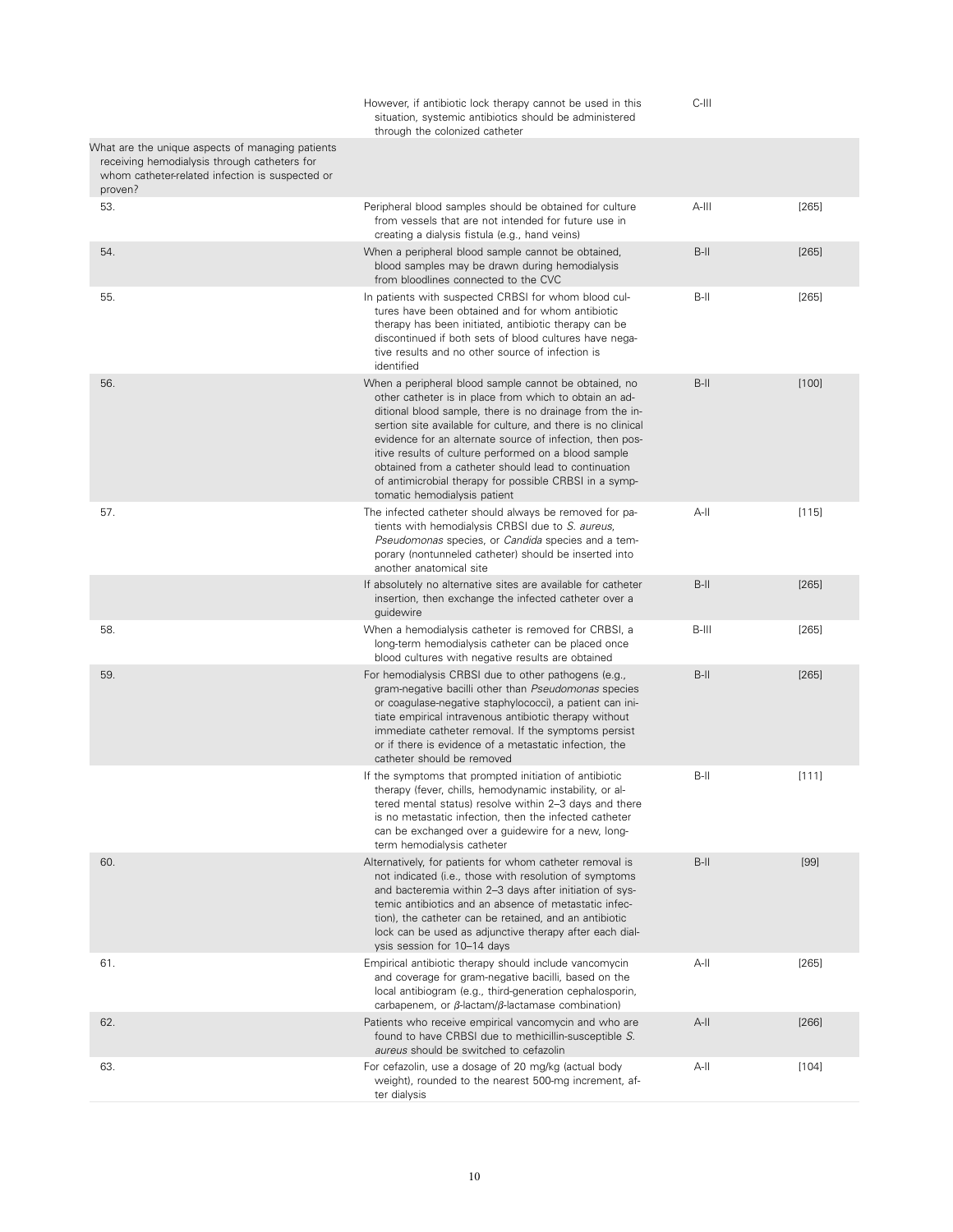| 64.                                                                                                                                  | A 4-6-week antibiotic course should be administered if<br>there is persistent bacteremia or fungemia (i.e., >72 h<br>in duration) after hemodialysis catheter removal or for<br>patients with endocarditis or suppurative thrombophle-<br>bitis, and 6-8 weeks of therapy should be adminis-<br>tered for the treatment of osteomyelitis in adults (fig-<br>ures $3$ and $4$ )   | $B-II$   | [265]      |
|--------------------------------------------------------------------------------------------------------------------------------------|----------------------------------------------------------------------------------------------------------------------------------------------------------------------------------------------------------------------------------------------------------------------------------------------------------------------------------------------------------------------------------|----------|------------|
| 65.                                                                                                                                  | Patients receiving dialysis who have CRBSI due to van-<br>comycin-resistant enterococci can be treated with ei-<br>ther daptomycin (6 mg/kg after each dialysis session)<br>or oral linezolid (600 mg every 12 h)                                                                                                                                                                | B-II     | [168, 170] |
| 66.                                                                                                                                  | It is not necessary to confirm negative culture results<br>before guidewire exchange of a catheter for a patient<br>with hemodialysis-related CRBSI if the patient is<br>asymptomatic                                                                                                                                                                                            | $B-III$  | [265]      |
| 67.                                                                                                                                  | Surveillance blood cultures should be obtained 1 week<br>after completion of an antibiotic course for CRBSI if<br>the catheter has been retained                                                                                                                                                                                                                                 | B-III    | [99]       |
|                                                                                                                                      | If the blood cultures have positive results, the catheter<br>should be removed and a new, long-term dialysis cath-<br>eter should be placed after additional blood cultures<br>are obtained that have negative results                                                                                                                                                           | B-III    | [265]      |
| What is antibiotic lock therapy and how is it used to<br>manage patients with catheter-related infection?<br>Antibiotic lock therapy |                                                                                                                                                                                                                                                                                                                                                                                  |          |            |
| 68.                                                                                                                                  | Antibiotic lock is indicated for patients with CRBSI in-<br>volving long-term catheters with no signs of exit site<br>or tunnel infection for whom catheter salvage is the<br>goal                                                                                                                                                                                               | $B-III$  | [114, 124] |
| 69.                                                                                                                                  | For CRBSI, antibiotic lock should not be used alone; in-<br>stead, it should be used in conjunction with systemic<br>antimicrobial therapy, with both regimens administered<br>for $7-14$ days                                                                                                                                                                                   | $B-H$    | [114, 124] |
| 70.                                                                                                                                  | Dwell times for antibiotic lock solutions should generally<br>not exceed 48 h before reinstallation of lock solution;<br>preferably, reinstallation should take place every 24 h<br>for ambulatory patients with femoral catheters (B-II).<br>However, for patients who are undergoing hemodialy-<br>sis, the lock solution can be renewed after every dialy-<br>sis session     | B-II     | [128]      |
|                                                                                                                                      | However, for patients who are undergoing hemodialysis<br>the lock solution can be renewed after every dialysis<br>session.                                                                                                                                                                                                                                                       | $B-II$   | [128]      |
| 71.                                                                                                                                  | Catheter removal is recommended for CRBSI due to S.<br>aureus and Candida species, instead of treatment with<br>antibiotic lock and catheter retention, unless there are<br>unusual extenuating circumstances (e.g., no alternative<br>catheter insertion site)                                                                                                                  | A-II     | [93, 114]  |
| 72.                                                                                                                                  | For patients with multiple positive catheter-drawn blood<br>cultures that grow coagulase-negative staphylococci or<br>gram-negative bacilli and concurrent negative periph-<br>eral blood cultures, antibiotic lock therapy can be given<br>without systemic therapy for 10-14 days                                                                                              | $B-III$  |            |
| 73.                                                                                                                                  | For vancomycin, the concentration should be at least<br>1000 times higher than the MIC (e.g., 5 mg/mL) of the<br>microorganism involved                                                                                                                                                                                                                                          | $B-II$   | [121]      |
| 74.                                                                                                                                  | At this time, there are insufficient data to recommend an<br>ethanol lock for the treatment of CRBSI                                                                                                                                                                                                                                                                             | $C$ -III | [131]      |
| Are there pathogen-specific treatment<br>recommendations?                                                                            |                                                                                                                                                                                                                                                                                                                                                                                  |          |            |
| Coagulase-negative Staphylococcus species                                                                                            |                                                                                                                                                                                                                                                                                                                                                                                  |          |            |
| 75.                                                                                                                                  | For uncomplicated CRBSI, treat with antibiotics for 5-7<br>days if the catheter is removed and for 10-14 days, in<br>combination with antibiotic lock therapy, if the catheter<br>is retained                                                                                                                                                                                    | B-III    |            |
| 76.                                                                                                                                  | Alternatively, patients with uncomplicated CRBSI can be<br>observed without antibiotics if they have no intravas-<br>cular or orthopedic hardware, the catheter is removed,<br>and additional blood cultures (performed on samples<br>collected when the patient is not receiving antibiotics)<br>are obtained after catheter withdrawal to confirm the<br>absence of bacteremia | $C$ -III |            |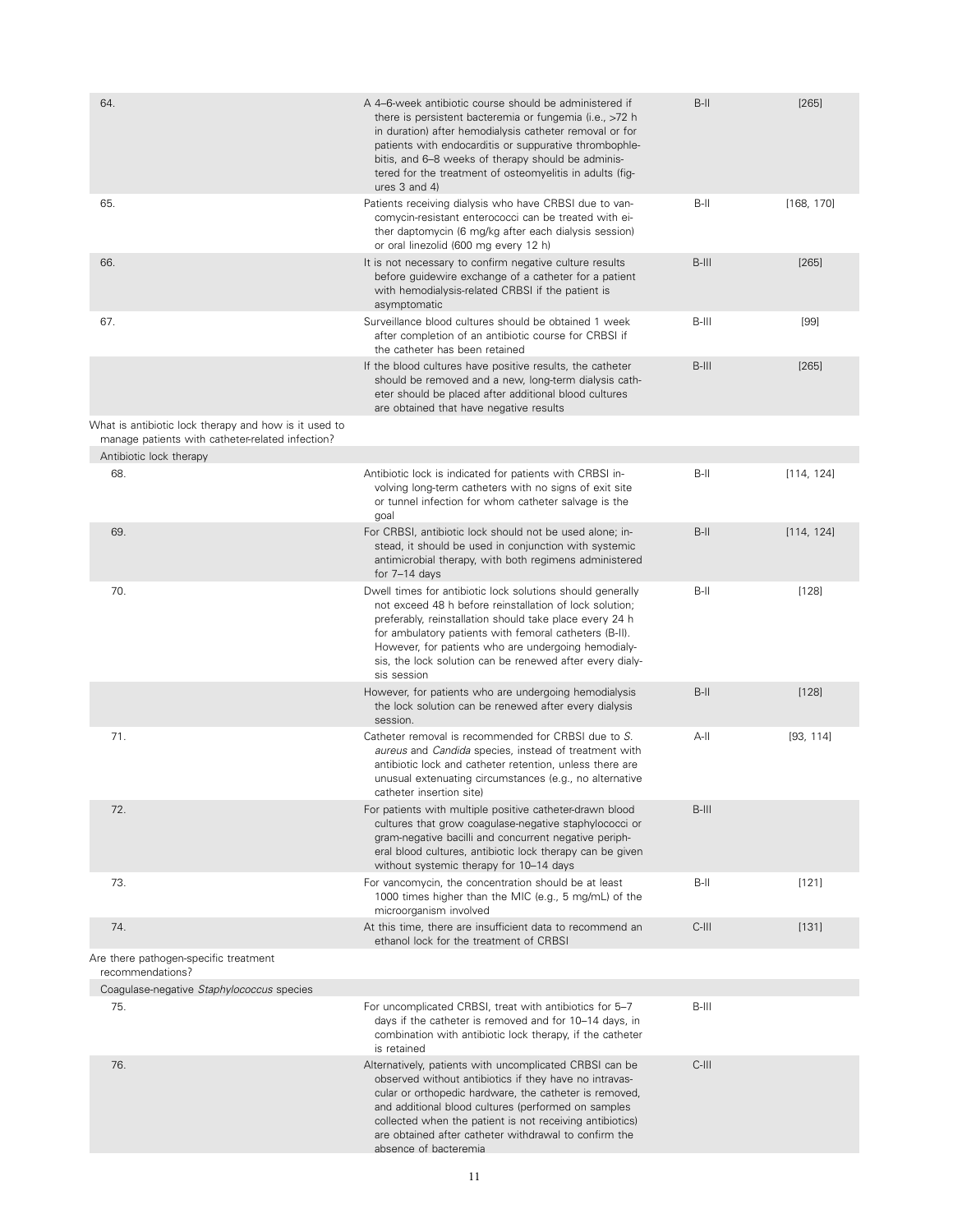| 77.                   | Catheter-related bloodstream infection due to Staphylo-<br>coccus lugdunensis should be managed similar to rec-<br>ommendations below for S. aureus.                                                                                                                                                                                                                                                                                                                                                                                                                                                                                                                                                                                                                                                                                                                              | $B-II$ | $[132]$ .  |
|-----------------------|-----------------------------------------------------------------------------------------------------------------------------------------------------------------------------------------------------------------------------------------------------------------------------------------------------------------------------------------------------------------------------------------------------------------------------------------------------------------------------------------------------------------------------------------------------------------------------------------------------------------------------------------------------------------------------------------------------------------------------------------------------------------------------------------------------------------------------------------------------------------------------------|--------|------------|
| Staphylococcus aureus |                                                                                                                                                                                                                                                                                                                                                                                                                                                                                                                                                                                                                                                                                                                                                                                                                                                                                   |        |            |
| 78.                   | Patients with S. aureus CRBSI should have the infected<br>catheter removed, and they should receive 4–6 weeks<br>of antimicrobial therapy, unless they have exceptions<br>listed in recommendation 80                                                                                                                                                                                                                                                                                                                                                                                                                                                                                                                                                                                                                                                                             | B-II   | [139, 144] |
| 79.                   | Patients who are being considered for a shorter duration<br>of therapy should have a transesophageal echocardio-<br>graph (TEE) obtained                                                                                                                                                                                                                                                                                                                                                                                                                                                                                                                                                                                                                                                                                                                                          | $B-II$ | [142, 150] |
| 80.                   | Patients can be considered for a shorter duration of anti-<br>microbial therapy (i.e., a minimum of 14 days of ther-<br>apy) if the patient is not diabetic; if the patient is not<br>immunosuppressed (i.e., not receiving systemic ste-<br>roids or other immunosuppressive drugs, such as<br>those used for transplantation, and is nonneutropenic);<br>if the infected catheter is removed; if the patient has<br>no prosthetic intravascular device (e.g., pacemaker or<br>recently placed vascular graft); if there is no evidence<br>of endocarditis or suppurative thrombophlebitis on TEE<br>and ultrasound, respectively; if fever and bacteremia<br>resolve within 72 h after initiation of appropriate anti-<br>microbial therapy; and if there is no evidence of meta-<br>static infection on physical examination and sign- or<br>symptom-directed diagnostic tests | A-II   | [135]      |
| 81.                   | If a TEE is performed, it should be done at least 5-7<br>days after onset of bacteremia to minimize the possi-<br>bility of false-negative results                                                                                                                                                                                                                                                                                                                                                                                                                                                                                                                                                                                                                                                                                                                                | $B-II$ | [152]      |
| 82.                   | Short-term catheters should be removed immediately for<br>patients with S. aureus CRBSI                                                                                                                                                                                                                                                                                                                                                                                                                                                                                                                                                                                                                                                                                                                                                                                           | A-II   | [139, 144] |
| 83.                   | For S. aureus CRBSI involving long-term catheters, the<br>catheters should be removed unless there are major<br>contraindications (e.g., there is no alternative venous<br>access, the patient has significant bleeding diathesis,<br>or quality of life issues take priority over the need for<br>reinsertion of a new catheter at another site)                                                                                                                                                                                                                                                                                                                                                                                                                                                                                                                                 | $A-H$  | [139, 144] |
| 84.                   | In the rare circumstance that the catheter is retained for<br>a patient with S. aureus CRBSI involving a long-term<br>catheter, the patient should receive systemic and anti-<br>biotic lock therapy for 4 weeks                                                                                                                                                                                                                                                                                                                                                                                                                                                                                                                                                                                                                                                                  | B-II   | [99, 153]  |
|                       | Catheter guidewire exchange should be done, if possi-<br>ble, and if it is done, an antimicrobial-impregnated<br>catheter with an anti-infective intraluminal surface<br>should be considered for catheter exchange                                                                                                                                                                                                                                                                                                                                                                                                                                                                                                                                                                                                                                                               | $B-II$ | [73]       |
| 85.                   | An additional TEE should be obtained for patients with<br>persistent fever or bloodstream infection >72 h after<br>catheter withdrawal and initiation of appropriate antibi-<br>otic therapy if the patient had an earlier TEE obtained<br>and it was without evidence of endocarditis and if<br>there is no evidence of an undrained metastatic<br>infection                                                                                                                                                                                                                                                                                                                                                                                                                                                                                                                     | A-II   | [152]      |
| 86.                   | Patients whose catheter tip grows S. aureus but whose<br>initial peripheral blood cultures have negative results<br>should receive a 5-7-day course of antibiotics and<br>close monitoring for signs and symptoms of ongoing<br>infection, including additional blood cultures, as<br>indicated                                                                                                                                                                                                                                                                                                                                                                                                                                                                                                                                                                                   | $B-II$ | [66]       |
| 87.                   | Transthoracic echocardiograph findings are insufficient to<br>rule out infective endocarditis                                                                                                                                                                                                                                                                                                                                                                                                                                                                                                                                                                                                                                                                                                                                                                                     | A-II   | [134, 152] |
| 88.                   | After a catheter has been removed as a result of S, au-<br>reus CRBSI, placement of a new catheter can proceed<br>when additional blood cultures show no growth                                                                                                                                                                                                                                                                                                                                                                                                                                                                                                                                                                                                                                                                                                                   | $B-II$ | [144]      |
| Enterococcus species  |                                                                                                                                                                                                                                                                                                                                                                                                                                                                                                                                                                                                                                                                                                                                                                                                                                                                                   |        |            |
| 89.                   | Removal of infected short-term intravascular catheters is<br>recommended                                                                                                                                                                                                                                                                                                                                                                                                                                                                                                                                                                                                                                                                                                                                                                                                          | $B-II$ | [166, 267] |
| 90.                   | Removal of infected long-term catheters should be done<br>in cases of insertion site or pocket infection, suppura-<br>tive thrombophlebitis, sepsis, endocarditis, persistent<br>bacteremia, or metastatic infection                                                                                                                                                                                                                                                                                                                                                                                                                                                                                                                                                                                                                                                              | B-II   | [162]      |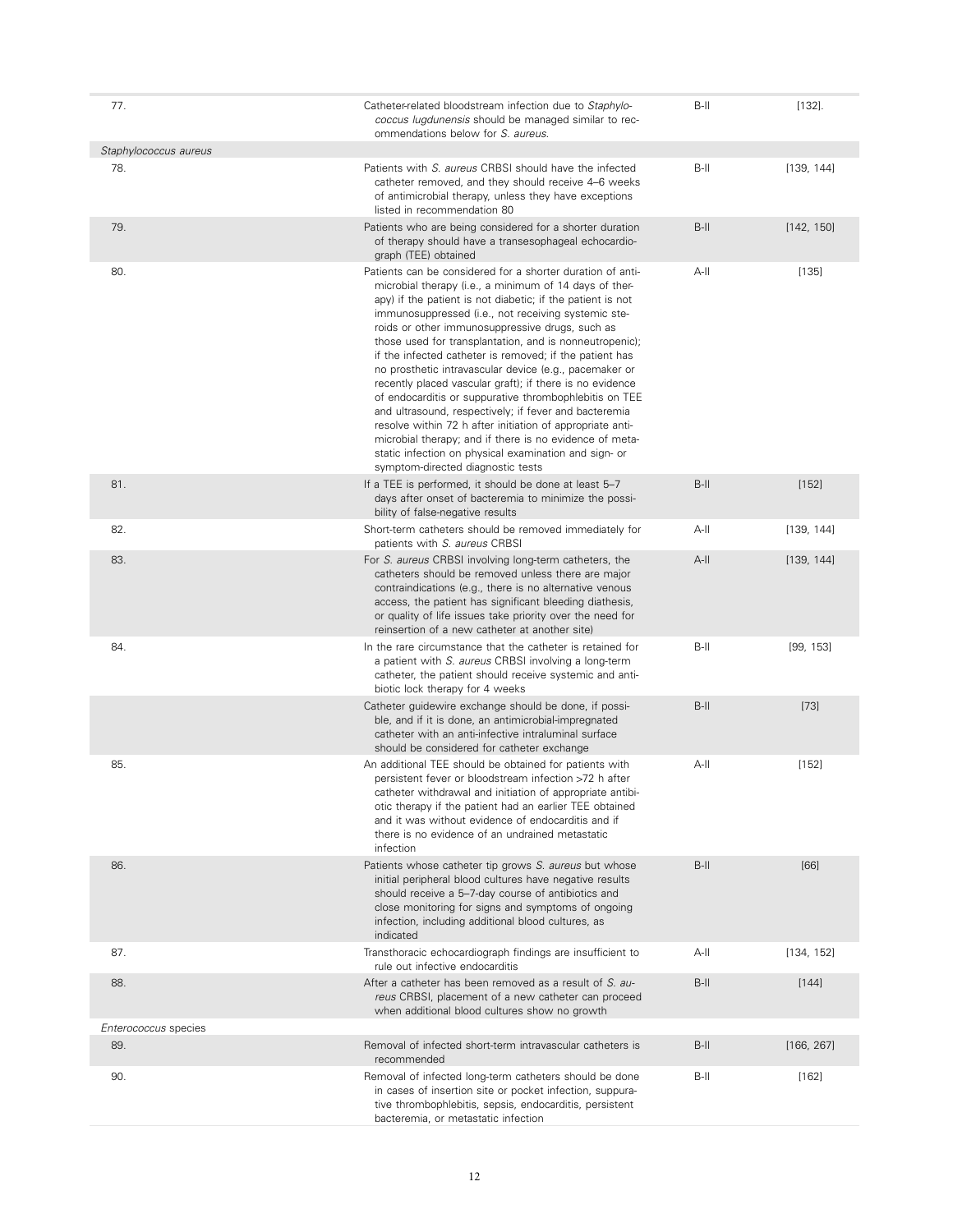| 91.                   | Ampicillin is the drug of choice for ampicillin-susceptible<br>enterococci; vancomycin should be used if the patho-<br>gen is resistant to ampicillin                                                                                                                                                                                                                                                                                                                            | $A-HI$   | [164, 170]  |
|-----------------------|----------------------------------------------------------------------------------------------------------------------------------------------------------------------------------------------------------------------------------------------------------------------------------------------------------------------------------------------------------------------------------------------------------------------------------------------------------------------------------|----------|-------------|
| 92.                   | The role of combination therapy (i.e., a cell wall-active<br>antimicrobial and an aminoglycoside) for treating enter-<br>ococcal CRBSI without endocarditis is unresolved                                                                                                                                                                                                                                                                                                        | $C-11$   | [165] [170] |
| 93.                   | A 7-14-day course of therapy is recommended for un-<br>complicated enterococcal CRBSI in which the long-<br>term catheter is retained and antibiotic lock is used or<br>when the short-term catheter is removed                                                                                                                                                                                                                                                                  | $C$ -III | [159]       |
| 94.                   | For enterococcal CRBSI, a TEE should be done if the pa-<br>tient has signs and symptoms that suggest endocardi-<br>tis (e.g., new murmur or embolic phenomena); pro-<br>longed bacteremia or fever, despite appropriate<br>antimicrobial therapy (e.g., bacteremia or fever >72 h<br>after the onset of appropriate antibiotic therapy); radio-<br>graphic evidence of septic pulmonary emboli; or the<br>presence of a prosthetic valve or other endovascular<br>foreign bodies | B-III    | [160]       |
| 95.                   | Patients with enterococcal CRBSI involving a long-term<br>catheter for whom the catheter is retained should<br>have follow-up blood cultures and catheter removal if<br>persistent bacteremia (>72 h after the initiation of ap-<br>propriate antibiotic therapy) is detected                                                                                                                                                                                                    | $B-II$   |             |
| 96.                   | Antibiotic lock therapy should be used in addition to sys-<br>temic therapy if the catheter is retained                                                                                                                                                                                                                                                                                                                                                                          | C-II     | [114, 124]  |
| 97.                   | In cases of CRBSI due to ampicillin- and vancomycin-re-<br>sistant enterococci, linezolid or daptomycin may be<br>used, based on antibiotic susceptibility results                                                                                                                                                                                                                                                                                                               | $B-II$   | [168, 170]  |
| Gram-negative bacilli |                                                                                                                                                                                                                                                                                                                                                                                                                                                                                  |          |             |
| 98.                   | Patients with possible CRBSI should receive empirical<br>antibiotic therapy to cover gram-negative bacilli if they<br>are critically ill, if they have sepsis, if they are neutro-<br>penic, if they have a femoral catheter in place, or if<br>they have a known focus of gram-negative bacillary<br>infection                                                                                                                                                                  | $A-H$    | [178]       |
| 99.                   | Patients who are critically ill with suspected CRBSI and<br>who have recent colonization or infection with an<br>MDR gram-negative pathogen should receive 2 antimi-<br>crobial agents of different classes with gram-negative<br>activity as initial therapy; de-escalation of the initial<br>regimen to a single appropriate antibiotic is recom-<br>mended once culture and susceptibility results are<br>available                                                           | $A-H$    | [258, 268]  |
| 100.                  | In patients with gram-negative bacillary CRBSI involving<br>a long-term catheter and persistent bacteremia or se-<br>vere sepsis despite systemic and antibiotic lock ther-<br>apy, the device should be removed, an evaluation for<br>endovascular infection and metastatic infection should<br>be pursued, and the duration of antibiotic therapy<br>should be extended beyond 7–14 days on the basis of<br>the findings of these studies                                      | $C$ -III |             |
| Candida species       |                                                                                                                                                                                                                                                                                                                                                                                                                                                                                  |          |             |
| 101.                  | Catheters should be removed in cases of CRBSI due to<br>Candida species                                                                                                                                                                                                                                                                                                                                                                                                          | $A-H$    | [188]       |
| 102.                  | For patients with candidemia and a short-term CVC for<br>whom no source of candidemia is obvious, the cathe-<br>ter should be removed and the catheter tip sent for<br>culture                                                                                                                                                                                                                                                                                                   | A-II     | [190, 193]  |
|                       | Alternatively, for patients with limited venous access, ex-<br>change the catheter over a guidewire and perform<br>catheter cultures                                                                                                                                                                                                                                                                                                                                             | $B-II$   |             |
|                       | If the catheter is colonized with the same species of<br>Candida as found in a percutaneous blood culture, the<br>CVC should be removed                                                                                                                                                                                                                                                                                                                                          | A-II     | [190, 193]  |
| 103.                  | Antifungal therapy is recommended for all cases of<br>CRBSI due to <i>Candida</i> species, including cases in<br>which clinical manifestations of infection and/or candi-<br>demia resolve after catheter withdrawal and before ini-<br>tiation of antifungal therapy                                                                                                                                                                                                            | $A-H$    | [192]       |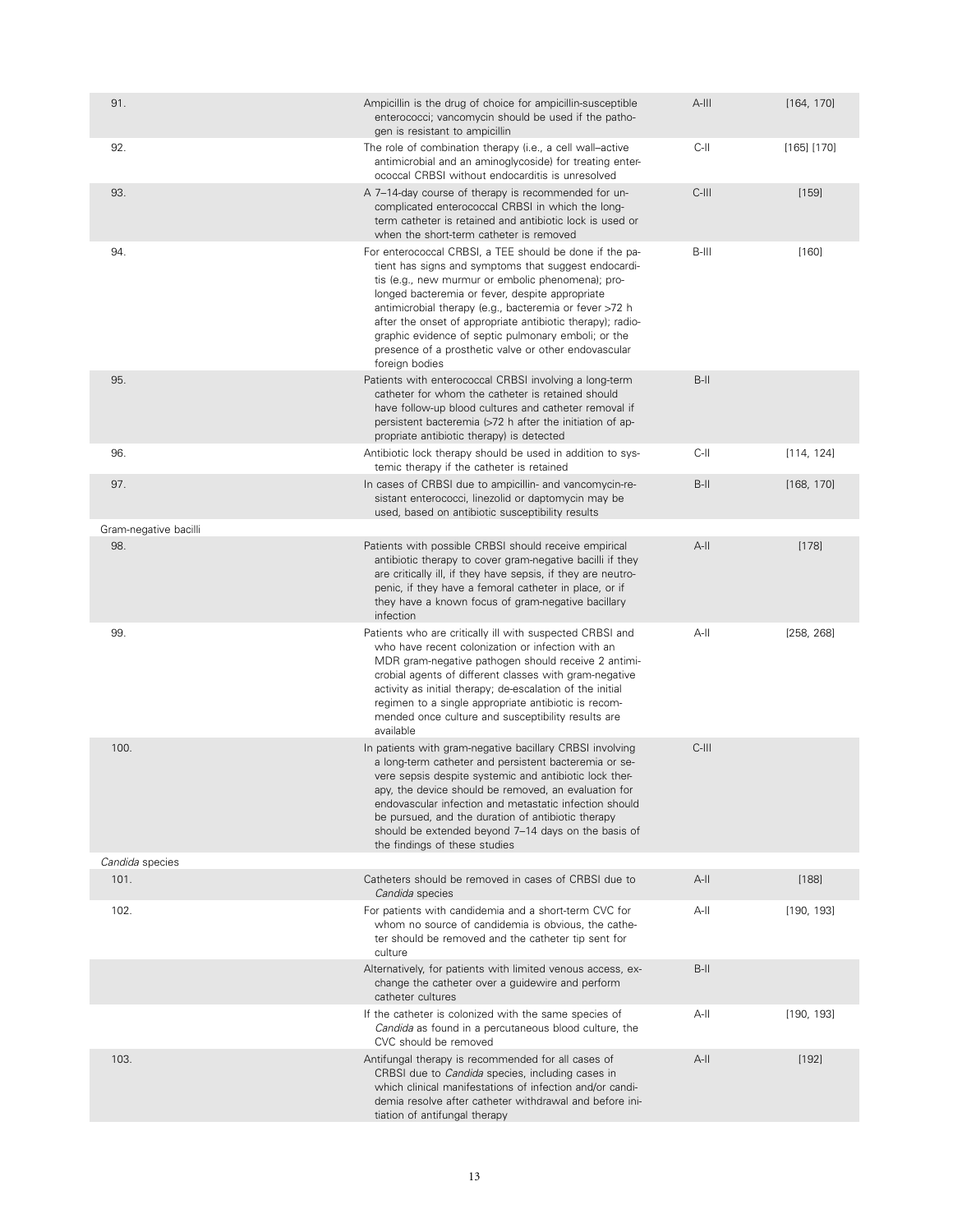| Other gram-positive microorganisms                                                |                                                                                                                                                                                                                                                                                                                                                                                                                                                                                         |         |                 |
|-----------------------------------------------------------------------------------|-----------------------------------------------------------------------------------------------------------------------------------------------------------------------------------------------------------------------------------------------------------------------------------------------------------------------------------------------------------------------------------------------------------------------------------------------------------------------------------------|---------|-----------------|
| 104.                                                                              | Diagnosis of CRBSI due to Corynebacterium, Bacillus<br>and Micrococcus species requires at least 2 positive<br>results of blood cultures performed on samples ob-<br>tained from different sites                                                                                                                                                                                                                                                                                        | $A-H$   | [269]           |
| 105.                                                                              | For the management of these infections, catheter re-<br>moval is indicated for patients with a short-term CVC,<br>and it is also indicated for patients with an infected<br>long-term catheter or implanted port, unless there are<br>no alternative intravascular access sites                                                                                                                                                                                                         | $B-III$ | [202]           |
| How should you manage suppurative<br>thrombophlebitis?                            |                                                                                                                                                                                                                                                                                                                                                                                                                                                                                         |         |                 |
| 106.                                                                              | Suppurative thrombophlebitis should be suspected in pa-<br>tients with persistent bacteremia or fungemia (i.e., pa-<br>tients whose blood culture results remain positive af-<br>ter 3 days of adequate antimicrobial therapy) without<br>another source of intravascular infection (e.g.,<br>endocarditis)                                                                                                                                                                             | $A-H$   | [205, 206, 216] |
| 107.                                                                              | A diagnosis of suppurative thrombophlebitis requires the<br>presence of positive blood culture results plus the<br>demonstration of a thrombus by radiographic testing<br>(e.g., computed tomography, ultrasonography, or other<br>methods)                                                                                                                                                                                                                                             | $A-H$   | [216, 270]      |
| 108.                                                                              | Surgical resection of the involved vein for patients with<br>suppurative thrombophlebitis should be limited to pa-<br>tients with purulent superficial veins or patients in<br>whom the infection extends beyond the vessel wall,<br>as well as patients who experience failure of conser-<br>vative therapy with an appropriate antimicrobial<br>regimen                                                                                                                               | $A-H$   | [208, 220, 271] |
| 109.                                                                              | The role of heparin use in this setting is unresolved                                                                                                                                                                                                                                                                                                                                                                                                                                   | $C-III$ | [220]           |
| 110.                                                                              | Patients with suppurative thrombophlebitis due to CRBSI<br>should receive a minimum of 3–4 weeks of antimicro-<br>bial therapy                                                                                                                                                                                                                                                                                                                                                          | $B-III$ |                 |
| How are persistent bloodstream infection and infec-<br>tive endocarditis managed? |                                                                                                                                                                                                                                                                                                                                                                                                                                                                                         |         |                 |
| 111.                                                                              | Catheter withdrawal is required in the management of<br>catheter-related infective endocarditis                                                                                                                                                                                                                                                                                                                                                                                         | $A-H$   |                 |
| 112.                                                                              | TEE should be done for patients with CRBSI who have<br>any of the following: a prosthetic heart valve, pace-<br>maker, or implantable defibrillator; persistent bacter-<br>emia or fungemia and/or fever >3 days after initiation<br>of appropriate antibiotic therapy and catheter removal,<br>in addition to a search for metastatic foci of infection,<br>as indicated; and any case of S. aureus CRBSI in<br>which duration of therapy less than 4-6 weeks is be-<br>ing considered | $A-H$   | [134, 272, 273] |
| 113.                                                                              | Unless the clinical condition of the patient dictates other-<br>wise, perform a TEE at least 1 week after the onset<br>of bacteremia or fungemia and consider repeating the<br>TEE for patients with a high index of suspicion for in-<br>fective endocarditis in whom the initial TEE had nega-<br>tive findings                                                                                                                                                                       | $B-II$  | [152, 274]      |
| 114.                                                                              | Assess for suppurative thrombophlebitis as noted above                                                                                                                                                                                                                                                                                                                                                                                                                                  | B-II    |                 |
| 115.                                                                              | Infective endocarditis cannot be ruled out by negative<br>transthoracic echocardiograph findings alone                                                                                                                                                                                                                                                                                                                                                                                  | $B-II$  | [150, 272, 273] |
| How would you detect and manage an outbreak of<br>CRBSI?                          |                                                                                                                                                                                                                                                                                                                                                                                                                                                                                         |         |                 |
| 116.                                                                              | When extrinsic contamination of infusate or catheter<br>flush or lock solutions is suspected, public health au-<br>thorities should be alerted and the suspected product<br>should be set aside for culture                                                                                                                                                                                                                                                                             | A-II    | [227, 230]      |
| 117.                                                                              | Establish a case definition for patients who are likely to<br>have been exposed, including a time period, risk fac-<br>tors, and location of the patients                                                                                                                                                                                                                                                                                                                               | $A-H$   |                 |
| 118.                                                                              | A case-control study should be used to establish risk<br>factors for infection and to help elucidate potential<br>sources of contamination                                                                                                                                                                                                                                                                                                                                              | $B-H$   |                 |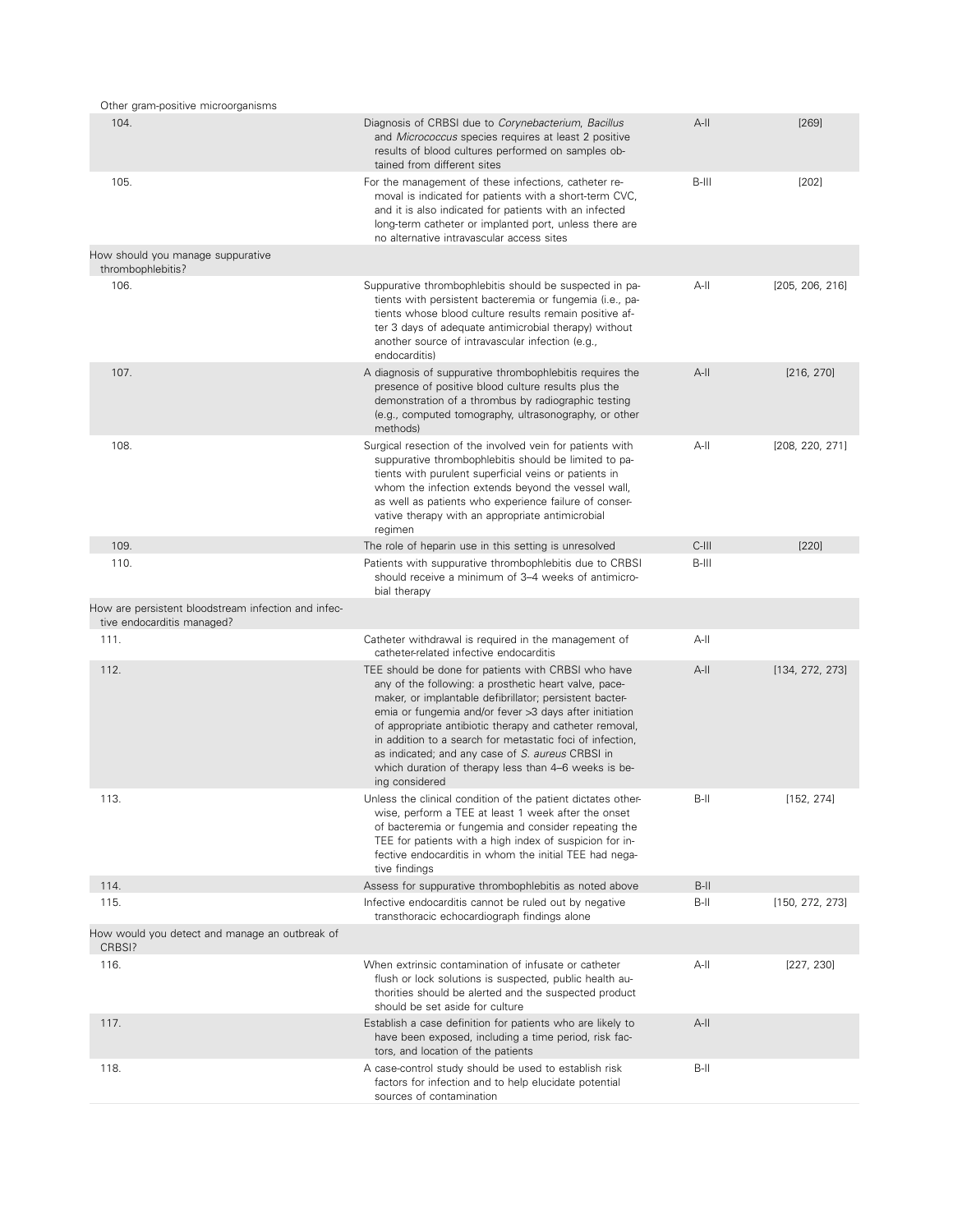| 119. | Establish relatedness of the suspected organisms by re-<br>viewing the antibiotic susceptibility patterns, followed<br>by molecular fingerprinting, such as pulsed-field gel<br>electrophoresis, polymerase chain reaction, or multilo-<br>cus sequence typing                                                         | $A-H$ |
|------|------------------------------------------------------------------------------------------------------------------------------------------------------------------------------------------------------------------------------------------------------------------------------------------------------------------------|-------|
| 120. | Investigation of contamination involves a thorough re-<br>view of potential breaches in infection control prac-<br>tices in the hospital pharmacy and at the point of de-<br>livery of the infusate; this requires interviews with<br>health care personnel and observation of practices in<br>the health care setting | $A-H$ |
| 121. | Cultures of potential point-source contaminants in the<br>environment should be performed, including intrave-<br>nous medications administered to patients                                                                                                                                                             | $A-H$ |
| 122. | During the investigation, heightened surveillance to de-<br>tect new cases should be instituted                                                                                                                                                                                                                        | $A-H$ |
| 123. | Following identification of a source, there should be on-<br>going surveillance to confirm eradication of the source<br>of infection                                                                                                                                                                                   | $A-H$ |

**NOTE.** cfu, colony-forming units; DTP, differential time to positivity; IDSA, Infectious Diseases Society of America.

ference on 8 occasions to complete the work of the guideline. The purpose of the meetings was to discuss the questions to be addressed, make writing assignments, and discuss recommendations. All members of the Expert Panel participated in the preparation and review of the draft guideline. Feedback from external peer reviewers was obtained. All collaborating organizations were also asked to provide feedback and endorse the guidelines. The following organizations endorsed the guidelines: American Society of Nephrology, European Society of Clinical Microbiology and Infectious Diseases, Pediatric Infectious Diseases Society, Society for Critical Care Medicine, and the Society for Healthcare Epidemiology of America. The guideline was reviewed and approved by the IDSA Standards and Practice Guidelines Committee and the Board of Directors prior to dissemination.

*Guidelines and potential conflicts of interest.* All members of the Expert Panel complied with the IDSA policy on potential conflicts of interest, which requires disclosure of any financial or other interest that might be construed as constituting an actual, potential, or apparent conflict. Members of the Expert Panel were provided with the IDSA's conflict of interest disclosure statement and were asked to identify ties to companies developing products that might be affected by promulgation of the guideline. Information was requested regarding employment, consultancies, stock ownership, honoraria, research funding, expert testimony, and membership on company advisory committees. The Expert Panel made decisions on a caseby-case basis as to whether an individual's role should be limited as a result of a conflict. Potential conflicts of interest are listed in the Acknowledgements section.

*Revision dates.* At annual intervals, the Expert Panel Chair, the Standards and Practice Guidelines Committee liaison advisor, and the Chair of the Standards and Practice Guidelines Committee will determine the need for revisions to the guideline on the basis of an examination of current literature. If necessary, the entire Expert Panel will be reconvened to discuss potential changes. When appropriate, the Expert Panel will recommend revision of the guideline to the Standards and Practice Guidelines Committee and the IDSA Board for review and approval.

## EPIDEMIOLOGY AND PATHOGENESIS

Each year in the United States, hospitals and clinics purchase 1150 million intravascular devices to administer intravenous fluids, medications, blood products, and parenteral nutrition fluids, to monitor hemodynamic status, and to provide hemodialysis [4]. Different types of intravascular catheters are currently being used (table 3), leading to a myriad of infectious complications (table 4). The focus of these guidelines is on the management of such complications, particularly CRBSI. In the United States, ∼80,000 CVC-related bloodstream infections occur in intensive care units each year [5]. In addition, the risk of bloodstream infection varies according to the intravascular device [6], the type of and intended use for the catheter, the insertion site, the experience and education of the individual who installs the catheter, the frequency with which the catheter is accessed, the duration of catheter placement, the characteristics of the catheterized patient, and the use of proven preventative strategies [7, 8]. For the purpose of this guideline, short-term catheters are defined as those devices that are in situ for <14 days.

Most CRBSIs emanate from the insertion site, hub, or both [9]. For long-term catheters—particularly tunneled catheters the catheter hub is a prominent source of microbes causing bloodstream infection [10]. In order of prevalence, the 4 groups of microbes that most commonly cause CRBSI associated with percutaneously inserted, noncuffed catheters are as follows: coagulase-negative staphylococci, *S. aureus, Candida* species, and enteric gram-negative bacilli. For surgically implanted catheters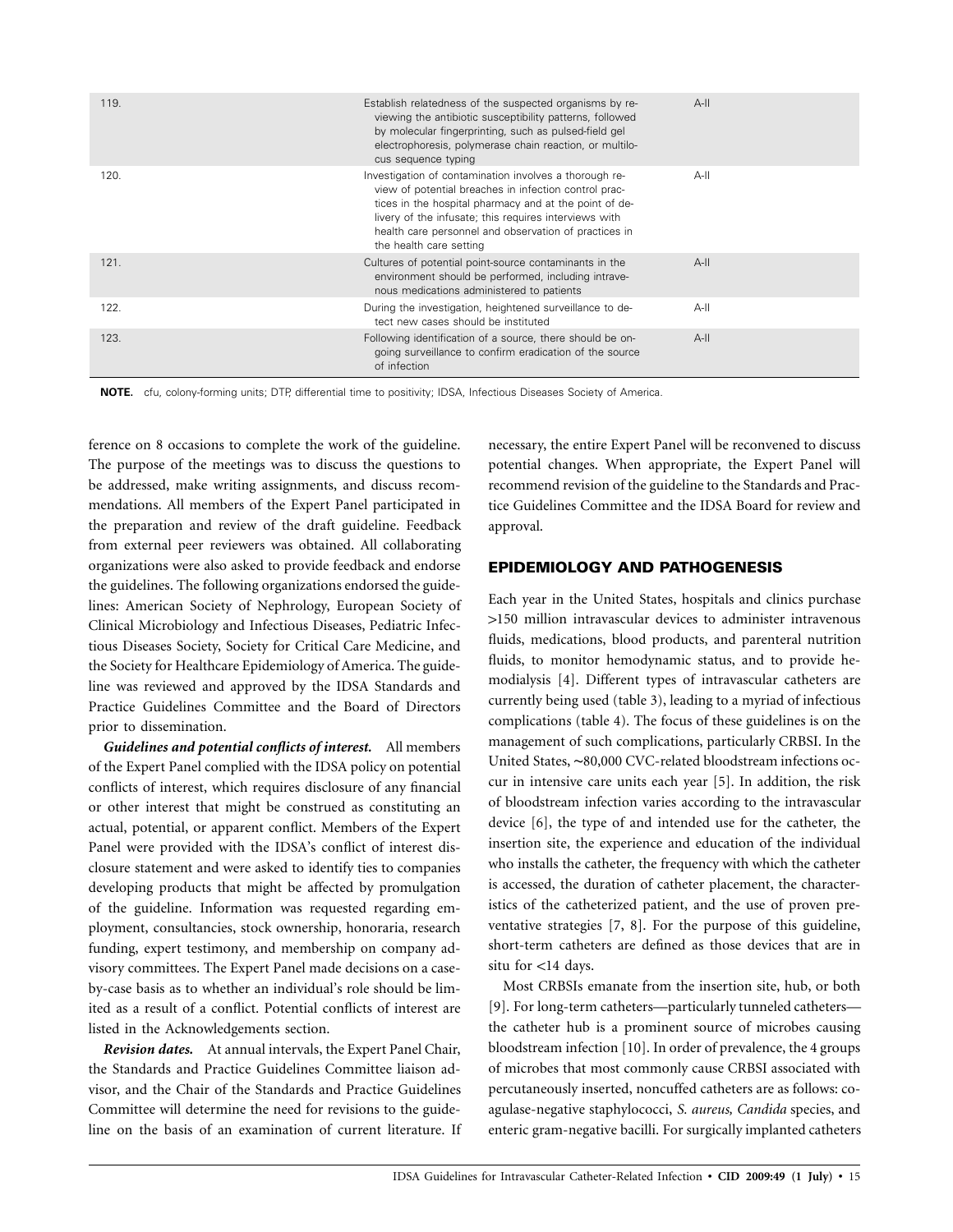**Table 2. Infectious Diseases Society of America–US Public Health Service Grading System for ranking recommendations in clinical guidelines.**

| Category, grade            | Definition                                                                                                                                                                                                                                           |
|----------------------------|------------------------------------------------------------------------------------------------------------------------------------------------------------------------------------------------------------------------------------------------------|
| Strength of recommendation |                                                                                                                                                                                                                                                      |
| А                          | Good evidence to support a recommendation for or against use.                                                                                                                                                                                        |
| B                          | Moderate evidence to support a recommendation for or against use.                                                                                                                                                                                    |
| C                          | Poor evidence to support a recommendation.                                                                                                                                                                                                           |
| Quality of Evidence        |                                                                                                                                                                                                                                                      |
|                            | Evidence from $\geq 1$ properly randomized, controlled trial.                                                                                                                                                                                        |
| $\mathsf{II}$              | Evidence from $\geq 1$ well-designed clinical trial, without randomization;<br>from cohort or case-controlled analytic studies (preferably from >1<br>center); from multiple time-series; or from dramatic results from<br>uncontrolled experiments. |
| $\mathbf{III}$             | Evidence from opinions of respected authorities, based on clinical<br>experience, descriptive studies, or reports of expert committees.                                                                                                              |

**NOTE.** Adapted and reproduced with the permission of the Minister of Public Works and Government Services Canada [3].

and peripherally inserted CVCs, they are coagulase-negative staphylococci, enteric gram-negative bacilli, *S. aureus,* and *P. aeruginosa* [8].

CRBSIs independently increase hospital cost and length of stay [11–14]. Guidelines for the prevention of these infections have been published [7].

# GUIDELINE RECOMMENDATIONS FOR THE MANAGEMENT OF INTRAVASCULAR CATHETER-RELATED INFECTION

# DIAGNOSIS: WHEN AND HOW SHOULD CATHETER CULTURES AND BLOOD CULTURES BE DONE?

# **Intravenous Catheter Cultures: Recommendations General**

1. Catheter cultures should be done when a catheter is removed because of suspected CRBSI; catheter cultures should not be obtained routinely (A-II).

2. Qualitative broth culture of catheter tips is not recommended (A-II).

3. For CVCs, culture the catheter tip, not the subcutaneous segment (B-III).

4. For cultures of an anti-infective catheter tip, use specific inhibitors in the culture media (A-II).

5. Growth of  $>15$  cfu from a 5-cm segment of the catheter tip by semiquantitative (roll-plate) culture or growth of  $>10<sup>2</sup>$ cfu from a catheter by quantitative (sonication) broth culture reflects catheter colonization (A-I).

6. When catheter-related infection is suspected and there is a catheter exit site exudate, swab the drainage to obtain samples for culture and Gram staining (B-III).

## **Short-term catheters, including arterial catheters**

7. For short-term catheter tip cultures, the roll plate technique is recommended for routine clinical microbiological analysis (A-II).

8. For suspected pulmonary artery catheter-related infection, culture the introducer tip (A-II).

## **Long-term catheters**

9. Semiquantitative growth of  $\langle 15 \text{ cftus/plate of the same} \rangle$ microbe from both the insertion site culture and catheter hub culture strongly suggests that the catheter is not the source of a bloodstream infection (A-II).

10. If a venous access subcutaneous port is removed because of suspected CRBSI, send the port to the microbiology laboratory for qualitative culture of the port reservoir contents, in addition to the catheter tip (B-II).

## **Evidence Summary**

Clinical findings are unreliable for establishing the diagnosis of intravascular device–related infection because of their poor sensitivity and specificity. The most sensitive clinical finding, fever, has poor specificity. Inflammation or purulence around the insertion site has greater specificity but poor sensitivity [4, 15]. Blood cultures that are positive for *S. aureus*, coagulase-negative staphylococci, or *Candida* species, in the absence of other identifiable sources of infection, should increase the suspicion for CRBSI [16–18]. Improved symptomatology within 24 h after catheter removal suggests but does not prove that the catheter is the source of infection [19].

Laboratory criteria for diagnosing intravascular catheter-related infections are precise, but differences in definitions and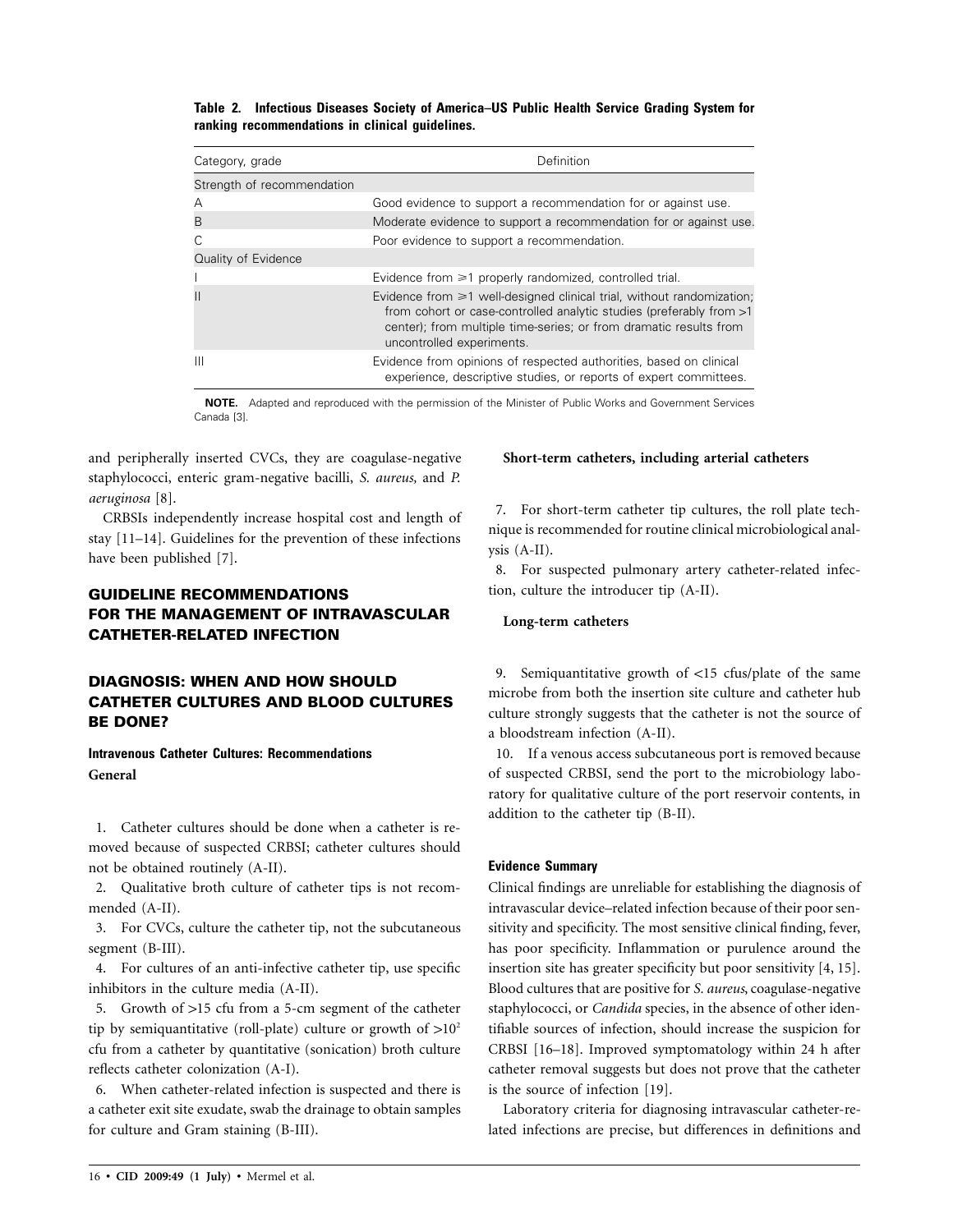| Type of intravascular device           | Comment                                                                                                                                                                                                                                                                                            |
|----------------------------------------|----------------------------------------------------------------------------------------------------------------------------------------------------------------------------------------------------------------------------------------------------------------------------------------------------|
| Peripheral venous catheter             | Usually inserted into the veins of the forearm or the hand; the<br>most commonly used short-term intravascular device                                                                                                                                                                              |
| Peripheral arterial catheter           | For short-term use; commonly used to monitor hemodynamic<br>status and to determine blood gas levels of critically ill patients;<br>risk of bloodstream infection may approach that of CVCs                                                                                                        |
| Midline catheter                       | Peripheral catheter (size, 7.6–20.3 cm) is inserted via the antecubi-<br>tal fossa into the proximal basilic or cephalic veins, but it does<br>not enter central veins; it is associated with lower rates of in-<br>fection, compared with CVCs                                                    |
| Short-term CVC                         | Most commonly used CVC; accounts for the majority of all cathe-<br>ter-related bloodstream infections                                                                                                                                                                                              |
| Pulmonary artery catheter              | Inserted through a teflon introducer and typically remains in place<br>for an average duration of only 3 days                                                                                                                                                                                      |
| Pressure-monitoring system             | Used in conjunction with arterial catheter; associated with both<br>epidemic and endemic nosocomial bloodstream infections                                                                                                                                                                         |
| Peripherally inserted central catheter | Provides an alternative to subclavian or jugular vein catheteriza-<br>tion; is inserted via the peripheral vein into the superior vena<br>cava, usually by way of cephalic and basilar veins; similar risk of<br>infection as CVCs in patients hospitalized in intensive care units                |
| Long-term CVC                          | Surgically implanted CVC (e.g., Hickman, Broviac, or Groshong<br>catheter) with the tunneled portion exiting the skin and a dacron<br>cuff just inside the exit site; used to provide vascular access to<br>patients who require prolonged chemotherapy, home-infusion<br>therapy, or hemodialysis |
| Totally implantable device             | A subcutaneous port or reservoir with self-sealing septum is tun-<br>neled beneath the skin and is accessed by a needle through in-<br>tact skin; associated with low rates of infection                                                                                                           |

**Table 3. Types of intravascular devices and comments on their use.**

**NOTE.** CVC, central venous catheter

methodologies among various studies have made data difficult to compare [4, 18]. When a catheter segment is submitted for culture, it is adequate to culture only the catheter tip and not the subcutaneous portion of the catheter [20]. If a pulmonary artery catheter is removed because of suspected infection, the highest yield is to culture the introducer, rather than the catheter itself [21]. Semiquantitative (roll plate) or quantitative catheter culture techniques (luminal flushing or sonication methods) are the most reliable diagnostic methodologies and have much greater specificity than qualitative broth cultures [22–25]. A recently inserted catheter (i.e., one that had been indwelling for  $<$ 14 days) is most commonly colonized from a skin microorganism along the external surface of the catheter. Thus, the roll-plate method has high sensitivity. Intraluminal spread of microbes from the catheter hub into the bloodstream is increasingly important for long-term catheters (i.e., those that have been indwelling  $\geq 14$  days). In some studies, the rollplate method was less sensitive than other methods that also sampled the internal surface of such catheters [10, 26], but other studies have not found this to be the case [27]. For subcutaneous ports, culture of the material inside the port reservoir is more sensitive than catheter tip culture for the diagnosis of CRBSI [28–30].

Antimicrobial coatings may lead to false-negative culture re-

sults [31, 32]. For silver sulfadiazine– or chlorhexidine-coated catheters, specific inhibitors can abrogate this effect, but this is not the case for minocycline- or rifampin-coated catheters [31, 32]. The specific components of the inhibitor solution to be used when culturing silver sulfadiazine or chlorhexidine can be found elsewhere [31].

Various methods have been used to diagnose a catheterrelated infection without catheter removal. In one method, a moist cotton swab can be used to do a semiquantitative culture of a 3-cm radius around the catheter insertion site, and alginate swabs can be used to sample the inner surface of each catheter hub (1 swab per hub). Swab samples are streaked on blood agar plates. Growth of >15 cfu/plate of the same microbe from the insertion site swab sample and hub swab sample cultures and from a peripheral blood culture suggests CRBSI [33]. This approach also has good negative predictive value for CRBSI when <15 cfu/plate are detected on insertion site and hub swab sample cultures.

#### **Blood Cultures: Recommendations**

11. Obtain blood cultures prior to initiation of antibiotic therapy (figure 1) **(A-1)**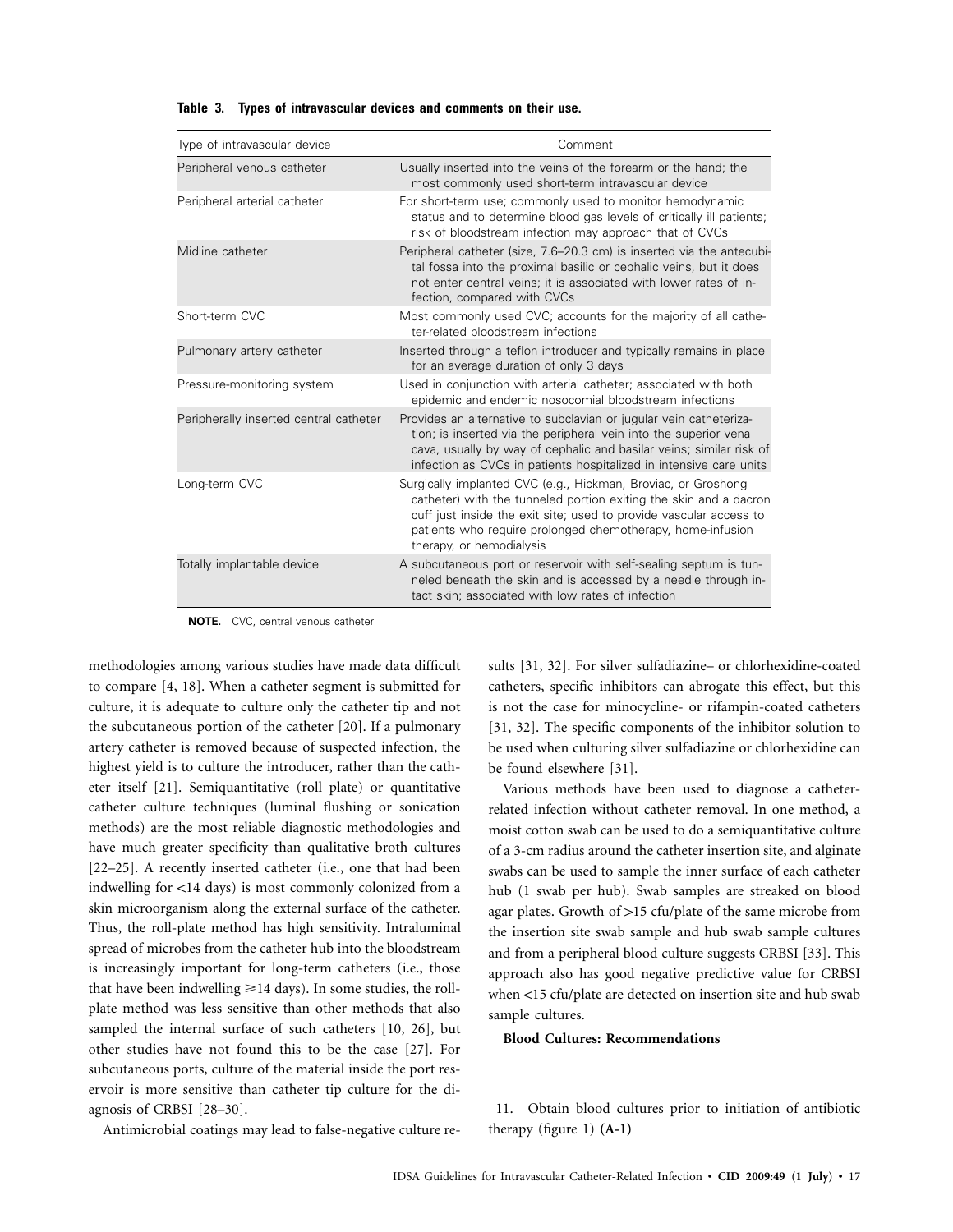| Infection             | Definition                                                                                                                                                                                                                                                                                                                                                                                                                                                                                                                                                                                                                                                                                                                                                                                                                                                                                                                                                                                                                                                                                                                                                                   |
|-----------------------|------------------------------------------------------------------------------------------------------------------------------------------------------------------------------------------------------------------------------------------------------------------------------------------------------------------------------------------------------------------------------------------------------------------------------------------------------------------------------------------------------------------------------------------------------------------------------------------------------------------------------------------------------------------------------------------------------------------------------------------------------------------------------------------------------------------------------------------------------------------------------------------------------------------------------------------------------------------------------------------------------------------------------------------------------------------------------------------------------------------------------------------------------------------------------|
| Catheter colonization | Significant growth of $\geq 1$ microorganism in a quantitative or semiguantitative culture of the catheter<br>tip, subcutaneous catheter segment, or catheter hub                                                                                                                                                                                                                                                                                                                                                                                                                                                                                                                                                                                                                                                                                                                                                                                                                                                                                                                                                                                                            |
| Phlebitis             | Induration or erythema, warmth, and pain or tenderness along the tract of a catheterized or re-<br>cently catheterized vein                                                                                                                                                                                                                                                                                                                                                                                                                                                                                                                                                                                                                                                                                                                                                                                                                                                                                                                                                                                                                                                  |
| Exit site infection   |                                                                                                                                                                                                                                                                                                                                                                                                                                                                                                                                                                                                                                                                                                                                                                                                                                                                                                                                                                                                                                                                                                                                                                              |
| Microbiological       | Exudate at catheter exit site yields a microorganism with or without concomitant bloodstream<br>infection                                                                                                                                                                                                                                                                                                                                                                                                                                                                                                                                                                                                                                                                                                                                                                                                                                                                                                                                                                                                                                                                    |
| Clinical              | Erythema, induration, and/or tenderness within 2 cm of the catheter exit site; may be associated<br>with other signs and symptoms of infection, such as fever or purulent drainage emerging from<br>the exit site, with or without concomitant bloodstream infection <sup>a</sup>                                                                                                                                                                                                                                                                                                                                                                                                                                                                                                                                                                                                                                                                                                                                                                                                                                                                                            |
| Tunnel infection      | Tenderness, erythema, and/or induration $>2$ cm from the catheter exit site, along the subcutaneous<br>tract of a tunneled catheter (e.g., Hickman or Broviac catheter), with or without concomitant<br>bloodstream infection <sup>a</sup>                                                                                                                                                                                                                                                                                                                                                                                                                                                                                                                                                                                                                                                                                                                                                                                                                                                                                                                                   |
| Pocket infection      | Infected fluid in the subcutaneous pocket of a totally implanted intravascular device; often associ-<br>ated with tenderness, erythema, and/or induration over the pocket; spontaneous rupture and<br>drainage, or necrosis of the overlying skin, with or without concomitant bloodstream infection <sup>a</sup>                                                                                                                                                                                                                                                                                                                                                                                                                                                                                                                                                                                                                                                                                                                                                                                                                                                            |
| Bloodstream infection |                                                                                                                                                                                                                                                                                                                                                                                                                                                                                                                                                                                                                                                                                                                                                                                                                                                                                                                                                                                                                                                                                                                                                                              |
| Infusate related      | Concordant growth of a microorganism from infusate and cultures of percutaneously obtained blood<br>cultures with no other identifiable source of infection                                                                                                                                                                                                                                                                                                                                                                                                                                                                                                                                                                                                                                                                                                                                                                                                                                                                                                                                                                                                                  |
| Catheter related      | Bacteremia or fungemia in a patient who has an intravascular device and >1 positive blood culture<br>result obtained from the peripheral vein, clinical manifestations of infection (e.g., fever, chills, and/<br>or hypotension), and no apparent source for bloodstream infection (with the exception of the<br>catheter). One of the following should be present: a positive result of semiguantitative (>15 cfu<br>per catheter segment) or quantitative $(>102$ cfu per catheter segment) catheter culture, whereby<br>the same organism (species) is isolated from a catheter segment and a peripheral blood culture;<br>simultaneous quantitative cultures of blood with a ratio of >3:1 cfu/mL of blood (catheter vs. pe-<br>ripheral blood); differential time to positivity (growth in a culture of blood obtained through a cath-<br>eter hub is detected by an automated blood culture system at least 2 h earlier than a culture of<br>simultaneously drawn peripheral blood of equal volume). Note that this definition differs from the<br>definition of central line–associated bloodstream infection used for infection-control surveillance<br>activities. |

#### **Table 4. Commonly used clinical definitions of intravascular catheter-related infections.**

**NOTE.** Adapted in part from Pearson [18]. cfu, colony forming units.

a For surveillance purposes, patients with positive results of blood culture would be classified as having central line-associated bloodstream infection.

12. Where available, a phlebotomy team should draw the blood samples for culture (A-II).

13. Skin preparation for percutaneously drawn blood samples should be carefully done with either alcohol or tincture of iodine or alcoholic chlorhexidine  $(>0.5\%)$ , rather than povidone-iodine; allow adequate skin contact and drying time to mitigate blood culture contamination (A-I).

14. If a blood sample is obtained through a catheter, clean the catheter hub with either alcohol or tincture of iodine or alcoholic chlorhexidine  $(>0.5%)$  and allow adequate drying time to mitigate blood culture contamination (A-I).

15. For suspected CRBSI, paired blood samples drawn from the catheter and from a peripheral vein should be cultured before initiation of antimicrobial therapy, and the bottles should be appropriately marked to reflect the site from which the cultures were obtained (A-II).

16. If a blood sample for culture cannot be drawn from a peripheral vein, it is recommended that  $\geq 2$  blood samples should be obtained through different catheter lumens (B-III). It is unclear whether blood samples for culture should be obtained through all catheter lumens in such circumstances  $(C-III)$ .

17. A definitive diagnosis of CRBSI requires that the same organism grow from at least 1 percutaneous blood sample culture and from the catheter tip (A-I) or that 2 blood samples for culture be obtained (1 from a catheter hub and 1 from a peripheral vein) that meet CRBSI criteria for quantitative blood cultures or DTP (A-II). Alternatively, 2 quantitative blood cultures of samples obtained through 2 catheter lumens in which the colony count for the blood sample drawn through one lumen is at least 3-fold greater than the colony count for the blood sample obtained from the second lumen should be considered to indicate possible CRBSI (B-II). In this circumstance, the interpretation of blood cultures that meet the DTP criteria is an unresolved issue (C-III).

18. For quantitative blood cultures, a colony count of microbes grown from blood obtained through the catheter hub that is at least 3-fold greater than the colony count from blood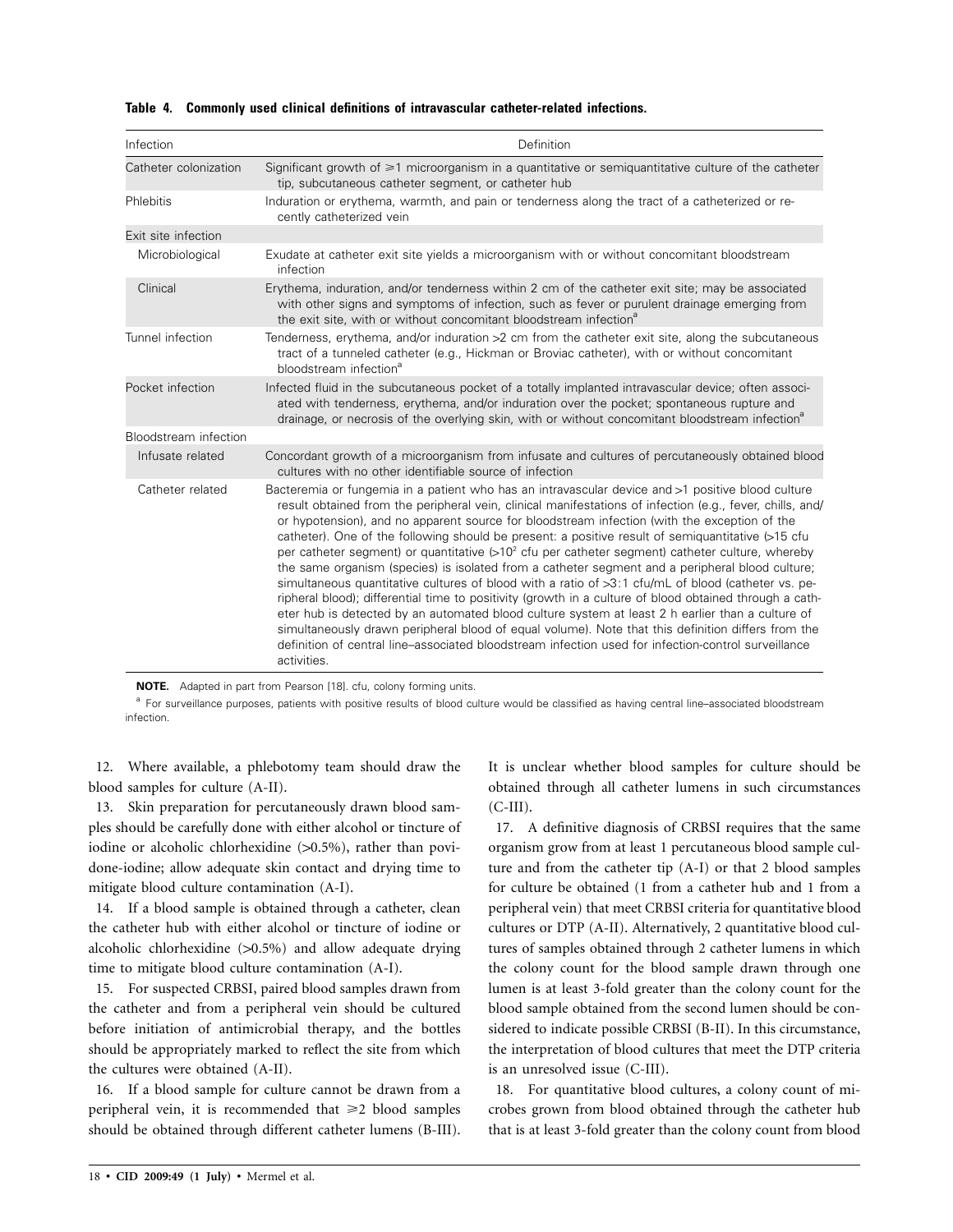samples obtained from a peripheral vein best defines CRBSI  $(A-II).$ 

19. For DTP, growth of microbes from blood drawn from a catheter hub at least 2 h before microbial growth is detected in blood samples obtained from a peripheral vein best defines CRBSI (A-II).

20. Quantitative blood cultures and/or DTP should be done before initiation of antimicrobial therapy and with the same volume of blood per bottle (A-II).

21. Evidence is insufficient to recommend that blood cultures be routinely obtained after discontinuation of antimicrobial therapy for CRBSI (C-III).

### **Evidence Summary**

*Blood culture general issues.* Although catheter colonization with accompanying systemic signs of infection suggests catheter-related infection, a definitive diagnosis of CRBSI requires positive percutaneous blood culture results with concordant microbial growth from the catheter tip or catheter-drawn cultures that meet the above-described quantitative culture or DTP criteria. The accuracy of all diagnostic microbiologic methods greatly increases with increasing pretest probability. Thus, diagnostic tests for vascular catheter-related infection should not be done unless there is a high index of suspicion. Overall, quantitative blood cultures are the most accurate method by which to diagnose CRBSI [34, 35]. No single test is clearly superior for short-term CRBSI diagnosis. For diagnosis of CRBSI in patients with long-term catheters, quantitative blood cultures are the most accurate test, but DTP also has a high degree of accuracy. Neither method requires catheter removal. If a blood sample for culture cannot be obtained from a peripheral vein,  $\geq 2$  catheter blood samples for culture should be drawn through different catheter lumens [36].

It is important to remember that the definition of CRBSI used in the current document, which deals with management of infections related to intravascular devices, differs from surveillance definitions used to define central line–associated bloodstream infection [37].

*Blood culture contamination issues, peripheral blood samples, and paired peripheral and catheter-drawn blood samples.* Contamination rates are lower if a dedicated phlebotomy team collects the blood samples for culture [38]. Skin preparation with either alcohol, alcoholic chlorhexidine  $(>0.5\%)$ , or tincture of iodine (10%) leads to lower blood culture contamination rates than does the use of povidone-iodine [39, 40]. Contamination rates among blood samples obtained through newly inserted intravenous catheters are higher than contamination rates among blood samples obtained from peripheral veins [41, 42]. Blood samples obtained through catheters that are in use are associated with a higher rate of false-positive results, compared with cultures of percutaneous blood samples

[43]. Thus, there is higher specificity and a greater positive predictive value when blood samples are obtained from a peripheral vein for culture, compared with when blood samples are obtained through catheters for culture [44, 45]. Negative predictive values are excellent for cultures of blood samples obtained from either a peripheral vein or a catheter.

*DTP for CVC versus peripheral blood cultures.* DTP uses continuous blood culture monitoring for growth (e.g., radiometric methods) and compares the DTP for qualitative blood culture samples obtained from the catheter and from a peripheral vein. The greater the inoculum of microbes inoculated into blood culture bottles, the shorter the incubation required to detect microbial growth [46].

When studied among patients with cancer and patients hospitalized in intensive care units who had both long-term and short-term catheters, this method has been shown to have accuracy comparable to that of quantitative blood cultures, as well as greater cost-effectiveness [35, 47–49]. Most microbiology laboratories do not perform quantitative blood cultures, but many laboratories are able to determine DTP. DTP may not discriminate between CRBSI and non-CRBSI for patients who are already receiving antibiotics [50].

*Rapid diagnostic techniques.* PCR to target bacterial 16S ribosomal DNA is sensitive and specific for diagnosing catheterrelated infection but is not routinely used in clinical microbiology laboratories [51].

# HOW SHOULD CATHETER-RELATED INFECTIONS BE MANAGED IN GENERAL?

#### **Recommendations**

22. When denoting the duration of antimicrobial therapy, day 1 is the first day on which negative blood culture results are obtained (C-III).

23. Vancomycin is recommended for empirical therapy in heath care settings with an increased prevalence of methicillinresistant staphylococci; for institutions with a preponderance of MRSA isolates that have vancomycin MIC values  $>2 \mu g/mL$ , alternative agents, such as daptomycin, should be used (A-II).

24. Linezolid should not be used for empirical therapy (i.e., in patients suspected but not proven to have CRBSI) (A-I).

25. Empirical coverage for gram-negative bacilli should be based on local antimicrobial susceptibility data and the severity of disease (e.g., a fourth-generation cephalosporin, carbapenem, or  $\beta$ -lactam/ $\beta$ -lactamase combination, with or without an aminoglycoside) (A-II).

26. Empirical combination antibiotic coverage for MDR gram-negative bacilli, such as *P. aeruginosa*, should be used when CRBSI is suspected among neutropenic patients, severely ill patients with sepsis, or patients known to be colonized with such pathogens, until the culture and susceptibility data are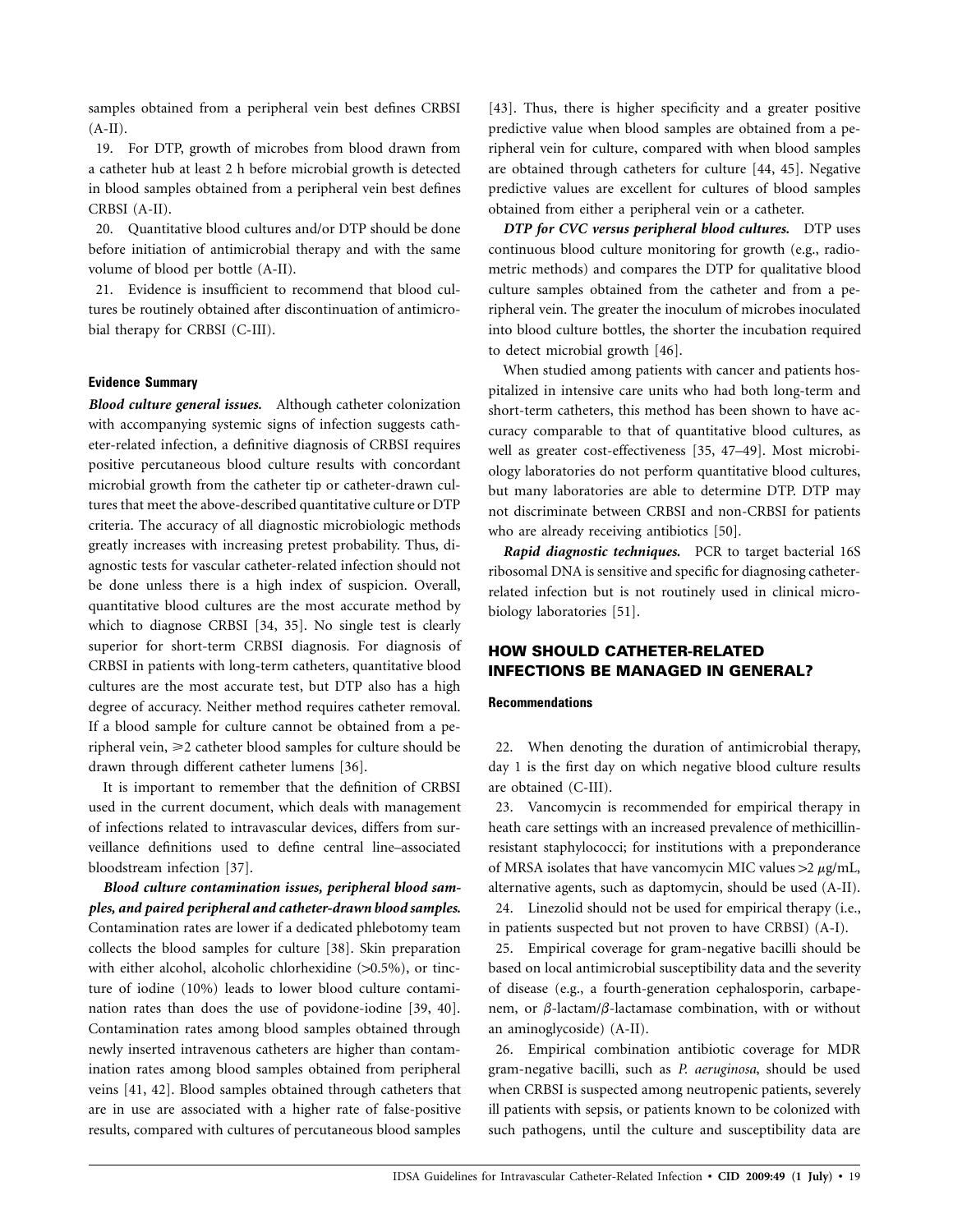| Pathogen                                        | Preferred<br>antimicrobial agent            | Example,<br>dosage <sup>a</sup>                                                        | Alternative<br>antimicrobial agent                                                                        | Comment                                                                                                                                                                                                           |
|-------------------------------------------------|---------------------------------------------|----------------------------------------------------------------------------------------|-----------------------------------------------------------------------------------------------------------|-------------------------------------------------------------------------------------------------------------------------------------------------------------------------------------------------------------------|
| Gram-positive cocci                             |                                             |                                                                                        |                                                                                                           |                                                                                                                                                                                                                   |
| Staphylococcus aureus                           |                                             |                                                                                        |                                                                                                           |                                                                                                                                                                                                                   |
| Meth susceptible                                | Penicillinase-resistant<br>Pen <sup>b</sup> | Naf or Oxa, 2 g q4h                                                                    | Cfaz, 2 g q8h; or Vm, 15 mg/kg<br>q12h                                                                    | Penicillinase-resistant Pen or Csps are preferred<br>to Vm. <sup>c</sup> For patients receiving hemodialysis, ad-<br>minister Cfaz 20 mg/kg (actual weight), round<br>to nearest 500-mg increment, after dialysis |
| Meth resistant <sup>e</sup>                     | V <sub>m</sub>                              | Vm, 15 mg/kg q12h                                                                      | Dapto, 6-8 mg/kg per day, or linezo-<br>lid; or Vm plus (Rif or Gm); or<br>TMP-SMZ alone (if susceptible) | Strains of S. aureus with reduced susceptibility or<br>resistance to Vm have been reported; strains<br>resistant to linezolid and strains resistant to<br>Dapto have been reported                                |
| Coagulase-negative staphylococci                |                                             |                                                                                        |                                                                                                           |                                                                                                                                                                                                                   |
| Meth susceptible                                | Penicillinase-resistant<br>Pen              | Naf or Oxa, 2 g q4h                                                                    | First-generation Csp or Vm or TMP-<br>SMZ (if susceptible)                                                | Vm has dosing advantages over Naf and Oxa, but<br>the latter are preferred because of concerns<br>about increasing Vm resistance                                                                                  |
| Meth resistant                                  | <b>Vm</b>                                   | Vm, 15 mg/kg iv q12h                                                                   | Dapto 6 mg/kg per day, linezolid, or<br>Quin/Dalf                                                         | For adults <40 kg, linezolid dose should be 10<br>mg/kg; strains resistant to linezolid have been<br>reported                                                                                                     |
| Enterococcus faecalis/Enterococ-<br>cus faecium |                                             |                                                                                        |                                                                                                           |                                                                                                                                                                                                                   |
| Amp susceptible                                 | Amp or (Amp or Pen)<br>$±$ aminoglycoside   | Amp, 2 g q4h or q6h;<br>or Amp $\pm$ Gm, 1<br>mg/kg q8h                                | <b>Vm</b>                                                                                                 | Vm may have dosing advantages over Amp, but<br>there are concerns about Vm resistance                                                                                                                             |
| Amp resistant, Vm susceptible                   | Vm $\pm$ aminoglycoside                     | Vm, 15 mg/kg iv q12h<br>$\pm$ Gm, 1 mg/kg q8h                                          | Linezolid or Dapto 6 mg/kg per day                                                                        | Quin/Dalf is not effective against E. faecalis                                                                                                                                                                    |
| Amp resistant, Vm resistant                     | Linezolid or Dapto                          | Linezolid, 600 mg<br>q12h; or Dapto 6<br>mg/kg per day                                 | Quin/Dalf 7.5 mg/kg q8h                                                                                   | Susceptibility of Vm-resistant enterococci isolates<br>varies; Quin/Dalf is not effective against E.<br>faecalis                                                                                                  |
| Gram-negative bacillid                          |                                             |                                                                                        |                                                                                                           |                                                                                                                                                                                                                   |
| Escherichia coli and Klebsiella<br>species      |                                             |                                                                                        |                                                                                                           |                                                                                                                                                                                                                   |
| ESBL negative                                   | Third-generation Csp                        | Ctri, 1-2 g per day                                                                    | Cipro or Atm                                                                                              | Susceptibility of strains varies                                                                                                                                                                                  |
| <b>ESBL</b> positive                            | Carbapenem                                  | Erta, 1 g per day; Imi,<br>500 mg q6h; Mero,<br>1 g q8h; or doripe-<br>nem, 500 mg q8h | Cipro or Atm                                                                                              | Susceptibility of strains varies                                                                                                                                                                                  |
| Enterobacter species and Serratia<br>marcescens | Carbapenem                                  | Erta, 1 g per day; Imi,<br>500 mg q6h; Mero,<br>1 g q8h                                | Cefepime or Cipro                                                                                         | Susceptibility of strains varies                                                                                                                                                                                  |
| Acinetobacter species                           | Amp/Sulb or<br>carbapenem                   | Amp/Sulb, 3 g q6h; or<br>Imi, 500 mg q6h;<br>Mero, 1 g q8h                             | $\cdots$                                                                                                  | Susceptibility of strains varies                                                                                                                                                                                  |

# **Table 5. Intravenous antimicrobial treatment of intravenous catheter-related bloodstream infection in adults according to the specific pathogen isolated.**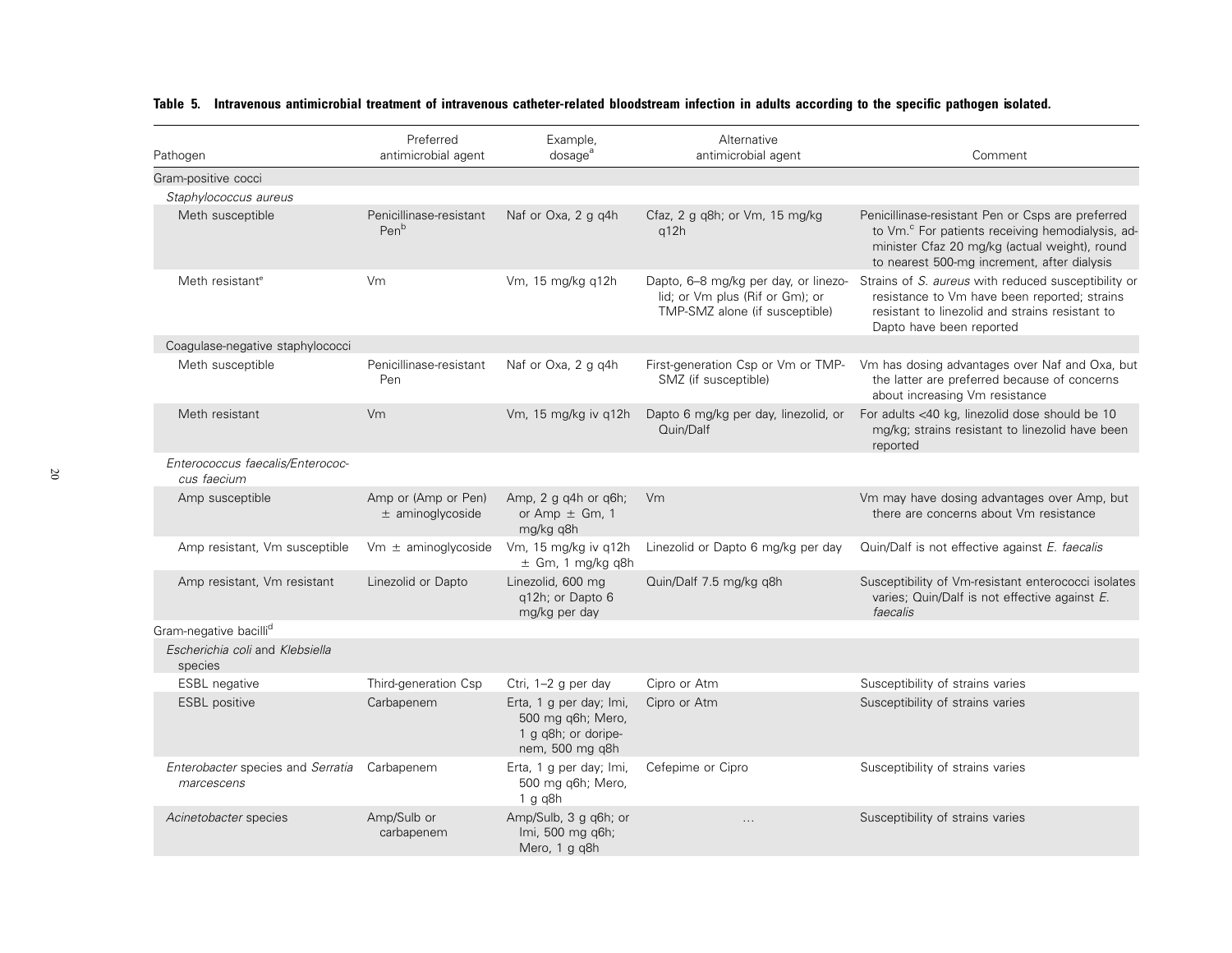| Stenotrophomonas maltophilia                   | TMP-SMZ                                                                                        | TMP-SMZ, 3-5 mg/kg<br>q8h                                                                                                                                                                                     | Tic and Clv                                     | $\cdots$                                                                                                                     |
|------------------------------------------------|------------------------------------------------------------------------------------------------|---------------------------------------------------------------------------------------------------------------------------------------------------------------------------------------------------------------|-------------------------------------------------|------------------------------------------------------------------------------------------------------------------------------|
| Pseudomonas aeruginosa                         | Fourth-generation Csp<br>or carbapenem or<br>Pip and Tazo with or<br>without<br>aminoglycoside | Cefepime, 2 g q8h; or<br>lmi, 500 mg q6h; or<br>Mero, 1 g q8h; or<br>Pip and Tazo, 4.5 g<br>q6h, Amik, 15 mg/kg<br>q24h or Tobra 5-7<br>mg/kg q24h                                                            | $\cdots$                                        | Susceptibility of strains varies                                                                                             |
| Burkholderia cepacia                           | TMP-SMZ or<br>carbapenem                                                                       | TMP-SMZ, 3-5 mg/kg<br>g8h; or Imi, 500 mg<br>q6h; or Mero, 1 g<br>q8h                                                                                                                                         | $\cdots$                                        | Other species, such as <i>B. acidovorans</i> and <i>B.</i><br>pickieii, may be susceptible to same antimicro-<br>bial agents |
| Fungi                                          |                                                                                                |                                                                                                                                                                                                               |                                                 |                                                                                                                              |
| Candida albicans or other Candida<br>species   | Echinocandin or fluco-<br>nazole (if organism is<br>susceptible)                               | Caspo, 70-mg loading<br>dose, then 50 mg<br>per day; micafungin,<br>100 mg per day; ani-<br>dulafungin, 200 mg<br>loading dose fol-<br>lowed by 100 mg<br>per day; or flucona-<br>zole, 400-600 mg<br>per day | Lipid AmB preparations                          | Echinocandin should be used to treat critically ill<br>patients until fungal isolate is identified                           |
| Uncommon pathogens                             |                                                                                                |                                                                                                                                                                                                               |                                                 |                                                                                                                              |
| Corynebacterium jeikeium (group<br>JK)         | Vm                                                                                             | Vm, 15 mg/kg q12h                                                                                                                                                                                             | Linezolid (based on in vitro activity)          | Check susceptibilities for other corynebacteria                                                                              |
| Chryseobacterium (Flavobacteri-<br>um) species | Fluoroquinolone, such<br>as Lyfx                                                               | Lvfx 750 mg q24h                                                                                                                                                                                              | TMP-SMZ or Imi or Mero                          | Based on in vitro activity.                                                                                                  |
| Ochrobacterium anthropi                        | TMP-SMZ or<br>fluoroquinolone                                                                  | TMP-SMZ, 3-5 mg/kg<br>q8h; or Cpfx, 400<br>mg q12h                                                                                                                                                            | Imi, Mero, Erta, or Dori plus<br>aminoglycoside | $\cdots$                                                                                                                     |
| Malassezia furfur                              | AmB                                                                                            |                                                                                                                                                                                                               | Voriconazole                                    | Intravenous lipids should be discontinued; some<br>experts recommend removal of catheter                                     |
| Mycobacterium species                          | Susceptibility varies by<br>species                                                            | $\cdots$                                                                                                                                                                                                      | $\ldots$                                        | Different species have wide spectra of suscepti-<br>bility to antimicrobials [256, 257]                                      |

NOTE. See S. aureus section of the text regarding important antibiotic management issues concerning linezolid. AmB, amphotericin B; Amp, ampicillin; Atm, aztreonam; Cfaz, cefazolin; cfur, cefuroxime; Clv, clavulanate; Cpfx, ciprofloxacin; Csp, cephalosporin; Ctri, ceftriaxone; Czid, ceftazidime; Erta, ertapenem; Gm, gentamicin; Imi, Imipenem; iv, intravenous; Ket, ketoconazole; Lvfx, levofloxacin; Mero, meropenem; Meth, methicillin; Mez, mezlocillin; Naf, nafcillin; Oxa, oxacillin; Pen, penicillin; PenG, penicillin G; po, by mouth; Pip, piperacillin; Quin/Dalf, quinupristin/dalfopristin; Rif, rifampin; Sulb, sulbactam; Tic, ticarcillin; Tm, tobramycin; TMP-SMZ, trimethoprim-sulfamethoxazole; Vm, vancomycin.

<sup>a</sup> Initial antibiotic dosages for adult patients with normal renal and hepatic function and no known drug interactions. Fluoroquinolones should not be used for patients <18 years of age (see the section of the text devote

b Pen, if the strain is susceptible.<br>  $\degree$  Some clinicians will add an aminoglycoside for the first 5 days of therapy.<br>  $\degree$  Pending susceptibility results for the isolate.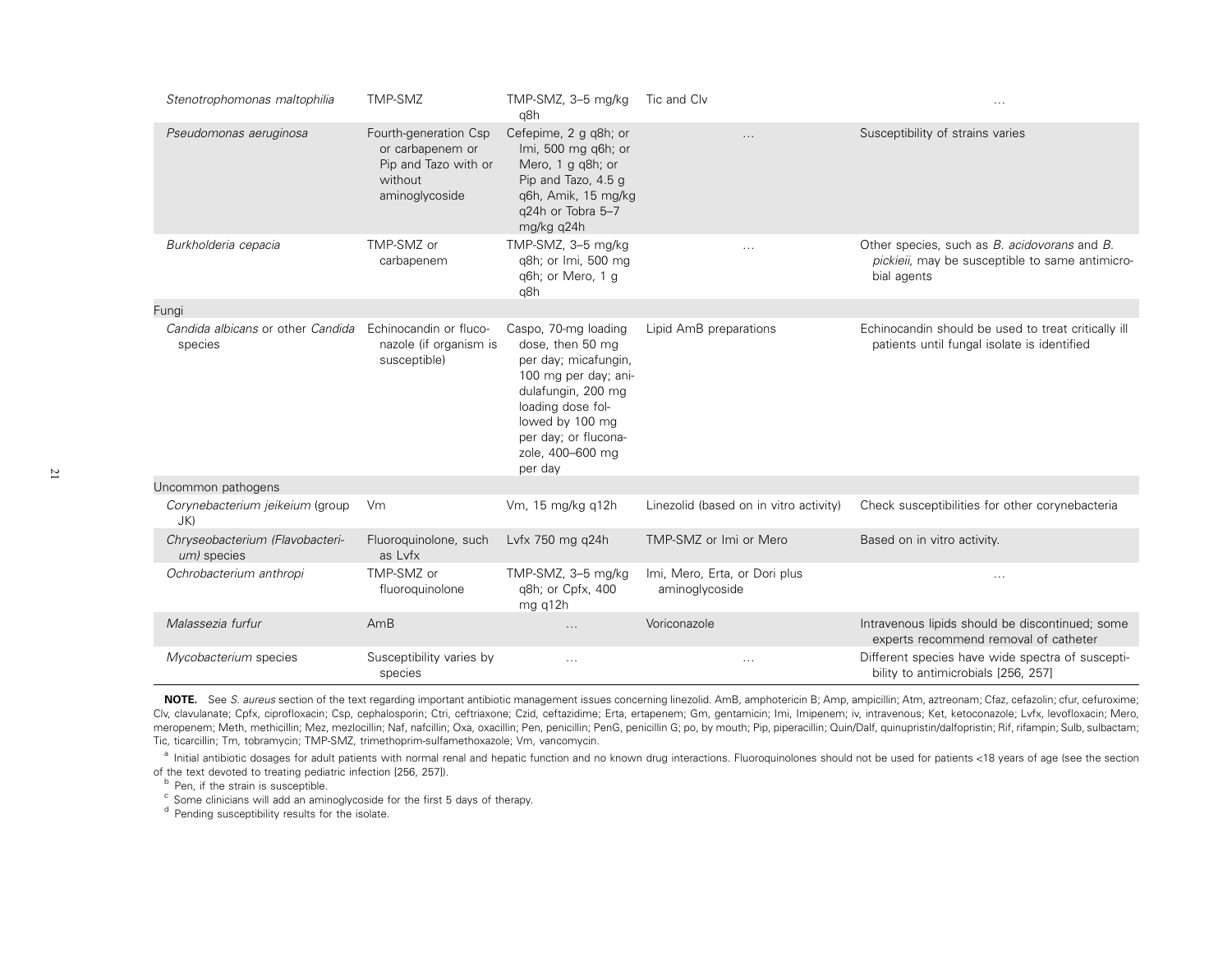available and de-escalation of antibiotic therapy can be performed (A-II).

27. In addition to coverage for gram-positive pathogens, empirical therapy for suspected CRBSI involving femoral catheters in critically ill patients should include coverage for gram-negative bacilli and *Candida* species (A-II).

28. Empirical therapy for suspected catheter-related candidemia should be used for septic patients with any of the following risk factors: total parenteral nutrition, prolonged use of broad-spectrum antibiotics, hematologic malignancy, receipt of bone marrow or solid-organ transplant, femoral catheterization, or colonization due to *Candida* species at multiple sites  $(B-II).$ 

29. For empirical treatment of suspected catheter-related candidemia, use an echinocandin or, for selected patients, fluconazole (A-II). Fluconazole can be used for patients without azole exposure in the previous 3 months and in health care settings where the risk of *C. krusei* or *C. glabrata* infection is very low (A-III).

30. Antibiotic lock therapy should be used for catheter salvage (B-II); however, if antibiotic lock therapy cannot be used in this situation, systemic antibiotics should be administered through the colonized catheter (C-III).

31. Four to 6 weeks of antibiotic therapy should be administered to patients with persistent fungemia or bacteremia after catheter removal (i.e., occurring >72 h after catheter removal) (A-II for *S. aureus* infection; C-III for infection due to other pathogens), to patients who are found to have infective endocarditis or suppurative thrombophlebitis, and to pediatric patients with osteomyelitis; 6–8 weeks of therapy should be used for the treatment of osteomyelitis in adults (figures 2 and 3) (A-II).

32. Long-term catheters should be removed from patients with CRBSI associated with any of the following conditions: severe sepsis; suppurative thrombophlebitis; endocarditis; bloodstream infection that continues despite  $>72$  h of antimicrobial therapy to which the infecting microbes are susceptible; or infections due to *S. aureus, P. aeruginosa,* fungi, or mycobacteria (A-II). Short-term catheters should be removed from patients with CRBSI due to gram-negative bacilli, *S. aureus,* enterococci, fungi, and mycobacteria (A-II).

33. For patients with CRBSI for whom catheter salvage is attempted, additional blood cultures should be obtained, and the catheter should be removed if blood culture results (e.g., 2 sets of blood cultures obtained on a given day; 1 set of blood cultures is acceptable for neonates) remain positive when blood samples are obtained 72 h after the initiation of appropriate therapy (B-II).

34. For long-term and short-term CRBSI due to less virulent microbes that are difficult to eradicate (e.g., *Bacillus* species, *Micrococcus* species, or Propionibacteria), catheters should

generally be removed after blood culture contamination is ruled out on the basis of multiple positive culture results, with at least 1 blood culture sample drawn from a peripheral vein (B-III).

35. In uncomplicated CRBSI involving long-term catheters due to pathogens other than *S. aureus, P. aeruginosa, Bacillus* species, *Micrococcus* species, Propionibacteria, fungi, or mycobacteria, because of the limited access sites in many patients who require long-term intravascular access for survival (e.g., patients undergoing hemodialysis or with short-gut syndrome), treatment should be attempted without catheter removal, with use of both systemic and antimicrobial lock therapy (B-II).

36. After a positive blood culture result is reported that may represent CRBSI, automated standardized treatment advice can be formulated to improve compliance with Infectious Diseases Society of America (IDSA) guidelines (B-II).

37. Urokinase and other thrombolytic agents are not recommended as adjunctive therapy for patients with CRBSI (B-I).

38. If a catheterized patient has a single positive blood culture that grows coagulase-negative *Staphylococcus* species, then additional cultures of blood samples obtained through the suspected catheter and from a peripheral vein should be performed before the initiation of antimicrobial therapy and/or catheter removal to be certain that the patient has true bloodstream infection and that the catheter is the likely source (A-II).

## **Evidence Summary**

Antibiotic therapy for catheter-related infection is often initiated empirically. The initial choice of antibiotics will depend on the severity of the patient's clinical disease, the risk factors for infection, and the likely pathogens associated with the specific intravascular device (figure 1 and table 5). In the largest published comparative trial of CRBSI treatment involving antimicrobial therapy and catheter removal, 149 (88%) of 169 patients had a successful microbiologic outcome when evaluated 1–2 weeks after the end of treatment, and there was an 83% microbiologic success rate among 98 cases of CRBSI due to *S. aureus* [52]. Coagulase-negative staphylococci are the most common cause of catheter-related infection. Most of these pathogens exhibit methicillin resistance, and this should be considered when choosing empirical therapy for catheter-related infection [53, 54]. Vancomycin is associated with a lower clinical success rate in treating MRSA bacteremia if the MIC is  $\geq 2$  µg/mL [55, 56]. Standardized treatment advice can be formulated for each CRBSI on the basis of these guidelines. When such standardized treatment advice is automatically delivered to treating physicians, compliance with the guidelines increases significantly [57].

There are no compelling data to support specific recommendations for the duration of therapy for device-related infection. However, the Expert Panel's recommendations are pre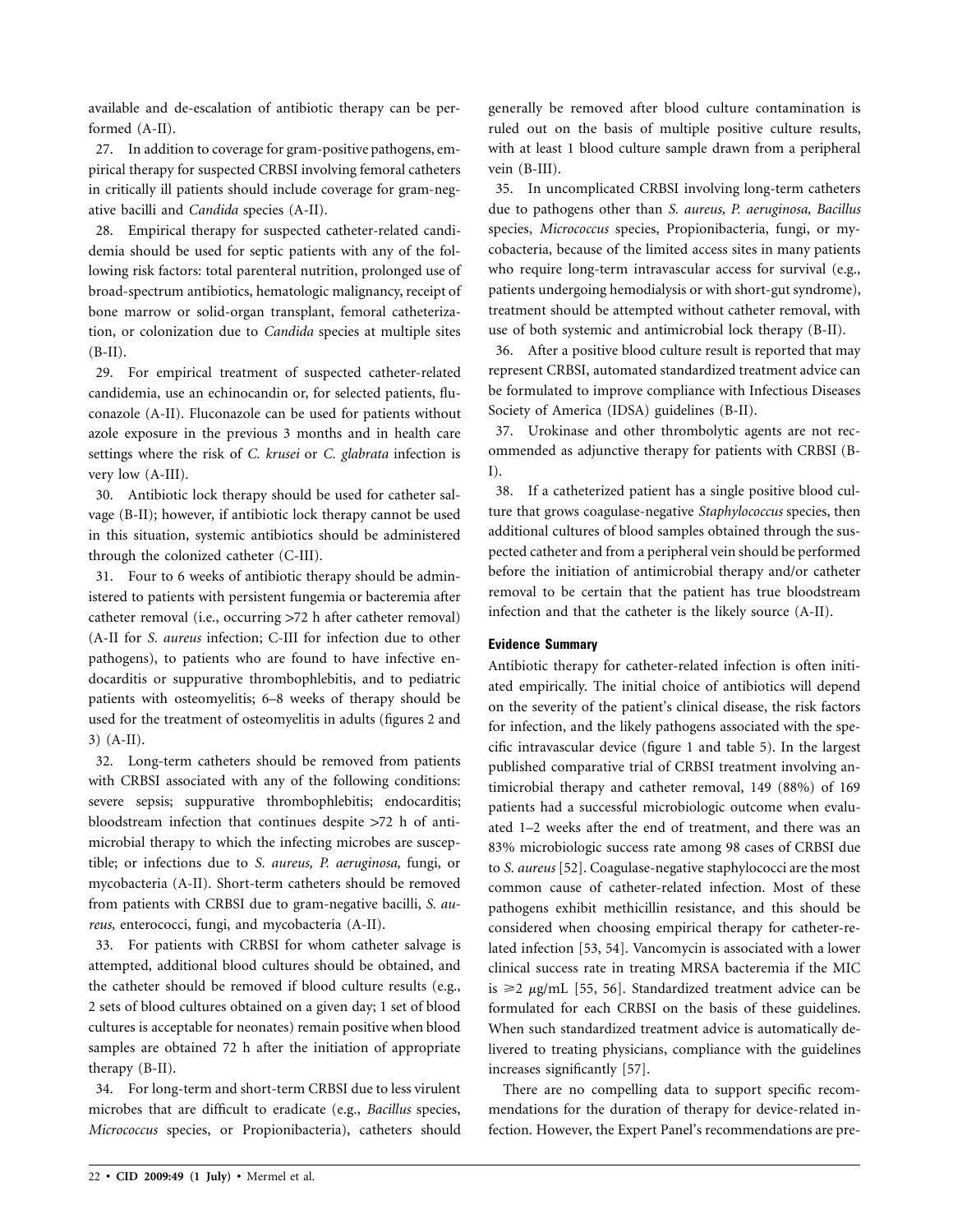sented in figures 1–4. Management of CRBSI should be distinguished on the basis of the removal or retention of the catheter, and a distinction should be made between complicated CRBSI, in which there is suppurative thrombophlebitis, endocarditis, osteomyelitis, or possible metastatic seeding, and uncomplicated CRBSI (figures 1–4). Intravenous administration of thrombolytic agents, such as urokinase, should not be used as adjunctive treatment for CRBSI [58, 59].

# WHAT ARE THE UNIQUE ASPECTS OF TREATING PATIENTS WHO HAVE SHORT-TERM PERIPHERAL VENOUS CATHETERS?

#### **Recommendations**

39. Peripheral intravenous catheters with associated pain, induration, erythema, or exudate should be removed (A-I).

40. Any exudate at the insertion site should be submitted for Gram staining, routine culture, and additional culture for fungi and acid-fast organisms, as indicated, when assessing immunocompromised patients (A-II).

### **Evidence Summary**

Phlebitis involving short-term, peripheral intravenous catheters is often unrelated to catheter-related infection [60, 61]. The risk of CRBSI, with or without suppurative thrombophlebitis, from such catheters is very low [6].

# WHAT ARE THE UNIQUE ASPECTS OF TREATING PATIENTS WITH NONTUNNELED CVCS AND ARTERIAL CATHETERS?

#### **Recommendations**

41. For patients who are hospitalized in the intensive care unit with a new onset of fever but without severe sepsis or evidence of bloodstream infection, obtain blood samples for culture from the nontunneled CVC, the arterial catheter (if present), and percutaneously, instead of performing routine catheter removal (B-II). Consider culture of samples obtained from the insertion site and catheter hubs, if available, as noted above (A-II).

42. The CVC and arterial catheter, if present, should be removed and cultured if the patient has unexplained sepsis or erythema overlying the catheter insertion site or purulence at the catheter insertion site (B-II).

43. For patients with unexplained fever, if blood culture results are positive, the CVC or arterial catheter was exchanged over a guidewire, and the catheter tip has significant growth,



**Figure 4.** Catheter-related blood stream infection (CRBSI) among patients who are undergoing hemodialysis (HD) with tunneled catheters. BC, blood culture; CVC, central venous catheter; TEE, transesophageal echocardiograph.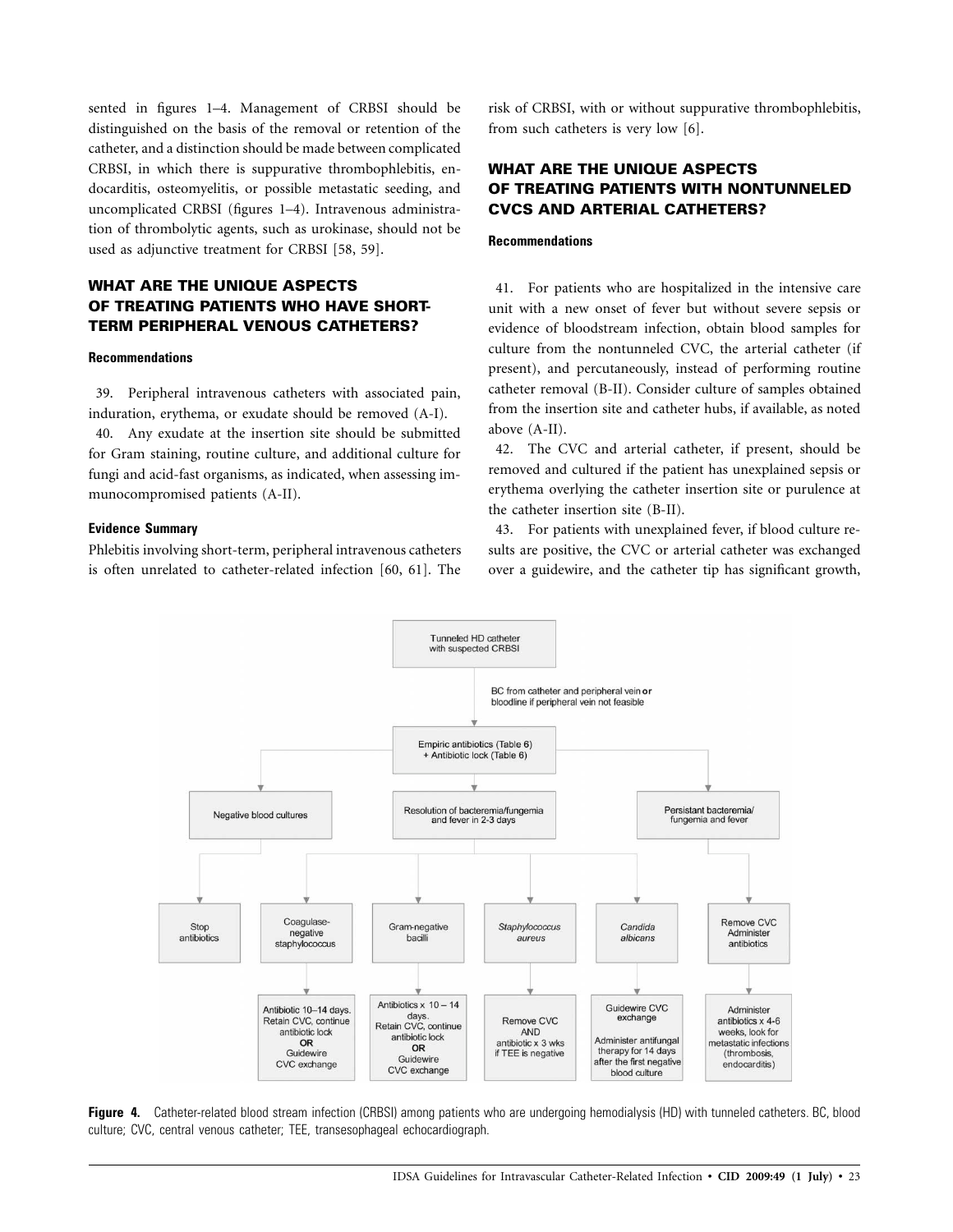then the catheter should be removed and a new catheter placed in a new site (B-II).

## **Evidence Summary**

Diagnosis and management of illness among patients with a nontunneled CVC or arterial catheter and unexplained fever are summarized in table 1 and figures 1 and 2. CVCs in patients with fever and mild-to-moderate disease should not routinely be removed, because the majority of the catheters from patients with suspected catheter-related infection are sterile [62]. Recent studies suggest that the risk of arterial CRBSI approaches that associated with short-term CVCs [63–65].

One study found that 1 in 4 patients with *S. aureus* colonization of an intravascular catheter subsequently developed *S. aureus* bacteremia if they did not receive immediate anti-staphylococcal antibiotics [66]. Similarly, other studies have found that *S. aureus* and *Candida* catheter colonization, compared with catheter colonization due to enterococci or gram-negative bacilli, was more likely to be associated with CRBSI and that CRBSIs due to *S. aureus* and *Candida* species were more likely to be associated with complications than CRBSIs due to enterococci or gram-negative bacilli [26, 67].

The diagnostic evaluation for new onset of fever in patients hospitalized in the intensive care unit is a daily problem for intensive care physicians [68]. New onset of fever often leads to the removal of intravascular catheters and the reinsertion of new catheters over a guidewire or into another site. However, few of these patients have a catheter-related infection [33, 50, 69]. For hemodynamically stable patients without documented bloodstream infection and without a prosthetic valve, pacemaker, or recently placed vascular graft, systematic catheter removal may not be necessary for new onset of fever. Catheter removal only when bloodstream infection is documented or when there is hemodynamic instability reduces unnecessary catheter removal [70]. Nevertheless, if a catheter is to be removed for suspected catheter-related infection and the patient is at high risk for mechanical complications during catheter reinsertion, a guidewire exchange of the catheter can decrease the risk of mechanical complications [71]. The tip of the removed catheter should be sent for culture. If the tip has positive culture results, this newly inserted catheter should be replaced a second time, because bacterial contamination of the newly inserted catheter often occurs.

# WHAT ARE THE UNIQUE ASPECTS OF TREATING PATIENTS WITH LONG-TERM CVCS OR IMPLANTED CATHETER-RELATED INFECTIONS THAT ARE NOT ASSOCIATED WITH HEMODIALYSIS CATHETERS?

#### **Recommendations**

removal of the catheter, incision and drainage if indicated, and 7–10 days of antibiotic therapy (A-II) in the absence of concomitant bacteremia or candidemia.

45. For patients with suspected exit site infection, obtain cultures of any drainage from the exit site and blood cultures  $(A-II).$ 

46. Uncomplicated exit site infections (i.e., those without systemic signs of infection, positive blood culture results, or purulence) should be managed with topical antimicrobial agents on the basis of the exit site culture results (e.g., mupirocin ointment for *S. aureus* infection and ketoconazole or lotrimin ointment for *Candida* infection) (B-III).

47. If an uncomplicated exit site infection fails to resolve with topical therapy or if it is accompanied by purulent drainage, then systemic antibiotics should be administered on the basis of the antimicrobial susceptibility of the causative pathogen; the catheter should be removed if treatment with systemic antibiotics fails (B-II).

48. If other vascular sites are unavailable and/or the patient is at increased risk for bleeding diathesis in the setting of CRBSI not complicated by an exit site or tunnel infection, then exchange the infected catheter over a guidewire (B-III). In such situations, an antimicrobial-impregnated catheter with an antiinfective intraluminal surface should be considered for catheter exchange (B-II).

### **Evidence Summary**

Surgically implantable intravascular devices consist of either a tunneled silicone catheter (e.g., Hickman, Broviac, or Groshong catheters; CR Bard) or a subcutaneously implanted port reservoir (e.g., Port-A-Cath; Deltec). Because the removal of such devices is often a management challenge, it is important to be sure that one is dealing with true CRBSI rather than with contaminated blood cultures (e.g., contaminated due to coagulasenegative staphylococci), catheter colonization without concomitant bloodstream infection, or fever from another source (figures 1 and 3). Microbiologic data suggestive of true CRBSI caused by potential skin flora rather than contamination include the following: multiple blood samples with positive culture results obtained from different sites; quantitative blood cultures performed on samples drawn from a catheter with growth of >15 cfu/mL of blood or isolation of the same organism from a catheter culture and a percutaneous blood culture, especially if a culture performed on blood drawn from the catheter shows growth at least 2 h earlier than a culture performed on blood drawn from a peripheral vein [72]. Although several studies suggest that catheter exchange over a guidewire can be used successfully to manage CRBSI associated with long-term catheters [73], most of these were small, uncontrolled studies with poor definitions, and none of these studies used antimicrobial catheters as a replacement for the infected catheter [73–77]. Management of CRBSI for patients

<sup>44.</sup> Patients with tunnel infection or port abscess require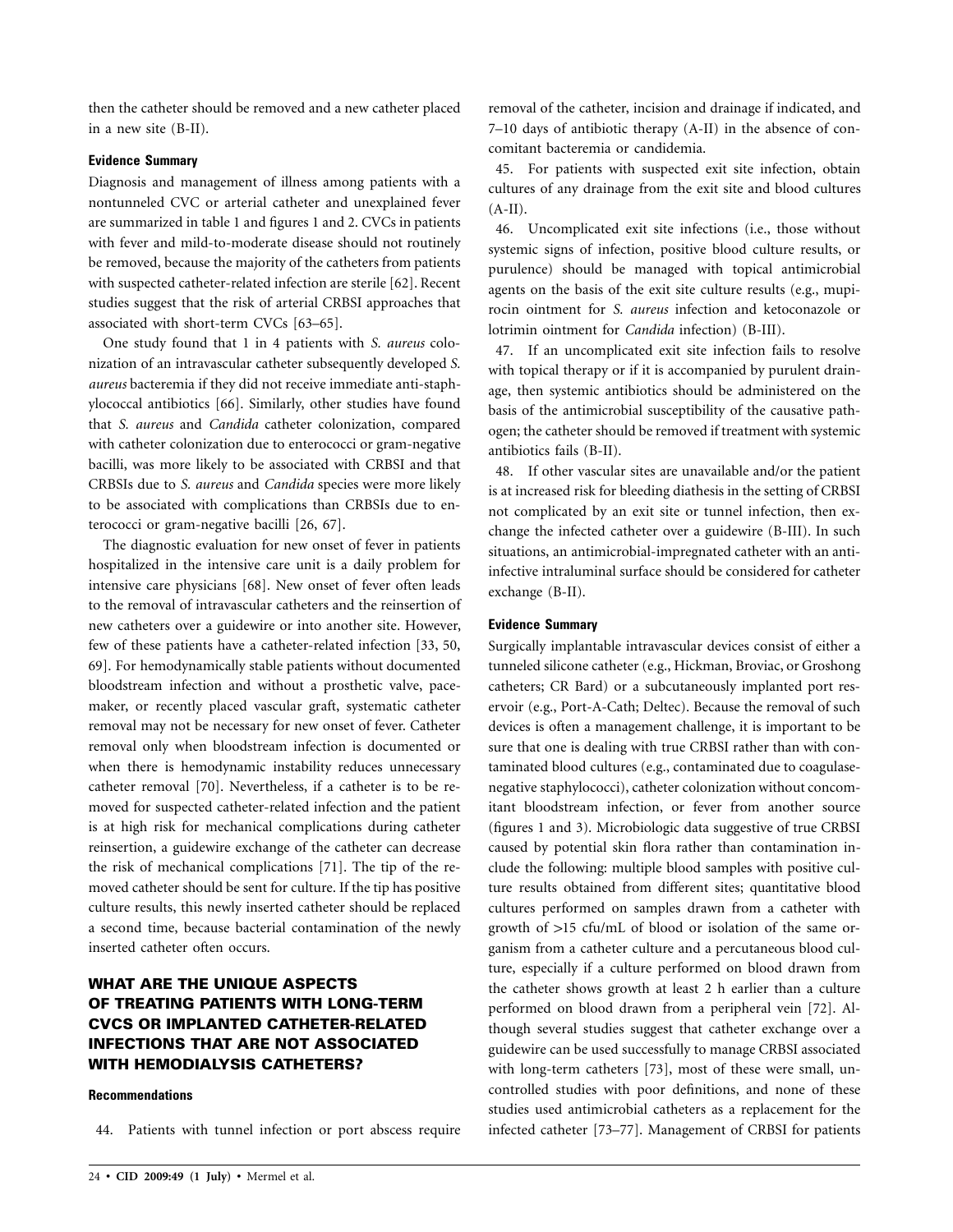with a long-term CVC or implantable device is summarized in tables 5 and 6 and in figure 3.

# WHAT ARE THE UNIQUE ASPECTS OF TREATING PEDIATRIC PATIENTS WITH CATHETER-RELATED INFECTION?

#### **Recommendations**

49. Indications for catheter removal for children are similar to those for adults (see recommendations 30–32), unless there are unusual extenuating circumstances (e.g., no alternative catheter insertion site). However, the benefits of catheter removal must be weighed against the difficulty of obtaining alternate venous access for an individual patient (A-II).

50. Children treated without catheter removal should be closely monitored with clinical evaluation and additional blood cultures; the device should be removed if there is clinical deterioration or persistent or recurrent CRBSI (B-III).

51. In general, empirical antibacterial therapy for children with CRBSI should be similar to that for adults (see recommendations 21–23) (A-II).

52. Antibiotic lock therapy should be used for catheter salvage (B-II); however, if antibiotic lock therapy cannot be used in this situation, systemic antibiotics should be administered through the colonized catheter (C-III).

### **Evidence Summary**

The pediatric population is diverse, and the probability of infection varies with patient risk factors, the type and location of the device, and the nature of the infusate [78, 79]. Among premature infants, birth weight is inversely proportional to the risk of infection, with infants who have extremely low birth weight (1000–1500 g) having an increased risk, compared with infants who have very low birth weight [80]. Most nosocomial bloodstream infections among pediatric patients are related to the use of an intravascular device [81], and in critically ill neonates, the incidence of CRBSI can be as high as 18 cases per 1000 catheter-days [82]. Most CRBSIs among children are caused by coagulase-negative staphylococci (which account for 34% of cases), followed by *S. aureus* (25%) [83]. Among neonates, coagulase-negative staphylococci account for 51% of CRBSIs, followed by *Candida* species, enterococci, and gramnegative bacilli [78, 84]. Infants with short-gut syndrome, a disorder that is clinically defined by malabsorption, diarrhea, steatorrhea, fluid and electrolyte disturbances, and malnutrition, often resulting from anatomic removal of bowel during the newborn period due to necrotizing enterocolitis, are more likely to have CRBSI due to gram-negative bacilli [85].

Several problems arise when the clinical and laboratory definitions of infection established for adults are applied to children [18, 86]. Although specific pediatric blood culture devices are commercially available, difficulty in obtaining blood sam-

ples and concerns about drawing a large volume of blood may result in lower volumes of blood being submitted for culture, which would reduce the negative predictive value of the culture. Often, only results from blood samples obtained via the catheter are available to guide patient management. Peripheral cultures are not often performed when catheter cultures are obtained, because venipuncture can be difficult for infants and young children. A recent study suggests that, among pediatric oncology patients with a double lumen CVC, catheter-related infection can be diagnosed by a  $\geq 5$ -fold difference in colony count between the 2 lumens; this method has 62% sensitivity, 93% specificity, and 92% positive predictive value, compared with a comparison between the colony count for 1 lumen and for a peripheral blood sample [87]. However, validation in a prospective study is needed to confirm these findings. In addition, placement of catheters or changing a catheter over a guidewire is difficult for young children, and catheter removal for diagnostic purposes is often not done out of concern over losing access (figure 1). Because of these limitations, definitive CRBSI can often not be diagnosed in children. In these circumstances, many physicians treat their patients as if they had presumed CRBSI.

Although indications for catheter removal among children should follow the recommendations for adults, because of greater vascular access difficulties in children, it is often necessary to attempt CRBSI treatment without catheter removal. Several studies have reported successful CRBSI management among children without catheter removal [88–90]. Such children should be closely monitored, and the device should be removed in the event of clinical deterioration or recurrence of CRBSI. In contrast, treatment of catheter-associated fungemia without removal of the catheter has a low success rate and is associated with higher mortality [91, 92]. Recent reports involving children with *Candida* CRBSI found that the addition of antifungal lock therapy led to a high cure rate without catheter removal, but there are insufficient data to recommend routine catheter salvage using this approach for this infection unless there are unusual extenuating circumstances (e.g., no alternative catheter insertion site) [93–95].

Antimicrobial agents that are appropriate for infants and children and the recommended dosages of specific agents, by patient age and weight, are summarized in table 6. Antibiotics should be administered through the involved catheter. In contrast to the recommendation for adults, empirical antifungal coverage in critically ill patients with femoral catheters is not recommended for children. Antifungal therapy should be initiated when yeast is isolated from a blood culture or when the suspicion of fungemia is high [90, 96–98]. The selection of an appropriate antifungal agent depends on the organism that is isolated and the drug characteristics, including available pe-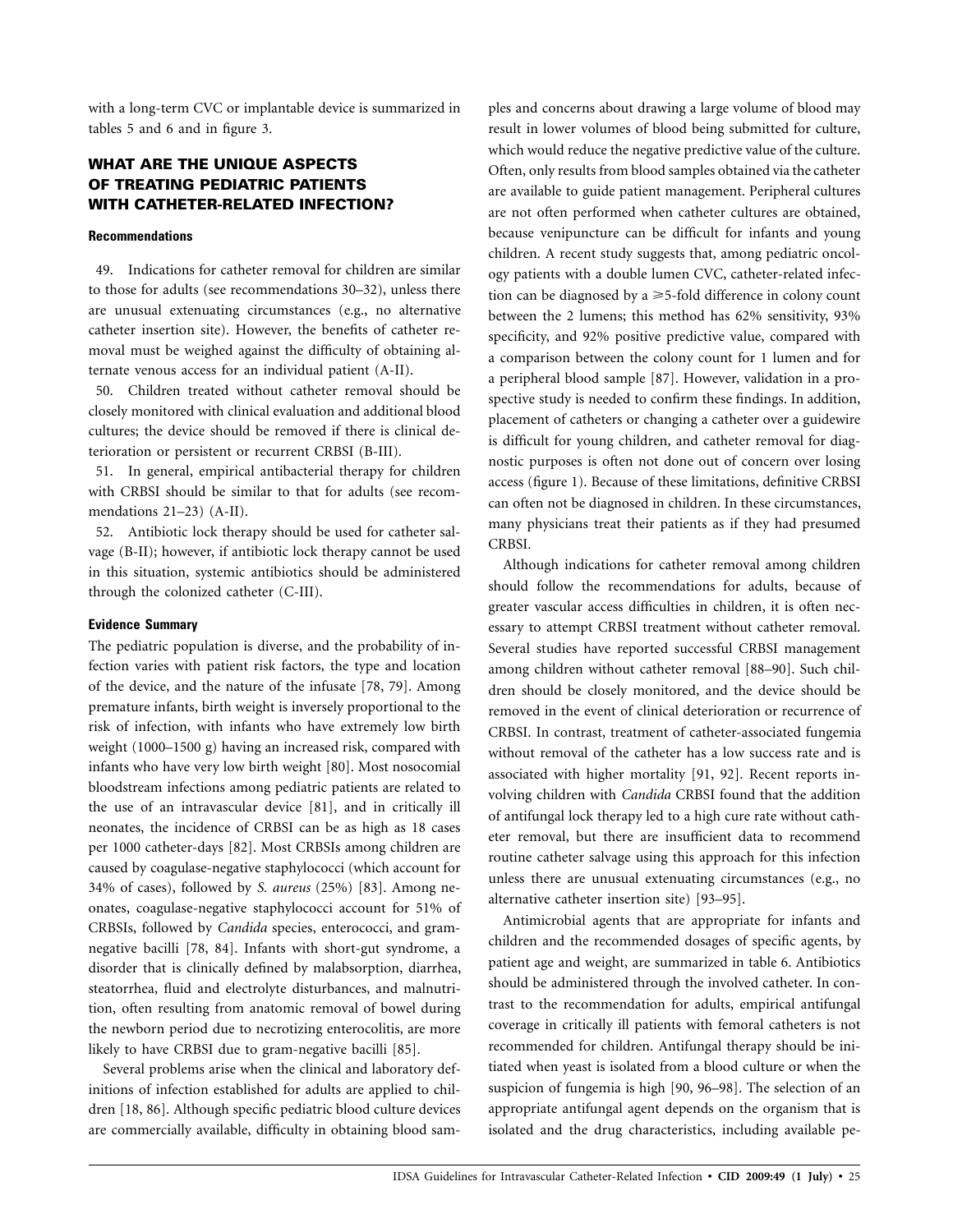| Intravenous dosing                                                                                                                                                                                                                                                                                                                                                                                                                                                                                                                                                                                                                                                                                                                                              | Maximum<br>daily dosage                                                                     | Comments                                                                                                                                                                                                    |
|-----------------------------------------------------------------------------------------------------------------------------------------------------------------------------------------------------------------------------------------------------------------------------------------------------------------------------------------------------------------------------------------------------------------------------------------------------------------------------------------------------------------------------------------------------------------------------------------------------------------------------------------------------------------------------------------------------------------------------------------------------------------|---------------------------------------------------------------------------------------------|-------------------------------------------------------------------------------------------------------------------------------------------------------------------------------------------------------------|
| Neonates: 0–4 weeks of age and<1200 g, 7.5 mg/kg every 18–24 h; postnatal age ≤7 days and 1200–2000 g, 7.5 mg/<br>kg every 12 h; postnatal age ≤7 days and >2000 g, 7.5–10 mg/kg every 12 h; postnatal age >7 days and 1200–2000<br>g, 7.5–10 mg/kg every 8–12 h; postnatal age >7 days and >2000 g, 10 mg/kg every 8 h<br>Infants and children: 15-22.5 mg/kg/day divided every 8 h                                                                                                                                                                                                                                                                                                                                                                            |                                                                                             | Some consultants recommend initial doses of 30 mg/kg/day<br>divided every 8 h in patients whose serum levels document<br>the need (i.e., cystic fibrosis or febrile neutropenic patients).                  |
| Neonates: postnatal age $\leq$ 7 days and $\leq$ 2000 g: 50 mg/kg/day divided every 12 h; postnatal age $\leq$ 7 days and >2000 g,<br>75 mg/kg/day divided every 8 h; postnatal age >7 days and <1200 g, 50 mg/kg/day divided every 12 h; postnatal age<br>>7 days and 1200-2000 g, 75 mg/kg/day divided every 8 h; postnatal age >7 days and >2000 g, 100 mg/kg/day di-<br>vided every 6 h<br>Infants and children: 100-200 mg/kg/day divided every 6 h                                                                                                                                                                                                                                                                                                        | 12 <sub>g</sub>                                                                             |                                                                                                                                                                                                             |
| Infants aged $\geq 1$ month: 100-150 mg ampicillin/kg/day divided every 6 h<br>Children: 100-200 mg ampicillin/kg/day divided every 6 h                                                                                                                                                                                                                                                                                                                                                                                                                                                                                                                                                                                                                         | 8 g of ampicillin                                                                           | $\ldots$                                                                                                                                                                                                    |
| Children 2-17 years of age <sup>8</sup> : 1.5 mg/kg/day                                                                                                                                                                                                                                                                                                                                                                                                                                                                                                                                                                                                                                                                                                         | 100 mg                                                                                      | Experience in children is limited.                                                                                                                                                                          |
| Intravenous dosing: infants and children aged 3 months-17 years: loading dose of 70 mg/m <sup>2</sup> /day on day 1 followed by<br>50 mg/m <sup>2</sup> /day thereafter                                                                                                                                                                                                                                                                                                                                                                                                                                                                                                                                                                                         | 70 mg; may increase to 70<br>mg/m <sup>2</sup> /day if clinical re-<br>sponse is inadequate | $\cdots$                                                                                                                                                                                                    |
| Intravenous dosing: neonates, postnatal age ≤7 days: 40 mg/kg/day divided every 12 h; postnatal age >7 days and<br>$\leq$ 2000 g: 40 mg/kg/day divided every 12 h; postnatal age >7 days and >2000 g: 60 mg/kg/day divided every 8 h<br>Infants and children: 50 mg/kg/day divided every 8 h                                                                                                                                                                                                                                                                                                                                                                                                                                                                    | $\cdots$                                                                                    | $\ldots$                                                                                                                                                                                                    |
| Neonates ≤14 days of age: 30 mg/kg every 12 h<br>Infants > 14 days of age <sup>b</sup> and Children $\leq 40$ kg in weight: 50 mg/kg every 12 h                                                                                                                                                                                                                                                                                                                                                                                                                                                                                                                                                                                                                 | $\cdots$                                                                                    | No recommendation available for infants 2 weeks to 2<br>months of age.                                                                                                                                      |
| Neonates: 0-4 weeks of age and <1200 g, 100 mg/kg/day divided every 12 h; postnatal age ≤7 days and 1200-2000 g,<br>100 mg/kg/day divided every 12 h; postnatal age ≤7 days and >2000 g: 100-150 mg/kg/day divided every 8-12 h;<br>postnatal age >7 days and ≥1200 g, 150 mg/kg/day divided every 8 h<br>Infants and children $\leq 12$ years of age: 100–150 mg/kg/day divided every 8 h                                                                                                                                                                                                                                                                                                                                                                      | 6 g                                                                                         |                                                                                                                                                                                                             |
| Intravenous dosing: neonates aged 0–4 weeks and <1200 g: 100 mg/kg/day divided every 12 h; postnatal age ≤7 days<br>and 1200–2000 g: 100 mg/kg/day divided every 12 h; postnatal age $\leq$ 7 days and >2000 g: 100–150 mg/kg/day di-<br>vided every 8-12 h; postnatal age >7 days and 1200-2000 g: 150 mg/kg/day divided every 8 h; postnatal age >7 days<br>and >2000 g: 150-200 mg/kg/day divided every 6-8 h<br>Infants and children <50 kg: 100-200 mg/kg/day divided every 6-8 h; >12 years and ≥50 kg: 1-2 g every 6-8 h                                                                                                                                                                                                                                 |                                                                                             | $\cdots$                                                                                                                                                                                                    |
| Neonates: postnatal age $\leq 7$ days, 50 mg/kg/day given every 24 h; postnatal age >7 days and $\leq 2000$ g, 50 mg/kg/day<br>given every 24 h; postnatal age >7 days and >2000 g, 50-75 mg/kg/day given every 24 h<br>Infants and children: 50-75 mg/kg/day divided every 12-24 h                                                                                                                                                                                                                                                                                                                                                                                                                                                                             | $\cdots$                                                                                    | Should not be used in hyperbilirubinemic neonates.                                                                                                                                                          |
| Neonates: 7-40 mg/kg/day divided every 12 h<br>Infants and children: 20-30 mg/kg/day divided every 12 h                                                                                                                                                                                                                                                                                                                                                                                                                                                                                                                                                                                                                                                         | 800 mg                                                                                      | Experience in neonates is limited. The risks and benefits of<br>fluoroquinolones in children should be assessed prior to<br>use.                                                                            |
| Neonates aged >14 days, infants, and children: 12 mg/kg/day once daily                                                                                                                                                                                                                                                                                                                                                                                                                                                                                                                                                                                                                                                                                          | $\cdots$                                                                                    |                                                                                                                                                                                                             |
| Neonates: premature neonates and <1000 g, 3.5 mg/kg every 24 h; 0-4 weeks and <1200 g, 2.5 mg/kg every 18-24 h;<br>postnatal age ≤7 days: 2.5 mg/kg every 12 h; postnatal age >7 days and 1200–2000 g, 2.5 mg/kg every 8–12 h;<br>postnatal age >7 days and >2000 g, 2.5 mg/kg every 8 h; once daily dosing for premature neonates with normal renal<br>function, 3.5–4 mg/kg every 24 h; once daily dosing for term neonates with normal renal function, 3.5–5 mg/kg every<br>24 h<br>Infants and children <5 years of age: 2.5 mg/kg every 8 h; once daily dosing in patients with normal renal function,<br>5-7.5 mg/kg every 24 h<br>Children ≥5 years of age: 2-2.5 mg/kg every 8 h; once daily dosing in patients with normal renal function, 5-7.5 mg/kg |                                                                                             | Some patients may require larger or more frequent doses<br>(e.g., every 6 h) if serum levels document the need (i.e.,<br>cystic fibrosis, patients with major burns, or febrile neutro-<br>penic patients). |
|                                                                                                                                                                                                                                                                                                                                                                                                                                                                                                                                                                                                                                                                                                                                                                 | every 24 h                                                                                  |                                                                                                                                                                                                             |

# **Table 6. Antibiotic doses for pediatric patients.**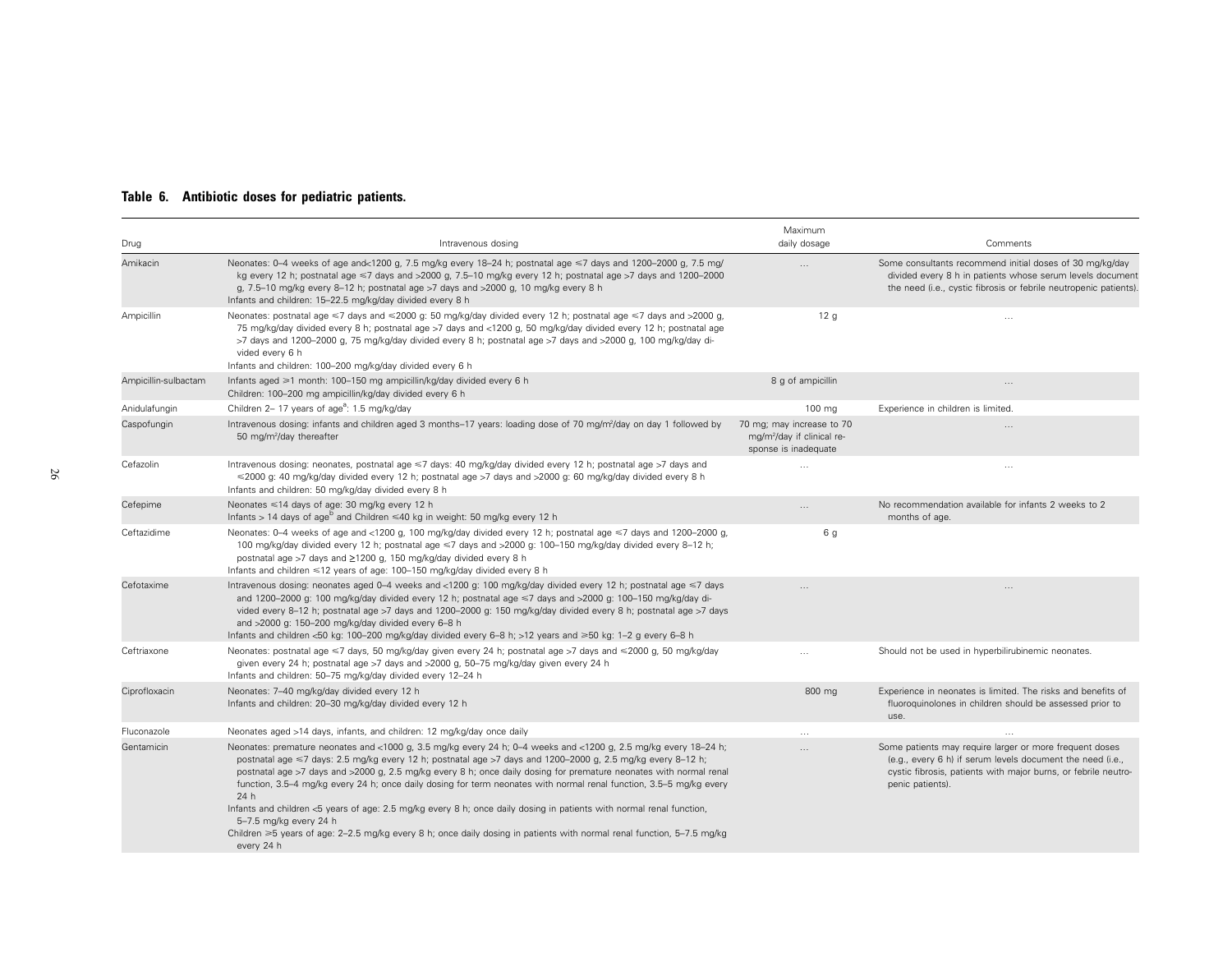| Imipenem-cilastatin | Neonates: 0–4 weeks of age and <1200 g, 20 mg/kg every 18–24 h; postnatal age ≤7 days, and 1200–1500 g, 40 mg/<br>kg/day divided every 12 h; postnatal age ≤7 days and >1500 g, 50 mg/kg/day divided every 12 h; postnatal age >7<br>days and 1200-1500 g, 40 mg/kg/day divided every 12 h; postnatal age >7 days and >1500 g, 75 mg/kg/day divided<br>every 8 h<br>Infants <3 months of age: 100 mg/kg/day divided every 6 h<br>Infants $\geq 3$ months of age and children: 60-100 mg/kg/day divided every 6 h         | 4 <sub>g</sub>  | $\cdots$                                                                                                                                                                                                    |
|---------------------|--------------------------------------------------------------------------------------------------------------------------------------------------------------------------------------------------------------------------------------------------------------------------------------------------------------------------------------------------------------------------------------------------------------------------------------------------------------------------------------------------------------------------|-----------------|-------------------------------------------------------------------------------------------------------------------------------------------------------------------------------------------------------------|
| Levofloxacin        | Children 6 months to 5 years of age: 10 mg/kg every 12 h<br>Children $\geq 5$ years of age: 10 mg/kg every 24 h with a maximum dose of 500 mg                                                                                                                                                                                                                                                                                                                                                                            | 500 mg          | Experience in children is limited. The risks and benefits of flu-<br>oroquinolones in children should be assessed prior to use.                                                                             |
| Linezolid           | Neonates: 0-4 weeks of age and birthweight <1200 g: 10 mg/kg every 8-12 h (note: use every 12 h in patients <34<br>weeks gestation and <1 week of age); <7 days of age and birthweight ≥1200 g, 10 mg/kg every 8-12 h (note: use<br>every 12 h in patients < 34 weeks gestation and < 1 week of age); $\geq 7$ days and birthweight $\geq 1200$ g, 10 mg/kg<br>every 8 h<br>Infants and children <12 years of age: 10 mg/kg every 8 h<br>Children $\geq 12$ years of age and adolescents: 10 mg/kg every 12 h            | 600 mg          |                                                                                                                                                                                                             |
| Meropenem           | Neonates: postnatal age 0-7 days, 20 mg/kg every 12 h; postnatal age >7 days and 1200-2000 g, 20 mg/kg every 12 h;<br>postnatal age >7 days and >2000 g, 20 mg/kg every 8 h<br>Infants ≥3 months of age and children: 20 mg/kg every 8 h                                                                                                                                                                                                                                                                                 | 1 <sub>g</sub>  | $\cdots$                                                                                                                                                                                                    |
| Micafungin          | Children >2 years of age: 1-4 mg/kg/day                                                                                                                                                                                                                                                                                                                                                                                                                                                                                  | 150 mg          | Younger children, infants, and neonates are likely to require<br>higher doses, but no recommendation is currently available.                                                                                |
| Nafcillin           | Neonates: 0-4 weeks of age and <1200 g, 50 mg/kg/day in divided doses every 12 h; $\leq 7$ days and 1200-2000 g, 50<br>mg/kg/day in divided doses every 12 h; $\leq$ 7 days of age and >2000 g, 75 mg/kg/day in divided doses every 8 h; >7<br>days of age and 1200-2000 g, 75 mg/kg/day in divided doses every 8 h; >7 days of age and >2000 g, 100 mg/kg/day<br>in divided doses every 6 h<br>Infants and children: 100-200 mg/kg/day in divided doses every 4-6 h                                                     | 12 <sub>g</sub> | $\cdots$                                                                                                                                                                                                    |
| Oxacillin           | Neonates: 0-4 weeks of age and <1200 g, 50 mg/kg/day in divided doses every 12 h; postnatal age <7 days and<br>1200-2000 g: 50-100 mg/kg/day in divided doses every 12 h; postnatal age <7 days and >2000 g, 75-150 mg/kg/day<br>in divided doses every 8 h; postnatal age ≥7 days and 1200–2000 g: 75–150 mg/kg/day in divided doses every 8 h;<br>postnatal age $\geq 7$ days and >2000 g, 100-200 mg/kg/day in divided doses every 6 h<br>Infants and children: 150-200 mg/kg/day in divided doses every 4-6 h        | 12 <sub>g</sub> | $\cdots$                                                                                                                                                                                                    |
|                     | Quinupristin-dalfopristin Infants and children: 7.5 mg/kg every 8 h                                                                                                                                                                                                                                                                                                                                                                                                                                                      | $\cdots$        | Experience in children is limited. Recommended dosage<br>based on 0.1 to 18 years of age.                                                                                                                   |
| Ticarcillin         | Neonates: postnatal age ≤7 days and ≤2000 g, 150 mg/kg/day in divided doses every 12 h; postnatal age ≤7 days and<br>>2000 g, 225 mg/kg/day in divided doses every 8 h; postnatal age >7 days and <1200 g, 150 mg/kg/day in divided<br>doses every 12 h; postnatal age >7 days and 1200-2000 g, 225 mg/kg/day in divided doses every 8 h; postnatal age<br>>7 days and >2000 g, 300 mg/kg/day in divided doses every 6-8 h<br>Infants and children: 200-300 mg/kg/day in divided doses every 4-6                         | 24 <sub>g</sub> |                                                                                                                                                                                                             |
| Tobramycin          | Neonates: preterm neonates <1000 g, 3.5 mg/kg every 24 h; 0–4 weeks of age and <1200 g, 2.5 mg/kg every 18 h;<br>postnatal age $\leq 7$ days and 1200-2000 g, 2.5 mg/kg every 12 h; postnatal age $\leq 7$ days and >2000 g, 2.5 mg/kg<br>every 12 h<br>Infants and children <5 years of age: 2.5 mg/kg every 8 h<br>Children ≥5 years of age: 2-2.5 mg/kg every 8 h                                                                                                                                                     |                 | Some patients may require larger or more frequent doses<br>(e.g., every 6 h) if serum levels document the need (i.e.,<br>cystic fibrosis, patients with major burns, or febrile neutro-<br>penic patients). |
| TMP-SMX             | Infants >2 months of age and children: mild-to-moderate infections, 6-12 mg TMP/kg/day in divided doses every 12 h;<br>serious infection, 15-20 mg TMP/kg/day in divided doses every 6-8 h                                                                                                                                                                                                                                                                                                                               |                 | $\cdots$                                                                                                                                                                                                    |
| Vancomycin          | Neonates: postnatal age $\leq 7$ days and <1200 g, 15 mg/kg/day given every 24 h; postnatal age $\leq 7$ days and 1200-2000<br>g, 10–15 mg/kg given every 12–18 h; postnatal age ≤7 days and >2000 g, 10–15 mg/kg given every 8–12 h; postna-<br>tal age >7 days and <1200 g, 15 mg/kg/day given every 24 h; postnatal age >7 days and 1200-2000 g, 10-15 mg/kg<br>given every 8-12 h; postnatal age >7 days and >2000 g, 15-20 mg/kg given every 8 h<br>Infants and children: 40 mg/kg/day in divided doses every 6-8 h |                 |                                                                                                                                                                                                             |
| Voriconazole        | Children >2 years of age: 6 mg/kg every 12 h for 2 doses on day 1 (loading dose) followed by 4 mg/kg every 12 h<br>(note: doses as high as 8 mg/kg every 12 h have been reported                                                                                                                                                                                                                                                                                                                                         |                 |                                                                                                                                                                                                             |

NOTE. Intravenous dosing is given according to Pediatric Lexi-Comp Drugs Web site [279], unless otherwise indicated. Neonates are <4 weeks of age and infants are 4 weeks to 1 year of age, unless otherwise specified. TMP-SMZ, trimethoprim-sulfamethoxazole.

 $\frac{a}{b}$  Benjamin et al. [280].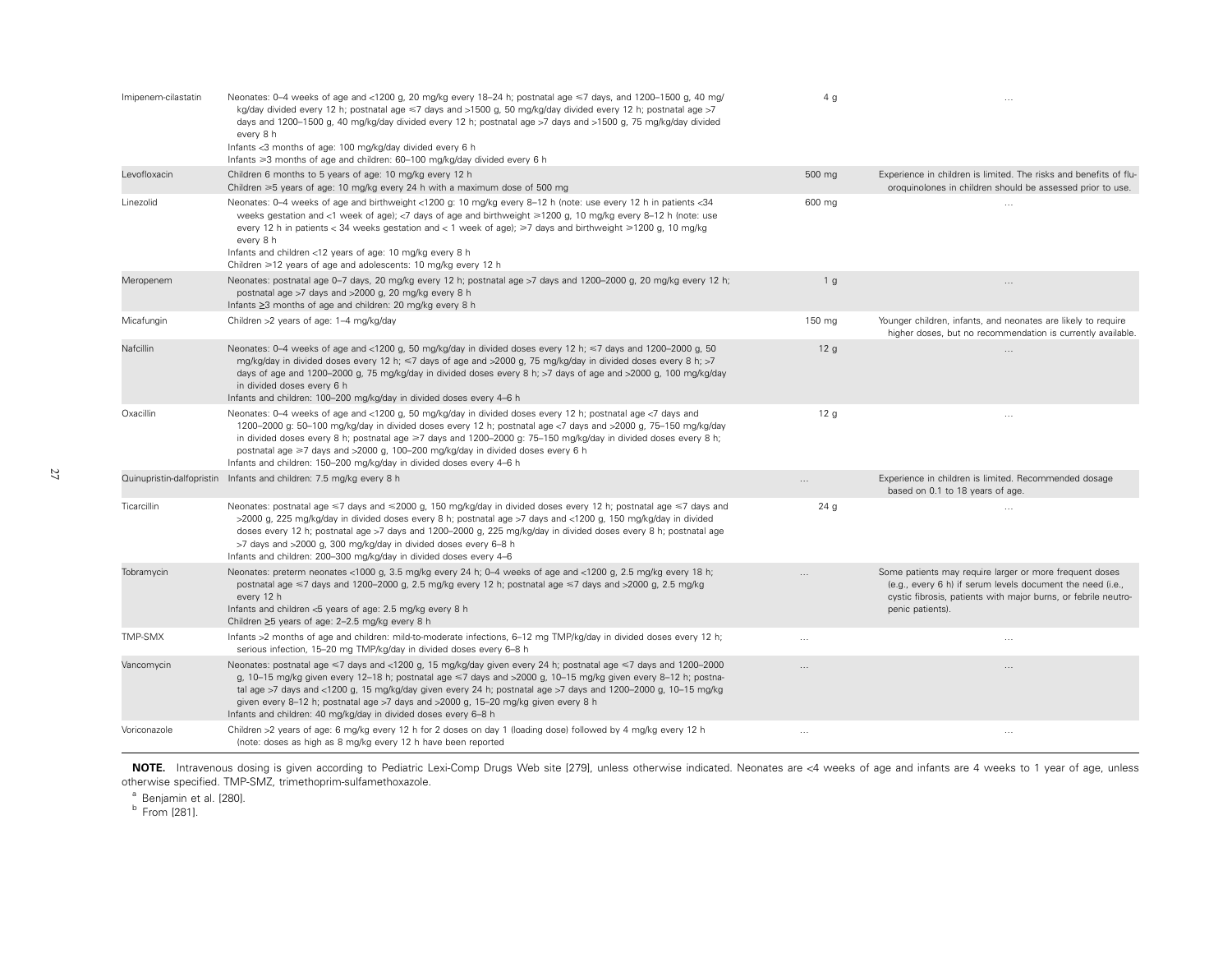diatric dosing information, toxicities, route of administration, and formulations.

Conventional treatment for CRBSI has not been established to be different from that previously described for adults (table 6 and figures 1–4), but certain procedures may not apply to infants and young children. For example, as noted in figures 3 and 4, echocardiographic examination is not used commonly for small infants and children with CRBSI who do not have other indicators of endocarditis. The optimal duration of therapy has not been established for treating catheter-related infection in children with or without catheter removal [89, 90]. Therefore, recommendations regarding the duration of therapy for pediatric patients with CRBSI should mirror adult recommendations. Lastly, antibiotic lock therapy should also be used, with the recognition that dwell times may be variable, based on limited venous access and the necessity to use the catheter.

# WHAT ARE THE UNIQUE ASPECTS OF MANAGING PATIENTS WHO ARE RECEIVING HEMODIALYSIS THROUGH CATHETERS FOR WHOM CATHETER-RELATED INFECTION IS SUSPECTED OR PROVEN?

#### **Recommendations**

53. Peripheral blood samples should be obtained for culture from vessels that are not intended for future use in creating a dialysis fistula (e.g., hand veins) (table 7) (A-III).

54. When a peripheral blood sample cannot be obtained, blood samples may be drawn during hemodialysis from bloodlines connected to the CVC (B-II).

55. In patients with suspected CRBSI for whom blood cultures have been obtained and for whom antibiotic therapy has been initiated, antibiotic therapy can be discontinued if both sets of blood cultures have negative results and no other source of infection is identified (B-II).

56. When a peripheral blood sample cannot be obtained, no other catheter is in place from which to obtain an additional blood sample, there is no drainage from the insertion site available for culture, and there is no clinical evidence for an alternate source of infection, then positive results of culture performed on a blood sample obtained from a catheter should lead to continuation of antimicrobial therapy for possible CRBSI in a symptomatic hemodialysis patient (B-II).

57. The infected catheter should always be removed for patients with hemodialysis CRBSI due to *S. aureus*, *Pseudomonas* species, or *Candida* species and a temporary (nontunneled catheter) should be inserted into another anatomical site (A-II). If absolutely no alternative sites are available for catheter insertion, then exchange the infected catheter over a guidewire (B-II).

## **Table 7. Unique features of catheter-related bloodstream infection among patients who are undergoing hemodialysis.**

Usually outpatient status

- The ability to provide parenteral antibiotics during hemodialysis sessions
- Dialysis units are frequently at geographically remote sites and not adjacent to a hospital
- A physician is not usually present
- Blood samples for culture are usually sent to a remote laboratory with the potential for delayed incubation of blood culture bottles
- Antibiotic drug levels are determined at a remote site and are not available promptly
- Peripheral venous access is often unavailable or needs to be avoided
- It is unclear if quantitative peripheral blood and catheter cultures differ if samples are obtained during a dialysis session
- Catheter removal poses logistical issues, because it may require urgent placement of a new dialysis catheter
- Peripherally inserted central venous catheter lines cause venous stenosis that precludes future access in the ipsilateral extremity
- Preference is given to antibiotics that can be administered during hemodialysis treatments
- Quantitative blood cultures and/or determining differential time to positivity are frequently unable to be done or determined
- Limited drug formulary exists in outpatient dialysis units
- Pharmacy support is unavailable in outpatient dialysis units

58. When a hemodialysis catheter is removed for CRBSI, a long-term hemodialysis catheter can be placed once blood cultures with negative results are obtained (B-III).

59. For hemodialysis CRBSI due to other pathogens (e.g., gram-negative bacilli other than *Pseudomonas* species or coagulase-negative staphylococci), a patient can initiate empirical intravenous antibiotic therapy without immediate catheter removal. If the symptoms persist or if there is evidence of a metastatic infection, the catheter should be removed (B-II). If the symptoms that prompted initiation of antibiotic therapy (fever, chills, hemodynamic instability, or altered mental status) resolve within 2–3 days and there is no metastatic infection, then the infected catheter can be exchanged over a guidewire for a new, long-term hemodialysis catheter (B-II).

60. Alternatively, for patients for whom catheter removal is not indicated (i.e., those with resolution of symptoms and bacteremia within 2–3 days after initiation of systemic antibiotics and an absence of metastatic infection), the catheter can be retained, and an antibiotic lock can be used as adjunctive therapy after each dialysis session for 10–14 days (B-II).

61. Empirical antibiotic therapy should include vancomycin and coverage for gram-negative bacilli, based on the local antibiogram (e.g., third-generation cephalosporin, carbapenem, or  $\beta$ -lactam/ $\beta$ -lactamase combination) (A-II).

62. Patients who receive empirical vancomycin and who are found to have CRBSI due to methicillin-susceptible *S. aureus* should be switched to cefazolin (A-II).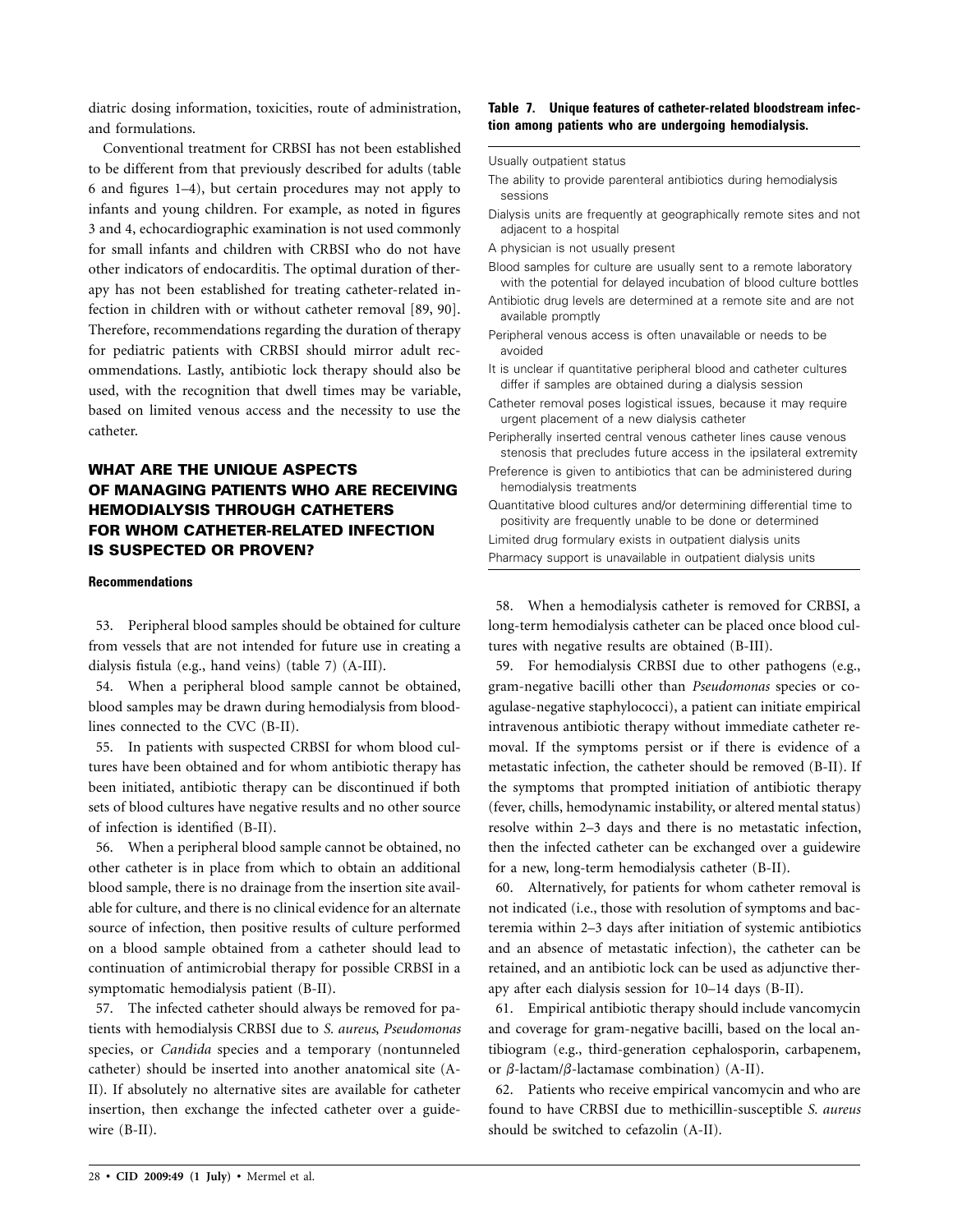63. For cefazolin, use a dosage of 20 mg/kg (actual body weight), rounded to the nearest 500-mg increment, after dialysis  $(A-II).$ 

64. A 4–6-week antibiotic course should be administered if there is persistent bacteremia or fungemia (i.e.,  $>72$  h in duration) after hemodialysis catheter removal or for patients with endocarditis or suppurative thrombophlebitis, and 6–8 weeks of therapy should be administered for the treatment of osteomyelitis in adults (figures 3 and 4) (B-II).

65. Patients receiving dialysis who have CRBSI due to vancomycin-resistant enterococci can be treated with either daptomycin (6 mg/kg after each dialysis session) or oral linezolid (600 mg every 12 h) (B-II).

66. It is not necessary to confirm negative culture results before guidewire exchange of a catheter for a patient with hemodialysis-related CRBSI if the patient is asymptomatic  $(B-III).$ 

67. Surveillance blood cultures should be obtained 1 week after completion of an antibiotic course for CRBSI if the catheter has been retained (B-III). If the blood cultures have positive results, the catheter should be removed and a new, long-term dialysis catheter should be placed after additional blood cultures are obtained that have negative results (B-III).

#### **Evidence Summary**

It is frequently not feasible to obtain a peripheral blood sample for culture from patients who are receiving dialysis [99]. In some patients, the peripheral veins have been exhausted as a result of multiple failed dialysis fistulas or grafts. Moreover, it is important to avoid drawing blood from peripheral veins that will be used for future creation of a fistula or graft, because venipuncture may injure the vein.

A substantial proportion of patients who receive dialysis who have CRBSI are treated successfully in the outpatient setting. Hospitalization is only indicated for patients with severe sepsis or metastatic infection. CRBSI in patients who are undergoing hemodialysis has several unique features that may dictate differences in their management, compared with that of other patients (tables 7 and 8 and figure 4).

CRBSI in patients who are undergoing hemodialysis may be caused by several different pathogens, but such cases are most often due to coagulase-negative staphylococci or *S. aureus* [99– 101]. If possible, antibiotic selection should be made on the basis of pharmacokinetic characteristics that permit dosing after each dialysis session (e.g., vancomycin, ceftazidime, or cefazolin) [102], or antibiotics that are unaffected by dialysis (e.g., ceftriaxone) should be used. The majority of gram-negative organisms causing CRBSI in patients who are undergoing hemodialysis are susceptible to aminoglycosides and third- or fourth-generation cephalosporins [99, 100], but cephalosporins are preferred, because aminoglycosides carry a substantial risk of inducing irreversible ototoxicity [103]. Validated dosing

### **Table 8. Antibiotic dosing for patients who are undergoing hemodialysis.**

Empirical dosing pending culture results

Vancomycin plus empirical gram-negative rod coverage based on local antibiogram data

**OR**

Vancomycin plus gentamicin

- (Cefazolin may be used in place of vancomycin in units with a low prevalence of methicillin-resistant staphylococci)
- Vancomycin: 20-mg/kg loading dose infused during the last hour of the dialysis session, and then 500 mg during the last 30 min of each subsequent dialysis session
- Gentamicin (or tobramycin:) 1 mg/kg, not to exceed 100 mg after each dialysis session

Ceftazidime: 1 g iv after each dialysis session

Cefazolin: 20 mg/kg iv after each dialysis session

For Candida infection

An echinocandin (caspofungin 70 mg iv loading dose followed by 50 mg iv daily; intravenous micafungin 100 mg iv daily; or anidulafungin 200 mg iv loading dose, followed by 100 mg iv daily); fluconazole (200 mg orally daily); or amphotericin-B

**NOTE.** iv, intravenous.

schedules for cefazolin and vancomycin to ensure therapeutic concentrations have been published (table 8) [104, 105].

Among patients who are undergoing hemodialysis who have CRBSI involving long-term catheters, not only is the catheter the source of the infection, but it is also the vascular access for providing ongoing dialysis. The 4 potential treatment options for such patients are (1) intravenous antibiotics alone, (2) prompt catheter removal with delayed placement of a new longterm catheter, (3) exchange of the infected catheter with a new one over a guidewire, or (4) use of systemic antibiotics and an antibiotic lock in the existing catheter (figure 4 and table 9) [102]. Administration of intravenous antibiotics alone is not a satisfactory approach, because bloodstream infection recurs in the majority of patients once the course of antibiotics has been completed [101, 106–109]. Moreover, the risk of treatment failure among patients who are undergoing hemodialysis whose CRBSI is treated with antibiotics alone is a 5-fold higher, compared with the risk among patients who undergo catheter removal [110]. For patients whose symptoms resolve after 2–3 days of intravenous antibiotic therapy and who do not have evidence of metastatic infection, guidewire exchange of the catheter is associated with cure rates that are comparable to those associated with immediate removal and delayed placement of a new catheter [74–76, 111, 112]. Patients with hemodialysis-associated CRBSI due to gram-negative pathogens or CRBSI due to coagulase-negative staphylococci may have the catheter retained and be treated with adjunctive antibiotic lock therapy for 3 weeks, or they may have the catheter exchanged over a guidewire and then receive the same antibiotic course (figure 4).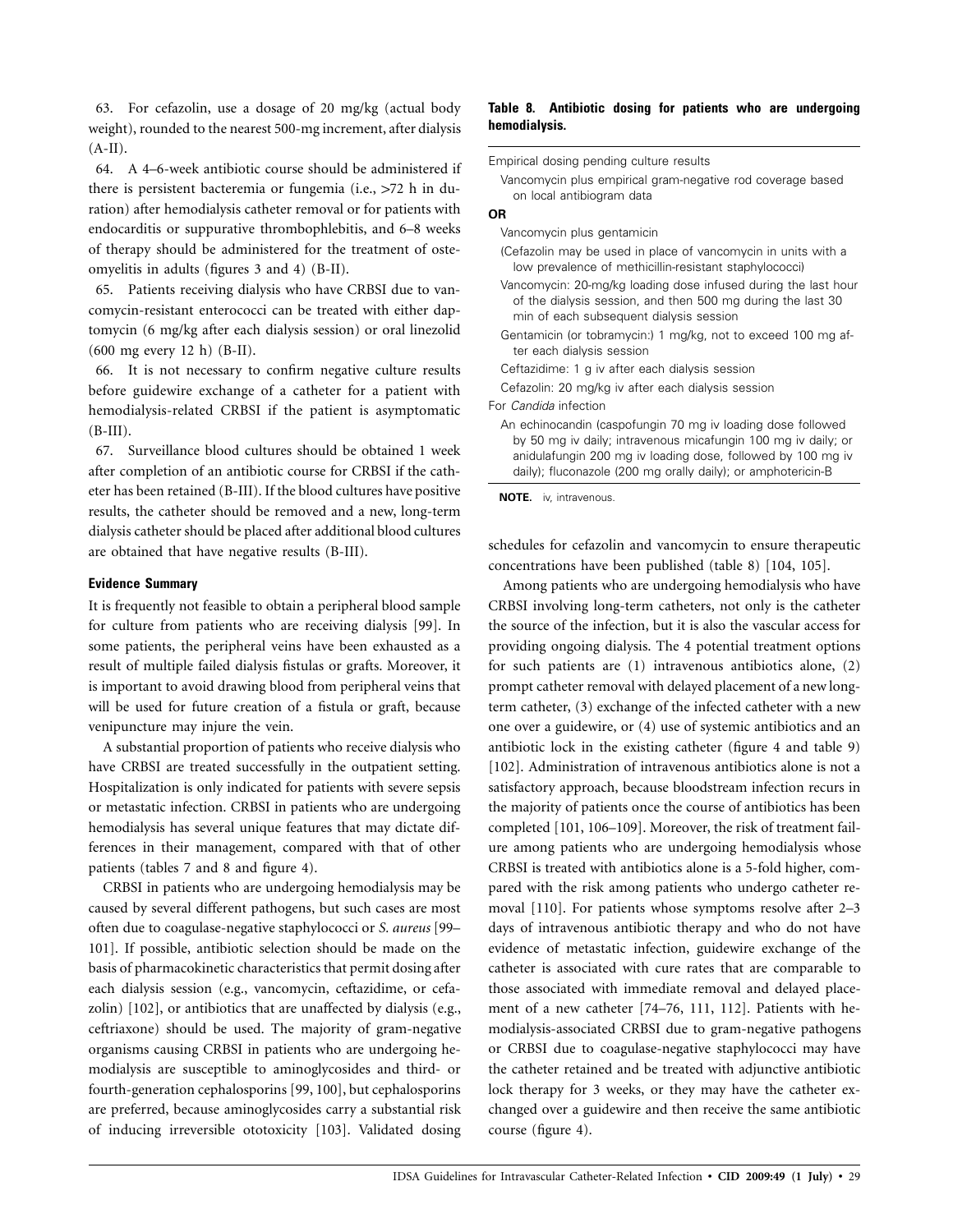**Table 9. Final concentrations of antibiotic lock solutions used for the treatment of catheter-related bloodstream infection.**

| Antibiotic and dosage                 | Heparin or<br>saline, IU/mL | Reference(s) |
|---------------------------------------|-----------------------------|--------------|
| Vancomycin, 2.5 mg/mL                 | 2500 or 5000                | [100, 275]   |
| Vancomycin, 2.0 mg/mL                 | 10                          | [275]        |
| Vancomycin, 5.0 mg/mL <sup>a</sup>    | 0 or 5000                   | [276, 277]   |
| Ceftazidime, 0.5 mg/mL                | 100                         | [123]        |
| Cefazolin, 5.0 mg/mL                  | 2500 or 5000                | [100, 277]   |
| Ciprofloxacin, 0.2 mg/mL <sup>b</sup> | 5000                        | [130]        |
| Gentamicin, 1.0 mg/mL                 | 2500                        | [100]        |
| Ampicillin, 10.0 mg/mL                | 10 or 5000                  | [275]        |
| Ethanol, 70% <sup>c</sup>             |                             | [131]        |

**NOTE.** These antibiotic lock solutions will not precipitate at the given concentrations. Cefazolin is the preferred agent for treatment of methicillin-susceptible staphylococci, and vancomycin is the preferred agent for treatment of methicillin-resistant staphylococci. Ceftazidime, gentamicin, or ciprofloxacin can be used for treatment of gram-negative microorganisms. Ampicillin is the preferred agent for infections due to ampicillin-sensitive Enterococcus species, and vancomycin is the preferred agent for treatment of ampicillin-resistant enterococci other than vancomycin-resistant enterococci. The use of an ethanol lock can be considered for the treatment of a mixed gram-positive and gram-negative infection. NA, not applicable.

 $a$  Vancomycin at 5 mg/mL is more efficacious than at 1 mg/mL in eradicating staphylococci embedded within biofilm [276]. A precipitate appears when mixing a 10 mg/mL of vancomycin with 10,000 IU/mL of heparin; however, by agitating the solution for ∼10 s, the precipitation resolves and the solution remains precipitate-free for 72 h at 37°C [277]. The lock solution in 2500 IU/mL heparin can be made as follows: using vials containing 50 mg/mL of vancomycin in water, remove 2 mL and dilute in 8 mL 0.9% NaCl, resulting in 10 mg/mL of vancomycin. Place 1 mL of 5000 IU/mL heparin in a glass test tube and mix with 1 mL of the 10-mg/mL vancomycin solution

(B. J. Rijnders and R. Mathot, personal communication).<br><sup>b</sup> The maximum concentration of ciprofloxacin is limited because of precipitation at higher concentrations.<br>
<sup>c</sup> An in-vitro study demonstrated the compatibility of ethanol 70%

and silicone or polyetherurethane catheters [278].

For antibiotic lock therapy, the antibiotic is combined with heparin and instilled into each catheter lumen at the end of each dialysis session (table 9) [99, 113, 114]. The success rate is 87%–100% for infection due to gram-negative pathogens and 75%– 84% for infection due to *Staphylococcus epidermidis*, but it is only 40%–55% for hemodialysis-associated CRBSI due to *S. aureus* [100, 114, 115].

## WHAT IS ANTIBIOTIC LOCK THERAPY AND HOW IS IT USED TO TREAT PATIENTS WITH CATHETER-RELATED INFECTION?

#### **Recommendations**

68. Antibiotic lock is indicated for patients with CRBSI involving long-term catheters with no signs of exit site or tunnel infection for whom catheter salvage is the goal (B-II).

69. For CRBSI, antibiotic lock should not be used alone; instead, it should be used in conjunction with systemic anti-

30 • **CID 2009:49 (1 July)** • Mermel et al.

microbial therapy, with both regimens administered for 7–14 days (B-II).

70. Dwell times for antibiotic lock solutions should generally not exceed 48 h before reinstallation of lock solution; preferably, reinstallation should take place every 24 h for ambulatory patients with femoral catheters (B-II). However, for patients who are undergoing hemodialysis, the lock solution can be renewed after every dialysis session (B-II).

71. Catheter removal is recommended for CRBSI due to *S. aureus* and *Candida* species, instead of treatment with antibiotic lock and catheter retention, unless there are unusual extenuating circumstances (e.g., no alternative catheter insertion site)  $(A-II).$ 

72. For patients with multiple positive catheter-drawn blood cultures that grow coagulase-negative staphylococci or gramnegative bacilli and concurrent negative peripheral blood cultures, antibiotic lock therapy can be given without systemic therapy for 10–14 days (B-III).

73. For vancomycin, the concentration should be at least 1000 times higher than the MIC (e.g., 5 mg/mL) of the microorganism involved (B-II).

74. At this time, there are insufficient data to recommend an ethanol lock for the treatment of CRBSI (C-III).

### **Evidence Summary**

Antibiotic lock therapy for CRBSI is used in conjunction with systemic antibiotic therapy and involves installing a high concentration of an antibiotic to which the causative microbe is susceptible in the catheter lumen. In 14 open trials of CRBSI involving long-term catheters with catheter retention and administration of standard parenteral therapy without the adjunctive use of antibiotic lock therapy, the mean success rate was 67%. The likelihood of success varies with the site of infection (e.g., tunnel or pocket infection are unresponsive to salvage) and with the microbe causing the infection (e.g., coagulase-negative staphylococci are likely to respond; *S. aureus* is not). Recurrent bacteremia after parenteral therapy is more likely to occur if that therapy is administered through a retained catheter than if the catheter is removed [116]. This likely reflects the inability of most antibiotics to achieve therapeutic concentrations needed to kill microbes growing in a biofilm [117– 122]. Antibiotic concentrations must be 100 to 1000 times greater to kill sessile bacteria within a biofilm than to kill planktonic bacteria [117–122]. Because the majority of infections involving long-term catheters or totally implanted catheters are intraluminal, eradication of such infections is attempted by filling the catheter lumen with supratherapeutic concentrations of antibiotics and leaving them indwelling for hours or days, thereby creating an antibiotic lock. In 21 open trials of antibiotic lock therapy for CRBSI involving long-term catheters, with or without concomitant parenteral therapy, catheter salvage without relapse occurred in 77% of episodes. Two con-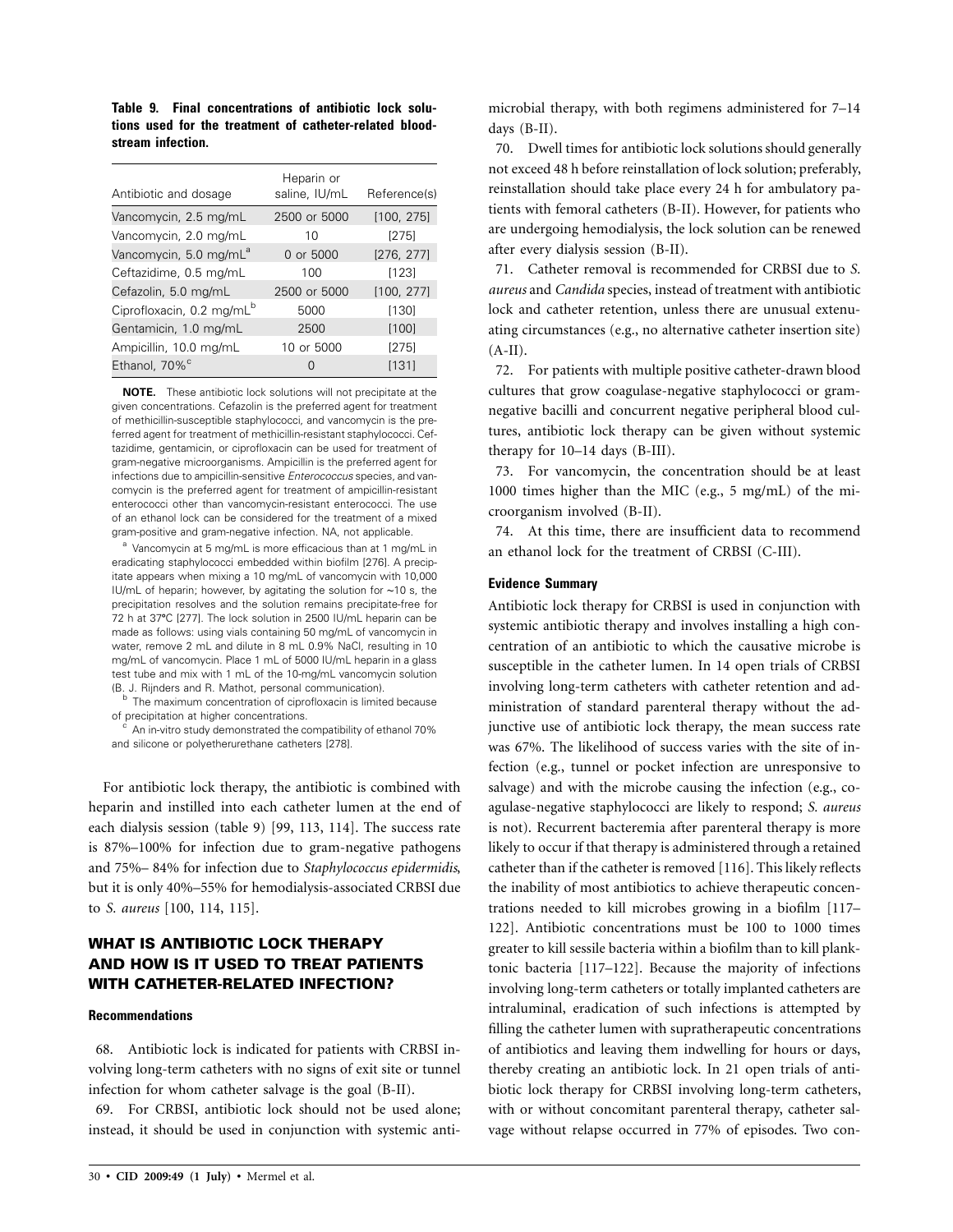trolled clinical trials of the use of antibiotic lock therapy together included only 92 patients, and treatment was successful in 58% of the control subjects and 75% of the patients treated with an antibiotic lock [123, 124]. Compared with bacterial infection, *Candida* CRBSI is more difficult to eradicate with antibiotic lock therapy [93, 125–127]. In the largest published series on the use of antibiotic lock for CRBSI due to *S. aureus*, treatment failure was observed in one-half of the cases [114]. Antibiotic lock solutions contain the desired antimicrobial concentration (table 9), and they are usually mixed with 50–100 units of heparin or normal saline in sufficient volume to fill the catheter lumen (usually 2–5 mL). Rapidly decreasing antibiotic concentrations may occur over time in the distal lumen of catheters instilled with an antibiotic lock, especially among ambulatory patients with femoral catheters [128]. Thus, to maintain a concentration of vancomycin that is  $>1000$  times the MIC<sub>90</sub> of staphylococci during the entire dwell time, a concentration of 5 mg/mL is preferred, and the antibiotic lock fluid should be changed at least every 48 h.

Although the duration of antibiotic lock therapy has varied substantially among different studies (3–30 days), most studies have used a 2-week duration. Vancomycin, cefazolin, and ceftazidime remain stable in heparin solutions at  $25^{\circ}$ C and  $37^{\circ}$ C for several days [129]. Not all antibiotic-heparin combinations can be used, because precipitation occurs when some antibiotics are mixed with heparin, especially with increasing antibiotic concentrations [130]. Table 9 lists antibiotic lock solutions that can be used without the risk of precipitation.

The use of an antibiotic lock does not obviate the need for systemic antimicrobial therapy. However, when blood cultures have become negative and signs of sepsis have resolved, systemic antimicrobial therapy can be given orally in some patients. The combination of an orally administered, well-absorbed antibiotic (e.g., a fluoroquinolone or linezolid) and an antibiotic lock that can be left in place for 24–48 h may be more practical in some cases of outpatient management of CRBSI with coagulase-negative staphylococci [129].

Catheters that are in place for  $<$ 2 weeks are most often infected extraluminally, and patients with catheters in place for longer periods may also have evidence of extraluminal infection [10]. Antibiotic lock therapy is unlikely to have any impact on extraluminal infection.

Other antimicrobial locks are being evaluated for the treatment of CRBSI. One pediatric CRBSI study had a high success rate using a 70% ethanol antimicrobial lock [131].

On occasion, symptomatic patients with catheters have multiple catheter-drawn blood cultures that are positive for coagulase-negative staphylococci or, more rarely, gram-negative bacilli, but also have concurrent percutaneous blood cultures with negative results. Such patients can be considered to have an intraluminally colonized catheter. If these colonized catheters are left in place, patients may go on to develop a true CRBSI. Therefore, if such catheters cannot be removed, antibiotic lock therapy without systemic therapy can be given through the retained catheter.

# ARE THERE PATHOGEN-SPECIFIC TREATMENT RECOMMENDATIONS?

**Coagulase-Negative Staphylococcus Species Recommendations**

75. For uncomplicated CRBSI, treat with antibiotics for 5– 7 days if the catheter is removed and for 10–14 days, in combination with antibiotic lock therapy, if the catheter is retained  $(B-III).$ 

76. Alternatively, patients with uncomplicated CRBSI can be observed without antibiotics if they have no intravascular or orthopedic hardware, the catheter is removed, and additional blood cultures (performed on samples collected when the patient is not receiving antibiotics) are obtained after catheter withdrawal to confirm the absence of bacteremia (C-III).

77. CRBSI due to *Staphylococcus lugdunensis* should be managed in a manner similar to CRBSI due to *S. aureus* (B-II).

*Evidence summary.* Coagulase-negative staphylococci are the most common cause of catheter-related infection. Most patients have a benign clinical course; rarely, patients develop sepsis with a poor outcome. For example, *S. lugdunensis* is an uncommon cause of catheter-related infection; however, it can cause endocarditis and metastatic infections similar to those caused by *S. aureus* [132].

The interpretation of blood cultures positive for coagulasenegative staphylococci remains problematic, because they are the most common contaminant and, at the same time, they are the most common cause of CRBSI. A high proportion of positive blood cultures performed on samples drawn from multiple sites remains the best indication for true CRBSI due to coagulase-negative staphylococci [17, 133].

No randomized trials have evaluated the treatment of coagulase-negative staphylococcal CRBSI. Such infections may resolve with removal of the catheter without antibiotic therapy, and some experts recommend that no antibiotic therapy be administered to patients without endovascular hardware unless fever and/or bacteremia persist after catheter withdrawal. Other experts recommend that such infections be treated with antibiotics. Specific management strategies for coagulase-negative staphylococcal infection associated with different catheters and devices are summarized in table 5 and figures 2–4.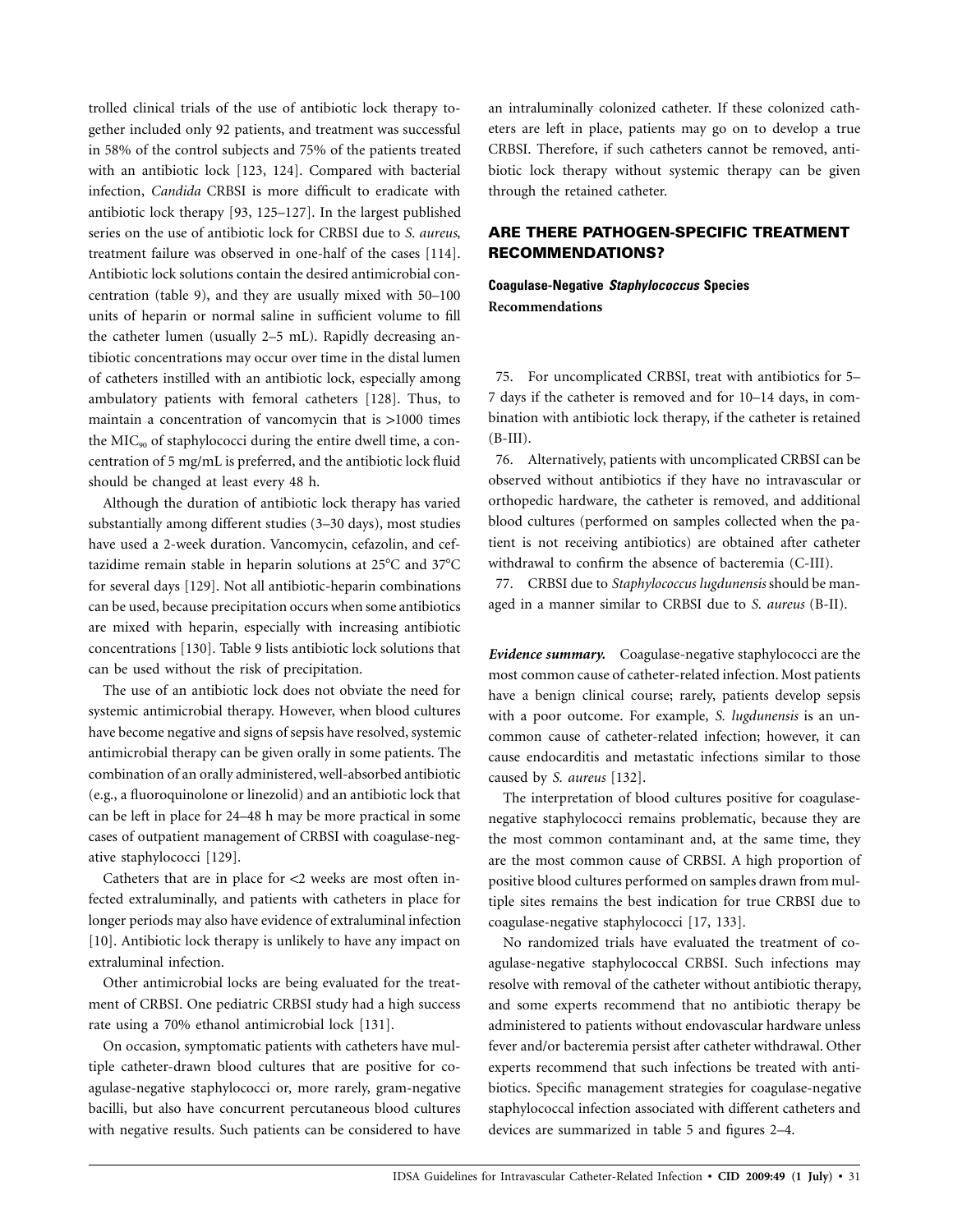# **S. aureus Recommendations**

78. Patients with *S. aureus* CRBSI should have the infected catheter removed, and they should receive 4–6 weeks of antimicrobial therapy (B-II), unless they have exceptions listed in recommendation 80.

79. Patients who are being considered for a shorter duration of therapy should have a transesophageal echocardiograph (TEE) obtained (B-II).

80. Patients can be considered for a shorter duration of antimicrobial therapy (i.e., a minimum of 14 days of therapy) if the patient is not diabetic; if the patient is not immunosuppressed (i.e., not receiving systemic steroids or other immunosuppressive drugs, such as those used for transplantation, and is nonneutropenic); if the infected catheter is removed; if the patient has no prosthetic intravascular device (e.g., pacemaker or recently placed vascular graft); if there is no evidence of endocarditis or suppurative thrombophlebitis on TEE and ultrasound, respectively; if fever and bacteremia resolve within 72 h after initiation of appropriate antimicrobial therapy; and if there is no evidence of metastatic infection on physical examination and sign- or symptom-directed diagnostic tests  $(A-II).$ 

81. If a TEE is performed, it should be done at least 5–7 days after onset of bacteremia to minimize the possibility of false-negative results (B-II).

82. Short-term catheters should be removed immediately for patients with *S. aureus* CRBSI (A-II).

83. For *S. aureus* CRBSI involving long-term catheters, the catheters should be removed unless there are major contraindications (e.g., there is no alternative venous access, the patient has significant bleeding diathesis, or quality of life issues take priority over the need for reinsertion of a new catheter at another site) (A-II).

84. In the rare circumstance that the catheter is retained for a patient with *S. aureus* CRBSI involving a long-term catheter, the patient should receive systemic and antibiotic lock therapy for 4 weeks (B-II). Catheter guidewire exchange should be done, if possible, and if it is done, an antimicrobial-impregnated catheter with an anti-infective intraluminal surface should be considered for catheter exchange (B-II).

85. An additional TEE should be obtained for patients with persistent fever or bloodstream infection >72 h after catheter withdrawal and initiation of appropriate antibiotic therapy if the patient had an earlier TEE obtained and it was without evidence of endocarditis and if there is no evidence of an undrained metastatic infection (A-II).

86. Patients whose catheter tip grows *S. aureus* but whose initial peripheral blood cultures have negative results should receive a 5–7-day course of antibiotics and close monitoring

for signs and symptoms of ongoing infection, including additional blood cultures, as indicated (B-II).

87. Transthoracic echocardiograph findings are insufficient to rule out infective endocarditis (A-II).

88. After a catheter has been removed as a result of *S. aureus* CRBSI, placement of a new catheter can proceed when additional blood cultures show no growth (B-II).

*Evidence summary.* There are no data from randomized trials with adequate sample size to determine the optimal duration for the treatment of *S. aureus* CRBSI. Traditionally, *S. aureus* bacteremia has been treated with a 4-week course of therapy because of concern about the risk of infective endocarditis [134, 135]. However, several studies have suggested that the risk of infective endocarditis or other deep tissue infection related to *S. aureus* bacteremia may be sufficiently low among selected patients with uncomplicated CRBSI to recommend a shorter course of therapy (i.e., a minimum of 14 days of therapy) [136–140]. Identifying patients without risk factors for hematogenous complications and pursing an aggressive evaluation which may include TEE is important before proceeding to short-course therapy [141].

Many patients (25%–30%) with *S. aureus* bacteremia will have hematogenous complications, including cardiac or musculoskeletal involvement [142–146]. Clinical identifiers can be helpful in determining which patients with *S. aureus* bacteremia have a complicated infection [143, 144, 146]. One of the most consistent predictors of hematogenous complications is positive blood culture results 72 h after initiation of appropriate antimicrobial therapy and catheter removal [143–146]. Additional predictors of hematogenous complications include community-acquired infection and skin changes consistent with septic emboli [143, 144]. Failure or delay in removing the catheter increases the risk for hematogenous complications [144]. In addition, removal of vascular catheters infected with *S. aureus* has been associated with a more rapid response to therapy and/ or a higher cure rate, compared with catheter retention [139, 144, 147, 148].

Patients with *S. aureus* CRBSI have a significantly higher risk of hematogenous complications if they have a retained foreign body, if they are hemodialysis-dependent, if they have AIDS, or if they are diabetic or receiving immunosuppressive medications [144]. For this reason, a longer course of therapy is prudent for immunosuppressed patients with *S. aureus* CRBSI.

Many cases of infective endocarditis are not suspected clinically and are therefore not detected [149]. Studies using TEE to identify infective endocarditis among patients with *S. aureus* bacteremia have shown high rates of valvular vegetations (25%– 32%) [142, 150, 151]. TEE is superior to transthoracic echocardiography in detecting valvular vegetations [134]. Additionally, TEE is most sensitive when performed 5–7 days after the onset of bacteremia [152].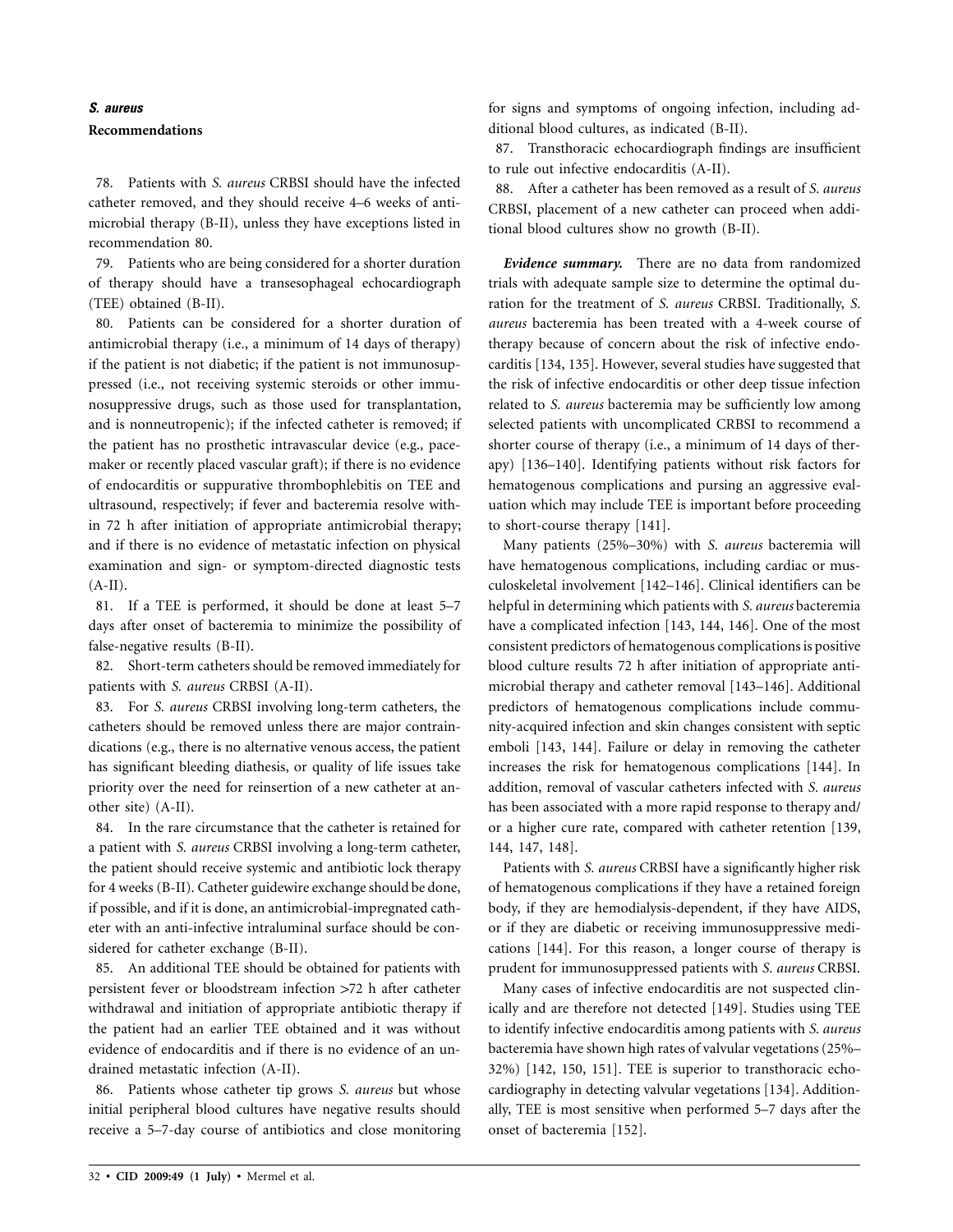A combination of antibiotic lock therapy and systemic therapy has been used to salvage infected ports and long-term (e.g., hemodialysis) catheters for some patients with *S. aureus* CRBSI [99, 107, 153]. Although some catheters without evidence of exit site infection or tunnel infection may be salvaged, most patients with *S. aureus* CRBSIs eventually experience relapse and require removal of the catheter [99, 107].

Patients with catheters that are colonized with *S. aureus* who are not bacteremic are at risk for subsequent *S. aureus* bacteremia [66, 154], and administering antistaphylococcal therapy within 24 h after removal of the catheter may reduce the likelihood that the patient will develop bacteremia.

In the largest randomized, published study assessing treatment of CRBSI in adults, a group of patients who received linezolid was compared with a control group that received non– weight-based vancomycin (for MRSA infection) or oxacillin (2 g every 6 h) or dicloxacillin (500 mg orally every 6 h); for suspected gram-negative bacteremia, aztreonam or amikacin was recommended [52]. The rate of successful microbiologic outcome at test of cure for patients with methicillin-susceptible *S. aureus* CRBSI was 82% for the linezolid group and 83% for the control group (95% confidence interval [CI],  $-16$  to 14); for patients with MRSA CRBSI, it was 81% for the linezolid group and 86% for the control group (95% CI,  $-26$  to 16). A successful clinical outcome at test of cure for patients with methicillin-susceptible *S. aureus* CRBSI was achieved in 67% in the linezolid group and 67% in the control group (95% CI,  $-19$  to 19); for patients with MRSA CRBSI, it was 79% in the linezolid group and 76% in the control group (95% CI,  $-21$ ) to 27). Kaplan-Meier survival curves for intention-to-treat populations found that there was no statistically significant difference between the 2 treatment groups among patients with *S. aureus* bacteremia (hazard ratio [HR], 0.70; 95% CI, 0.34–1.44) or among patients who had gram-negative bacteremia (HR, 1.94; 95% CI, 0.78–4.81). However, patients without bacteremia at baseline were less likely to survive in the linezolid group than in the control group (HR, 2.20; 95% CI, 1.07–4.50). Thus, linezolid has not been recommended for empirical therapy in this guideline (i.e., for patients in whom CRBSI is suspected but not confirmed). Specific management strategies for *S. aureus* CRBSI are summarized in table 5 and figures 2–4.

# **Enterococcus Species Recommendations**

89. Removal of infected short-term intravascular catheters is recommended (B-II).

90. Removal of infected long-term catheters should be done in cases of insertion site or pocket infection, suppurative thrombophlebitis, sepsis, endocarditis, persistent bacteremia, or metastatic infection (B-II).

91. Ampicillin is the drug of choice for ampicillin-susceptible enterococci; vancomycin should be used if the pathogen is resistant to ampicillin (A-III).

92. The role of combination therapy (i.e., a cell wall–active antimicrobial and an aminoglycoside) for treating enterococcal CRBSI without endocarditis is unresolved **(C-II)**.

93. A 7–14-day course of therapy is recommended for uncomplicated enterococcal CRBSI in which the long-term catheter is retained and antibiotic lock is used or when the shortterm catheter is removed (C-III).

94. For enterococcal CRBSI, a TEE should be done if the patient has signs and symptoms that suggest endocarditis (e.g., new murmur or embolic phenomena); prolonged bacteremia or fever, despite appropriate antimicrobial therapy (e.g., bacteremia or fever  $>72$  h after the onset of appropriate antibiotic therapy); radiographic evidence of septic pulmonary emboli; or the presence of a prosthetic valve or other endovascular foreign bodies (B-III).

95. Patients with enterococcal CRBSI involving a long-term catheter for whom the catheter is retained should have followup blood cultures and catheter removal if persistent bacteremia (>72 h after the initiation of appropriate antibiotic therapy) is detected (B-II).

96. Antibiotic lock therapy should be used in addition to systemic therapy if the catheter is retained **(C-II)**.

97. In cases of CRBSI due to ampicillin- and vancomycinresistant enterococci, linezolid or daptomycin may be used, based on antibiotic susceptibility results (B-II).

*Evidence summary.* Enterococci account for 10% of all nosocomial bloodstream infections [155, 156], many of which are caused by intravascular catheters. Sixty percent of *Enterococcus faecium* and 2% of *Enterococcus faecalis* nosocomial bloodstream infections are resistant to vancomycin [156]. Antimicrobial resistance to newer agents, such as linezolid, has been reported [157, 158].

The risk of endocarditis as a complication of enterococcal CRBSI is relatively low. In a multicenter study involving >205 cases of CRBSI due to vancomycin-resistant enterococci, only 1.5% had definitive evidence of endocarditis [159]. However, signs and symptoms of endocarditis, persistent bacteremia, or enterococcal bacteremia in the presence of a prosthetic valve warrant further evaluation with TEE [160, 161]. Enterococcal bacteremia that persists for >4 days is independently associated with mortality [162, 163].

There are no data from randomized trials with adequate statistical power to determine the role of combination antimicrobial therapy or the optimal treatment duration for enterococcal CRBSI. Several retrospective cohort studies found no statistically significant differences in outcomes among patients with uncomplicated enterococcal bloodstream infection treated with combination therapy versus monotherapy [164,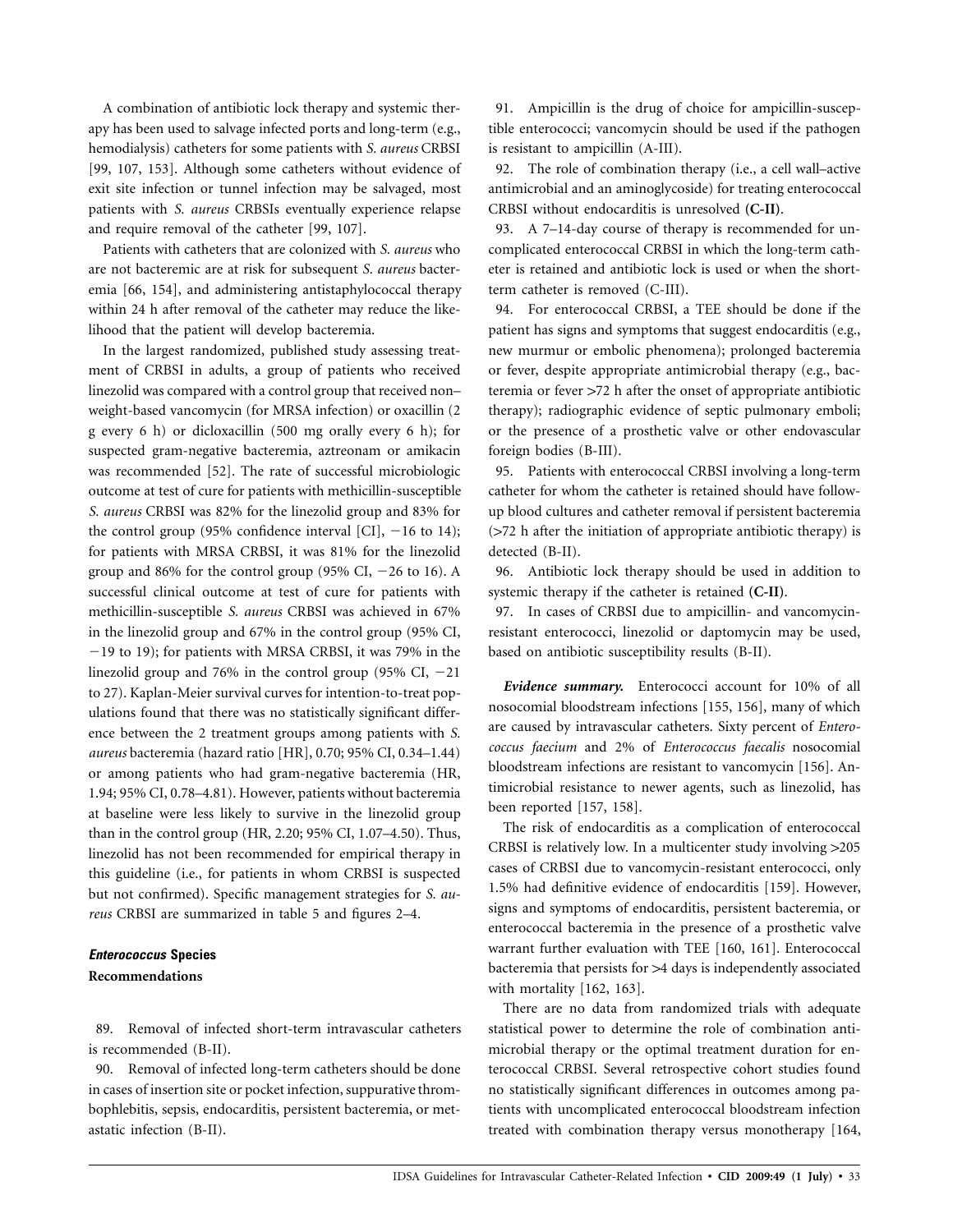165]. However, one large series found that combination therapy with gentamicin and ampicillin was more effective than monotherapy when the catheter was retained in cases of enterococcal CRBSI [166]. The combination of ampicillin and high-dose ceftriaxone was used successfully in a nonrandomized study of enterococcal endocarditis for patients in which use of an aminoglycoside was precluded because of either antimicrobial resistance or nephrotoxicity [167].

An open-label clinical trial among solid-organ transplant recipients reported a 63% success rate in treating vancomycinresistant enterococci bloodstream infections with linezolid [168]. Quinupristin-dalfopristin has been reported for use in treating bloodstream infections due to *E. faecium,* with an overall clinical response rate of 69% in the small subset of patients with CRBSI [169]. An open-label study of neutropenic patients found a 44% cure rate in an intention-to-treat analysis of enterococcal bacteremia treated with daptomycin [170]. In a retrospective cohort study, chloramphenicol treatment of vancomycin-resistant enterococci bloodstream infections had a clinical response rate of 61% [171]. Specific management strategies for enterococcal CRBSI are summarized in table 5 and figures 2–4.

# **Gram-Negative Bacilli Recommendations**

98. Patients with possible CRBSI should receive empirical antibiotic therapy to cover gram-negative bacilli if they are critically ill, if they have sepsis, if they are neutropenic, if they have a femoral catheter in place, or if they have a known focus of gram-negative bacillary infection (A-II).

99. Patients who are critically ill with suspected CRBSI and who have recent colonization or infection with an MDR gramnegative pathogen should receive 2 antimicrobial agents of different classes with gram-negative activity as initial therapy (A-II). De-escalation of the initial regimen to a single appropriate antibiotic is recommended once culture and susceptibility results are available (A-II).

100. In patients with gram-negative bacillary CRBSI involving a long-term catheter and persistent bacteremia or severe sepsis despite systemic and antibiotic lock therapy, the device should be removed, an evaluation for endovascular infection and metastatic infection should be pursued, and the duration of antibiotic therapy should be extended beyond 7–14 days on the basis of the findings of these studies (C-III).

*Evidence summary.* During the past 2 decades, rates of gram-negative bacillary intravascular device infection and secondary bacteremia among adults have decreased, supplanted by infections due to coagulase-negative staphylococci, *S. aureus* (often MRSA), and *Candida* species [172]. The incidence of infections due to antibiotic-resistant gram-negative pathogens has increased over the past decade [86, 173], and patients with CRBSI due to MDR gram-negative pathogens are at greater risk for inappropriate initial antibiotic therapy, which results in increased morbidity and mortality [172–177]. Risk factors for infection due to MDR gram-negative bacilli include being critically ill, being neutropenic, having received prior antibiotic therapy, and having a femoral catheter [172, 178–180].

Over the past decade, the incidence of gram-negative bacilli resistant to third- and fourth-generation cephalosporins has increased [15, 86, 173]. MDR *Klebsiella pneumoniae* and *Esch* $erichia$  *coli* expressing extended-spectrum  $\beta$ -lactamases have been associated with poor clinical outcomes when treated with cephalosporins or piperacillin-tazobactam versus carbapenems, even when the organisms appear to be susceptible in vitro [173, 177]. In addition, there is increasing concern over the evolution of MDR gram-negative bacilli having carbapenemases that confer resistance to carbapenems, and many of these enzymes are active against cephalosporins [173]. No randomized, controlled trials have evaluated various treatments for gram-negative bacilli that produce these  $\beta$ -lactamases or carbapenemases and require therapy with polymyxin (colistin) or an aminoglycoside [181]. Treatment failure among patients with *Enterobacter* bacteremia who are administered cephalosporins has also been observed [172].

Most of the recommendations for the management of CRBSI due to MDR gram-negative bacilli have been limited by small numbers of cases derived from outbreaks or small clusters of infections, concerns over the accuracy and interpretation of in vitro susceptibility data, and confounding by concurrent use of combinations of antibiotics. When culture and susceptibility data are available, the initial antibiotic regimen can be adjusted to a single agent for the remainder of the therapeutic course, usually for 7–14 days [182]. Recommendations and guidelines for the management of sepsis have been recently published [176]. Recommendations for antimicrobial therapy for specific gram-negative pathogens are shown in table 5.

Several studies have advocated the removal of an infected catheter for patients with CRBSI due to MDR gram-negative bacilli that have a propensity for biofilm production, such as *Acinetobacter baumannii, Pseudomonas* species, and *Stenotrophomonas maltophilia* [172, 179, 180, 183]. However, these studies are limited by small numbers of patients and lack data on the efficacy of combination therapy with an antibiotic lock and systemic antibiotics. Recent studies in which antibiotic lock and systemic antibiotics were used to treat gram-negative rod CRBSI have found high success rates [99, 114]. Specific management strategies for gram-negative bacillary CRBSI are summarized in table 5 and figures 2–4.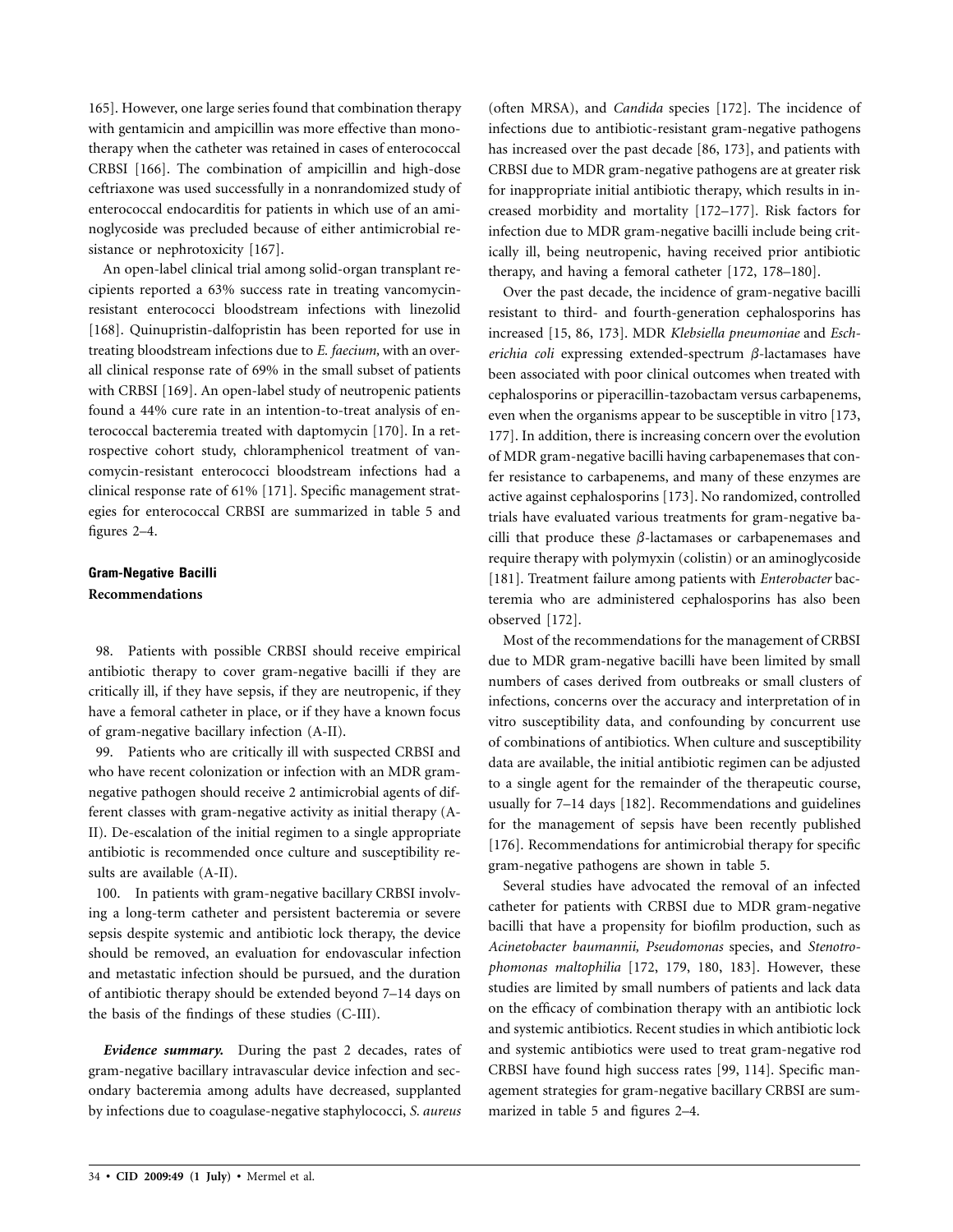# **Candida Species Recommendations**

101. Catheters should be removed in cases of CRBSI due to *Candida* species (A-II).

102. For patients with candidemia and a short-term CVC for whom no source of candidemia is obvious, the catheter should be removed and the catheter tip sent for culture (A-II). Alternatively, for patients with limited venous access, exchange the catheter over a guidewire and perform catheter cultures (B-II). If the catheter is colonized with the same species of *Candida* as found in a percutaneous blood culture, the CVC should be removed (A-II).

103. Antifungal therapy is recommended for all cases of CRBSI due to *Candida* species, including cases in which clinical manifestations of infection and/or candidemia resolve after catheter withdrawal and before initiation of antifungal therapy  $(A-II).$ 

*Evidence summary.* Fluconazole administered at a dosage of 400 mg daily for 14 days after the first negative blood culture result is obtained is equivalent to amphotericin B in the treatment of candidemia caused by *Candida albicans* and azolesusceptible strains [184]. For *Candida* species with decreased susceptibility to azoles (e.g., *C. glabrata* and *C. krusei*), echinocandins (caspofungin administered with a 70-mg intravenous loading dose, followed by 50 mg daily administered intravenously; micafungin at a dosage of 100 mg daily administered intravenously or anidulafungin with a 200-mg intravenous loading dose followed by 100 mg daily administered intravenously) or lipid formulations of amphotericin B (ambisome or amphotericin B lipid complex) administered intravenously at a dosage of 3–5 mg/kg daily are highly effective [185–187]. Conventional amphotericin B therapy is also effective but is associated with more adverse effects.

The impact of CVC removal on the outcome of candidemia has been evaluated in 6 prospective studies [188–193]. All 6 prospective studies showed that CVC retention worsened outcome [188–193].

There are limited clinical data to suggest that antifungal lock therapy with amphotericin B may result in catheter salvage for patients with candidemia [93, 127]. Echinocandins [194], lipid formulations of amphotericin B [194, 195], or ethanol-based lock solutions [196, 197] eradicate biofilm-containing *Candida* in vitro, but catheter retention in combination with antifungal lock therapy is still investigational at the present time.

If *Candida* is grown from blood samples obtained from a patient with a long-term catheter or implantable port, the decision regarding catheter removal should be based on predictors of a catheter-related candidemia versus another source of infection (e.g., the gastrointestinal tract). Predictors of CRBSI involving long-term catheters include the following:  $a > 3:1$ quantity of *Candida* growing from the catheter-drawn blood cultures, compared with percutaneous blood cultures; catheterdrawn blood cultures growing >2 h before percutaneous blood cultures [36, 48, 49, 198]; candidemia in a patient who has not received chemotherapy or steroid therapy within 1 month before the onset of infection and who has no dissemination or other apparent source for the bloodstream infection except the intravascular catheter; candidemia in a patient receiving hyperalimentation through the catheter; and persistent candidemia unresponsive to systemic antifungal therapy [199, 200]. Any of these conditions should raise suspicion for *Candida*related CRBSI and the need to remove the catheter. Management of candidemia and other fungal infections is summarized in table 5 and figures 2–4, and in the recent IDSA guidelines for the management of candidiasis [201].

# **Other Gram-Positive Microorganisms Recommendations**

104. Diagnosis of CRBSI due to *Corynebacterium*, *Bacillus* and *Micrococcus* species requires at least 2 positive results of blood cultures performed on samples obtained from different sites (A-II).

105. For the management of these infections, catheter removal is indicated for patients with a short-term CVC, and it is also indicated for patients with an infected long-term catheter or implanted port, unless there are no alternative intravascular access sites (B-III).

*Evidence summary.* Isolation of these microorganisms from a single blood culture set does not prove true bloodstream infection. Confirmation by multiple percutaneous blood culture results positive for the same organism is required before meaningful conclusions can be drawn as to the significance of the culture results. CRBSIs due to *Micrococcus* and *Bacillus* species are difficult to treat successfully unless the infected catheter is removed [202, 203]. A high incidence of CRBSI due to *Micrococcus* species has been reported among patients treated for pulmonary arterial hypertension with continuous epoprostenol [204]. Specific management strategies for treating CRBSI due to these pathogens are summarized in table 5.

# HOW SHOULD YOU MANAGE SUPPURATIVE THROMBOPHLEBITIS?

#### **Recommendations**

106. Suppurative thrombophlebitis should be suspected in patients with persistent bacteremia or fungemia (i.e., patients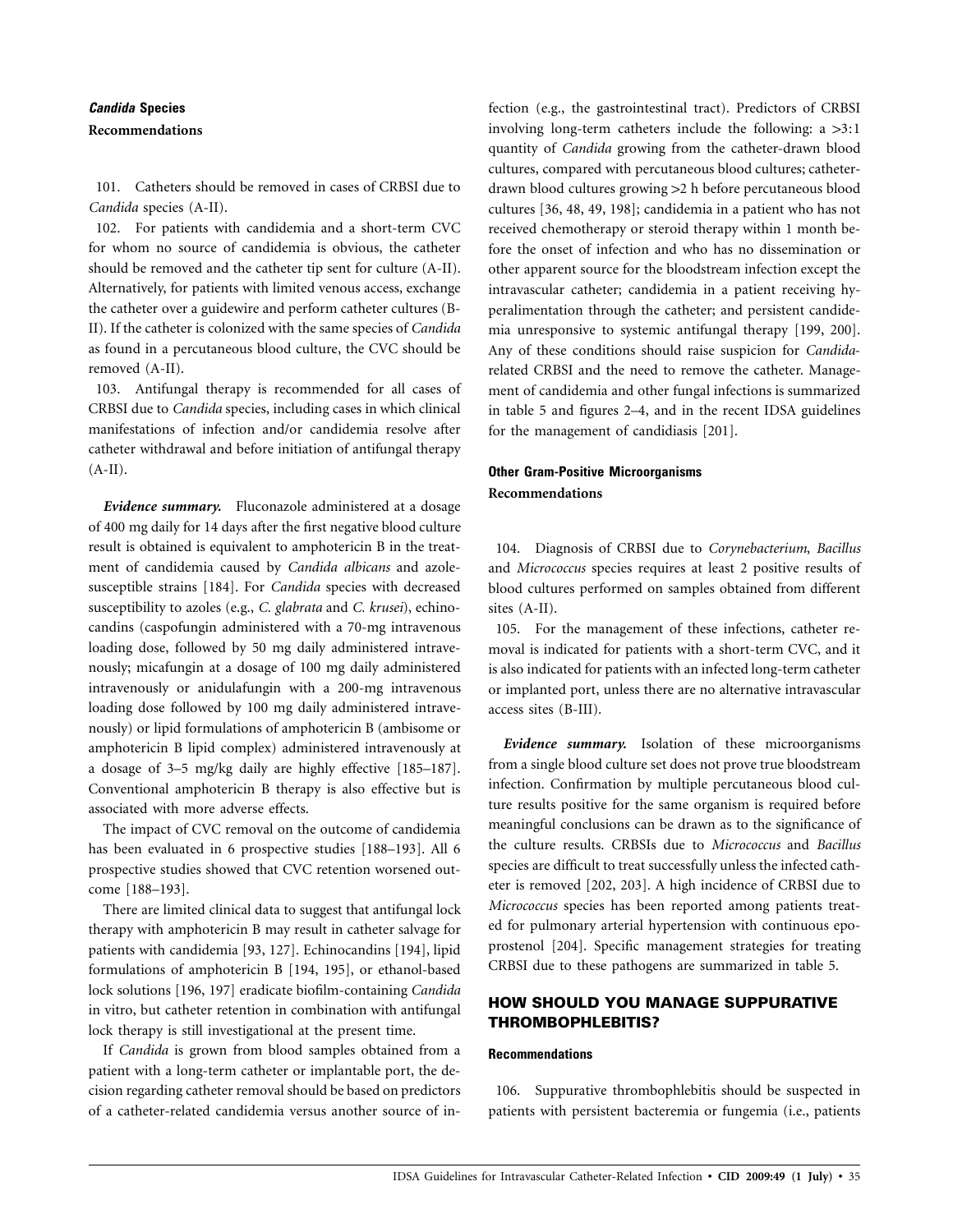whose blood culture results remain positive after 72 h of adequate antimicrobial therapy) without another source of intravascular infection (e.g., endocarditis) (A-II).

107. A diagnosis of suppurative thrombophlebitis requires the presence of positive blood culture results plus the demonstration of a thrombus by radiographic testing (e.g., computed tomography, ultrasonography, or other methods) (A-II).

108. Surgical resection of the involved vein for patients with suppurative thrombophlebitis should be limited to patients with purulent superficial veins or patients in whom the infection extends beyond the vessel wall, as well as patients who experience failure of conservative therapy with an appropriate antimicrobial regimen (A-II).

109. The role of heparin use in this setting is unresolved  $(C-III)$ .

110. Patients with suppurative thrombophlebitis due to CRBSI should receive a minimum of 3–4 weeks of antimicrobial therapy (B-III).

## **Evidence Summary**

Suppurative thrombophlebitis may involve central or peripheral veins or arteries and result in high-grade and persistent bacteremia or fungemia [205–210]. Patients who undergo chemotherapy for malignancy and patients with solid tumors who develop *S. aureus* CRBSI may be at increased risk for suppurative thrombophlebitis, because *S. aureus* is the most common offending organism [207, 211–214]. Septic pulmonary emboli and other metastatic infections may complicate this condition [207, 215]. Patients may remain febrile and bacteremic or fungemic for prolonged periods of time despite the initiation of appropriate antimicrobial therapy; however, few patients have physical examination findings that suggest the diagnosis of suppurative thrombophlebitis [216]. Only a minority of patients require surgery for the definite resolution of suppurative thrombophlebitis.

Because infected intravascular thrombus and intraluminal abscess may remain intact after catheter removal, this infection may become manifest after catheter removal [209]. When peripheral veins are involved, many older children and adult patients have localized pain, erythema, and edema, and a smaller subset of patients demonstrate an abscess, palpable cord, or purulent drainage [206, 217, 218]. A patient with suppurative thrombophlebitis caused by a peripheral arterial catheter may present with a pseudoaneurysm or embolic lesions of the involved hand [205, 210]. Patients with suppurative thrombophlebitis of the great central veins may have ipsilateral neck, chest, or upper extremity swelling [208, 209, 219]. There are no randomized studies to guide the optimal choice or duration of antibiotics, use of anticoagulants, thrombolytic agents, or excision of the involved vessel, but anticoagulation with heparin should be considered [220]. Specific management strategies for

suppurative thrombophlebitis are summarized in figures 2 and 3.

# HOW IS PERSISTENT BLOODSTREAM INFECTION AND INFECTIVE ENDOCARDITIS MANAGED?

## **Recommendations**

111. Catheter withdrawal is required in the management of catheter-related infective endocarditis (A-II).

112. TEE should be done for patients with CRBSI who have any of the following: a prosthetic heart valve, pacemaker, or implantable defibrillator; persistent bacteremia or fungemia and/or fever  $>72$  h after initiation of appropriate antibiotic therapy and catheter removal, in addition to a search for metastatic foci of infection, as indicated; and any case of *S. aureus* CRBSI in which duration of therapy less than 4–6 weeks is being considered (A-II).

113. Unless the clinical condition of the patient dictates otherwise, perform a TEE at least 5–7 days after the onset of bacteremia or fungemia and consider repeating the TEE for patients with a high index of suspicion for infective endocarditis in whom the initial TEE had negative findings (B-II).

114. Assess for suppurative thrombophlebitis as noted above  $(B-II)$ .

115. Infective endocarditis cannot be ruled out by negative transthoracic echocardiograph findings alone (B-II).

## **Evidence Summary**

Colonized intravascular catheters are the most commonly identified source of nosocomial endocarditis and account for oneto two-thirds of reported cases [24, 25, 34, 221–224]. Staphylococci are the main etiologic agents, followed by *Enterococcus* and *Candida* species [24, 25]. The risk of nosocomial endocarditis is greatest among patients with *S. aureus* bacteremia who have prosthetic heart valves, pacemakers, malignancy, or who are receiving dialysis through a catheter [24, 25, 34, 44, 225, 226].

There are no data from randomized clinical trials to establish the indications for TEE, but clinical examination has a low sensitivity for diagnosing infective endocarditis. A TEE should be offered to all patients with *S. aureus* bacteremia, with the possible exception of patients whose fever and bacteremia resolve within 72 h after catheter removal who have no underlying cardiac predisposing conditions for endocarditis and no clinical signs of endocarditis [135].

Repeatedly positive blood culture results and/or unchanged clinical status for 72 h after catheter removal usually reflects serious sequelae of CRBSI, such as suppurative thrombophlebitis, endocarditis, or metastatic foci of infection. Specific management strategies for infective endocarditis due to CRBSI are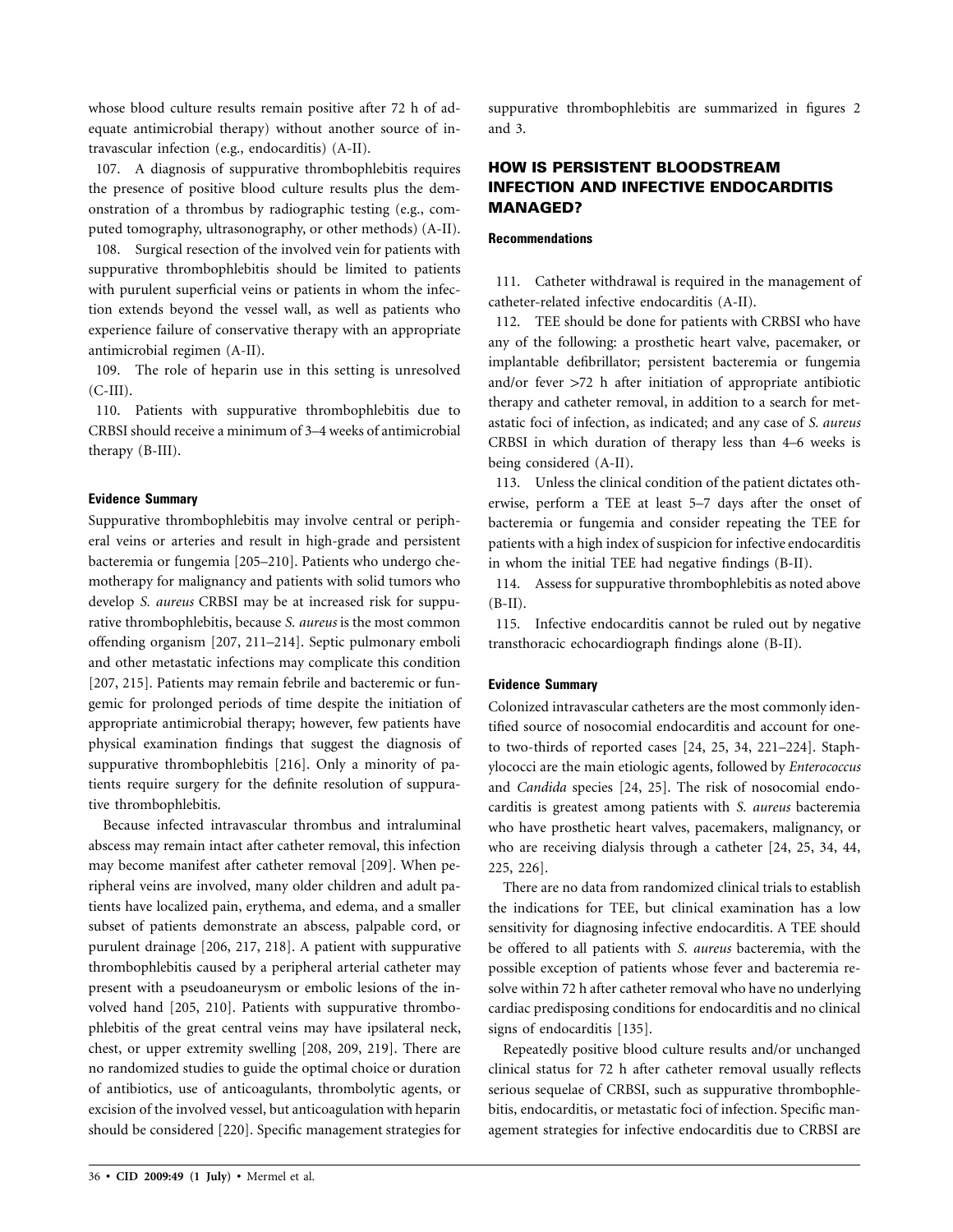summarized in figures 2 and 3, and general guidelines can be found elsewhere [272].

# HOW WOULD YOU DETECT AND MANAGE AN OUTBREAK OF CRBSI?

## **Recommendations**

116. When extrinsic contamination of infusate or catheter flush or lock solutions is suspected, public health authorities should be alerted and the suspected product should be set aside for culture (A-II).

117. Establish a case definition for patients who are likely to have been exposed, including a time period, risk factors, and location of the patients (A-II).

118. A case-control study should be used to establish risk factors for infection and to help elucidate potential sources of contamination (B-II).

119. Establish relatedness of the suspected organisms by reviewing the antibiotic susceptibility patterns, followed by molecular fingerprinting, such as pulsed-field gel electrophoresis, polymerase chain reaction, or multilocus sequence typing (A-II).

120. Investigation of contamination involves a thorough review of potential breaches in infection control practices in the hospital pharmacy and at the point of delivery of the infusate. This requires interviews with health care personnel and observation of practices in the health care setting (A-II).

121. Cultures of potential point-source contaminants in the environment should be performed, including intravenous medications administered to patients (A-II).

122. During the investigation, heightened surveillance to detect new cases should be instituted (A-II).

123. Following identification of a source, there should be ongoing surveillance to confirm eradication of the source of infection (A-II).

## **Evidence Summary**

Outbreaks of CRBSI occur infrequently and are most commonly caused by contaminated infusate [4]. These infections can be difficult to recognize and are sufficiently uncommon that they may go unnoticed by clinicians. Any fluids administered through an intravenous catheter can become contaminated, either during the manufacturing process or while being prepared or administered in the health care setting. Numerous outbreaks of bloodstream infection related to contaminated, intravenously administered products have been reported [227– 237]. In addition, medical equipment can become contaminated because of inadequate infection-control practices [238– 254]. In some instances, health care workers have adulterated intravenous narcotics for illicit use and have contaminated the narcotics in the process [255].

Bacteria that are most often implicated in contamination of

infusate include gram-negative bacilli capable of reproducing at room temperature, such as *Klebsiella* species, *Enterobacter* species, *Serratia* species, *Burkholdaria cepacia, Ralstonia pickettii,* and *Citrobacter freundii* [4]. Gram-negative bacilli that are unusual human pathogens or that are frequently found in the environment should alert the clinician to the possibility of contaminated infusate.

Because the clinical picture of contaminated infusate is the same as that of bloodstream infection due to other causes, contamination of infusate often will not be detected unless there is a cluster of unusual bloodstream infections or several patients develop a bloodstream infection due to the same organism. Contaminated infusate should be suspected when no other infection is present that would account for a bloodstream infection or when the abrupt onset of shock occurs in association with infusion of parenteral medication or fluid.

Contamination in the hospital pharmacy should be suspected if an increase in bloodstream infection due to the same microorganism occurs among patients on different hospital units. Suspected contamination should prompt an immediate and thorough investigation. Assistance from public health authorities may be required, especially if related outbreaks occur in multiple health care settings.

## UNRESOLVED ISSUES

- Prior guidelines call for negative TEE findings for all patients with *S. aureus* CRBSI to allow for a treatment duration of only 2 weeks [1]. However, some experts believe that a TEE is not needed for patients without intravascular hardware who have rapid resolution of bacteremia and signs and symptoms of acute infection.
- The true value and optimal duration of antimicrobial lock solutions as an adjunctive to systemic antibiotic therapy administered through the catheter remains unknown.
- Can antimicrobial therapy for CRBSI due to coagulase-negative staphylococci be safely omitted for patients who are at low risk for complications (i.e., those who no intravascular foreign body) when clinical signs and symptoms have resolved promptly after catheter removal?
- The clinical impact of culturing and reporting colonized catheters for patients without bacteremia or fungemia is unclear.
- What is the optimal duration of therapy for *S. lugdunensis* CRBSI?
- It remains unclear which strategy—CVC change over a guidewire, insertion of a new CVC at a new site, or watchful waiting—is preferred among patients with suspected but unconfirmed catheter-related infection, pending blood culture results.
- How should patients be treated who have positive catheterdrawn blood culture results and negative percutaneous blood culture results?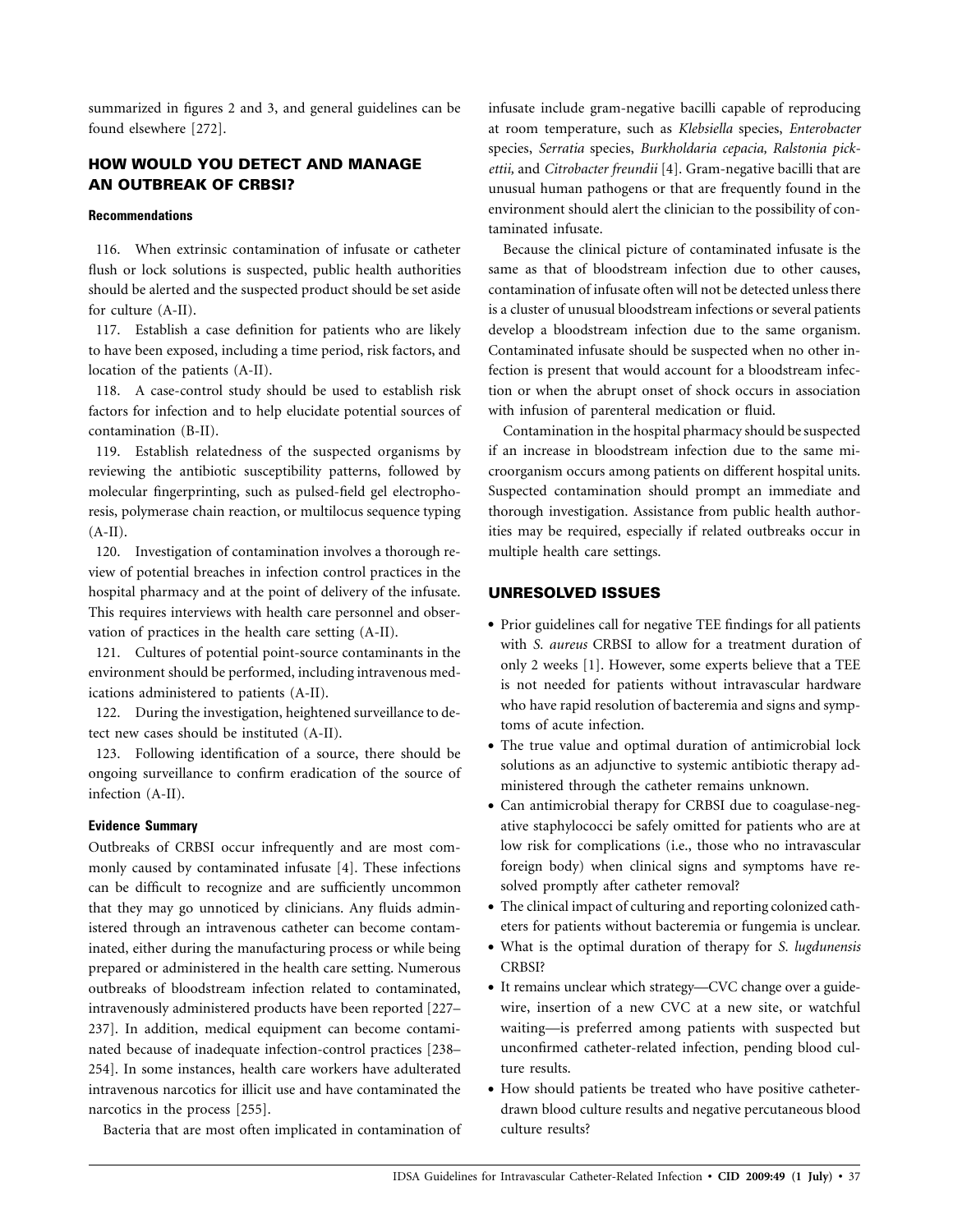- What is the optimal duration of antimicrobial use when an infected CVC is not removed?
- Is the roll-plate method or the sonication method preferred for the diagnosis of long-term catheter–related infection?
- Should blood cultures be routinely obtained after completing a course of antibiotics for CRBSI?

## PERFORMANCE MEASURES

1. Determine whether patients with CRBSI due to *S. aureus* or *Candida* species are treated with prompt catheter removal.

2. Determine how often catheters are removed from patients with CRBSI who have >72 h of bacteremia or fungemia despite administration of antimicrobial agents to which the pathogens are susceptible.

3. Determine how often patients with *S. aureus* bacteremia for  $>72$  h after catheter removal and appropriate antibiotic therapy receive antibiotic treatment for at least 4 weeks.

4. For adult patients assessed for possible CRBSI who are not receiving hemodialysis through a catheter, determine whether 2 sets of blood cultures are obtained, one of percutaneous blood samples and the other of blood samples obtained through a catheter.

5. Determine whether blood culture bottles are labeled regarding the anatomic site or catheter used to obtain the blood sample for culture.

6. Determine how often a  $\beta$ -lactam antibiotic is used instead of vancomycin for  $\beta$ -lactam–susceptible staphylococcal CRBSI among patients without a  $\beta$ -lactam allergy.

#### Acknowledgments

We thank Drs. Stijn Blot, Vance G. Fowler, Mark E. Rupp, Richard Watkins, and Andreas F. Widmer, for their thoughtful review of earlier drafts of the manuscript, and Dr. Jennifer Hanrahan, for assistance in drafting the outbreak management section.

*Financial support.* The Infectious Diseases Society of America.

*Potential conflicts of interest.* L.A.M. has received research funding from Angiotech and Theravance and has served as a consultant to Cadence, Ash Access Technology, and CorMedix. M.A. is a consultant for Angiotech and Covidien. E.B. has served on advisory boards for or received research or conference funds from Pfizer, Merck Sharp and Dohme, Cerexa, Cardinal-Health, Sanofi-Aventis, GlaxoSmithKline, Astellas and Astra-Zeneca. D.E.C. has served on the speaker's bureaus of Pfizer, Wyeth, Sanofi Pasteur, and Merck and has received research funding from Bard, Nomir Medical Technologies, Data and Safety Monitoring Board, and Johnson & Johnson. B.J.A.R. has received research grants from Schering-Plough and Gilead Sciences; has served as a speaker for Bayer, Schering-Plough, Pfizer, and Tibotec; and has served as a consultant to Pfizer and Schering-Plough. P.F. has clinical research contracts with MedImmune and Tibotec. I.I.R. has received research grants from Cubist, Schering-Plough, Versicor, Enzon, Cook Medical, Schering-Plough, and Wyeth; has served on the speaker bureaus of Merck, Pfizer, Cook, and Schering-Plough; has served as a consultant to Clorox, Cubist, and Cook; and has received royalties related to patent licensed to American Medical Systems, Horizon Medical Products, and TyRx on which he is a coinventor. D.K.W. has served on the Pfizer speaker's bureau; has received research funding from GeneOhm Sciences,

Verimetrix, and Astellas Pharma; and has served as a consultant to 3M Healthcare. N.P.O. and R.J.S.: no conflicts.

#### References

- 1. Mermel LA, Farr BM, Sherertz RJ, et al. Guidelines for the management of intravascular catheter-related infections. Clin Infect Dis **2001**; 32:1249–72.
- 2. Field MJ, Lohr KN, eds. Institute of Medicine Committee to Advise the Public Health Service on Clinical Practice Guidelines. Clinical practice guidelines: directions for a new program. Washington, DC: National Academy Press, **1990**.
- 3. The periodic health examination. Canadian Task Force on the Periodic Health Examination. Can Med Assoc J **1979**; 121:1193–254.
- 4. Maki DG, Mermel LA. Infections due to infusion therapy. In: Bennett JV, Brachman PS, eds. Hospital infections. Philidelphia, PA: Lippincott-Raven, **1998**:689–724.
- 5. Mermel LA. Prevention of intravascular catheter-related infections. Ann Intern Med **2000**; 132:391–402.
- 6. Maki DG, Kluger DM, Crnich CJ. The risk of bloodstream infection in adults with different intravascular devices: a systematic review of 200 published prospective studies. Mayo Clin Proc **2006**; 81:1159–71.
- 7. O'Grady NP, Alexander M, Dellinger EP, et al. Guidelines for the prevention of intravascular catheter-related infections. Centers for Disease Control and Prevention. MMWR Recomm Rep **2002**; 51:1–29.
- 8. Safdar N, Mermel LA, Maki DG. The epidemiology of catheter-related infection in the critically ill. In: O'Grady N, Pittet D, eds. Catheterrelated infections in the critically ill. New York, NY: Kluwer, **2004**: 1–23.
- 9. Maki DG, Stolz SM, Wheeler S, Mermel LA. Prevention of central venous catheter-related bloodstream infection by use of an antisepticimpregnated catheter: a randomized, controlled trial. Ann Intern Med **1997**; 127:257–66.
- 10. Raad I, Costerton W, Sabharwal U, Sacilowski M, Anaissie E, Bodey GP. Ultrastructural analysis of indwelling vascular catheters: a quantitative relationship between luminal colonization and duration of placement. J Infect Dis **1993**; 168:400–7.
- 11. Renaud B, Brun-Buisson C. Outcomes of primary and catheter-related bacteremia: a cohort and case-control study in critically ill patients. Am J Respir Crit Care Med **2001**; 163:1584–90.
- 12. Dimick JB, Pelz RK, Consunji R, Swoboda SM, Hendrix CW, Lipsett PA. Increased resource use associated with catheter-related bloodstream infection in the surgical intensive care unit. Arch Surg **2001**; 136:229–34.
- 13. Blot SI, Depuydt P, Annemans L, et al. Clinical and economic outcomes in critically ill patients with nosocomial catheter-related bloodstream infections. Clin Infect Dis **2005**; 41:1591–8.
- 14. Warren DK, Quadir WW, Hollenbeak CS, Elward AM, Cox MJ, Fraser VJ. Attributable cost of catheter-associated bloodstream infections among intensive care patients in a nonteaching hospital. Crit Care Med **2006**; 34:2084–9.
- 15. Safdar N, Maki DG. Inflammation at the insertion site is not predictive of catheter-related bloodstream infection with short-term, noncuffed central venous catheters. Crit Care Med **2002**; 30:2632–5.
- 16. Shukrallah B, Hanna H, Hachem R, Ghannam D, Chatzinikolaou I, Raad I. Correlation between early clinical response after catheter removal and diagnosis of catheter-related bloodstream infection. Diagn Microbiol Infect Dis **2007**; 58:453–7.
- 17. Kiehn TE, Armstrong D. Changes in the spectrum of organisms causing bacteremia and fungemia in immunocompromised patients due to venous access devices. Eur J Clin Microbiol Infect Dis **1990**; 9: 869–72.
- 18. Pearson ML. Guideline for prevention of intravascular device-related infections. Hospital Infection Control Practices Advisory Committee. Infect Control Hosp Epidemiol **1996**; 17:438–73.
- 19. Mayhall CG. Diagnosis and management of infections of implantable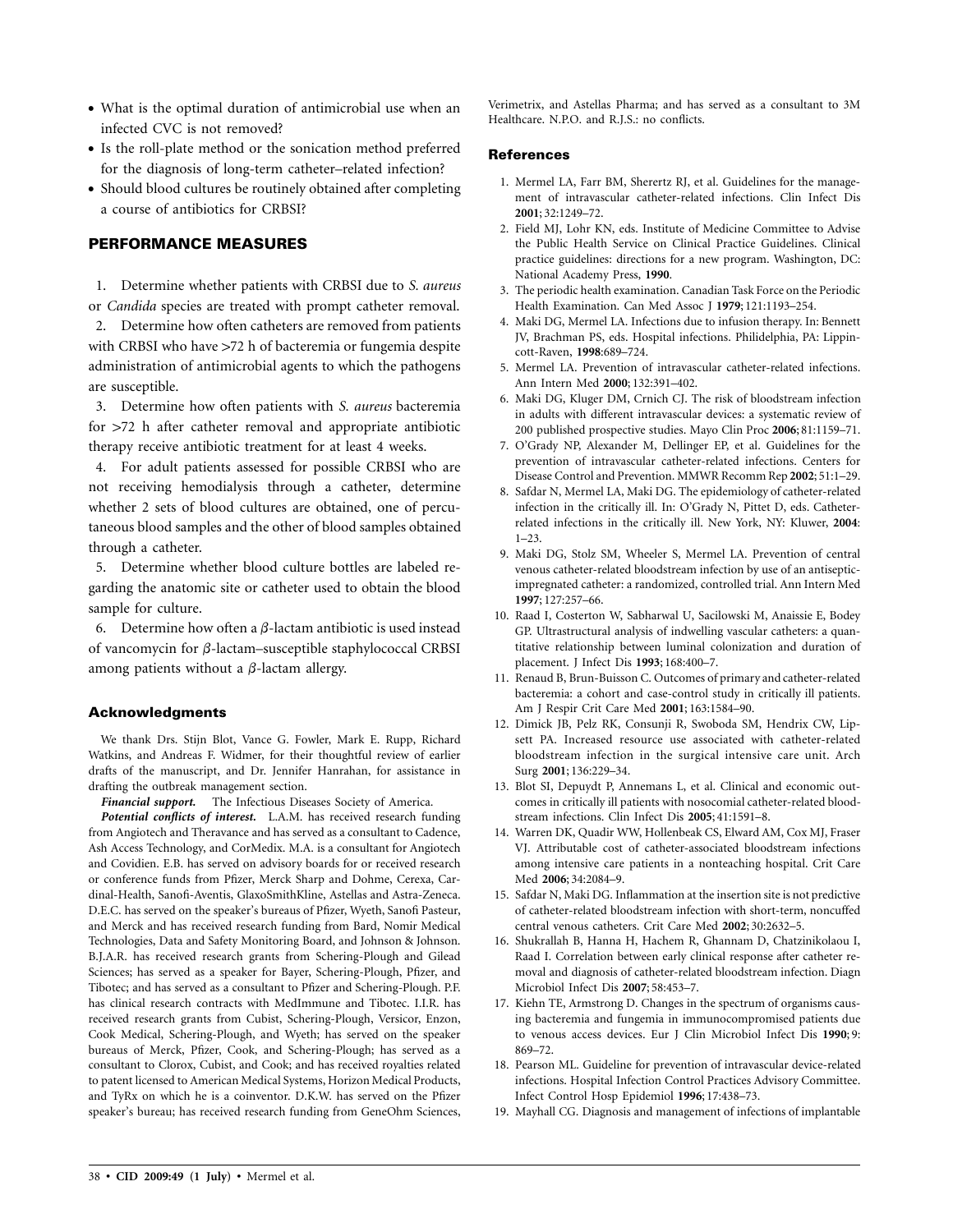devices used for prolonged venous access. Curr Clin Top Infect Dis **1992**; 12:83–110.

- 20. Raad, II, Hanna HA, Darouiche RO. Diagnosis of catheter-related bloodstream infections: is it necessary to culture the subcutaneous catheter segment? Eur J Clin Microbiol Infect Dis **2001**; 20:566–8.
- 21. Mermel LA, McCormick RD, Springman SR, Maki DG. The pathogenesis and epidemiology of catheter-related infection with pulmonary artery Swan-Ganz catheters: a prospective study utilizing molecular subtyping. Am J Med **1991**; 91:197S-205S.
- 22. Brun-Buisson C, Abrouk F, Legrand P, Huet Y, Larabi S, Rapin M. Diagnosis of central venous catheter-related sepsis: critical level of quantitative tip cultures. Arch Intern Med **1987**; 147:873–7.
- 23. Maki DG, Weise CE, Sarafin HW. A semiquantitative culture method for identifying intravenous-catheter–related infection. N Engl J Med **1977**; 296:1305–9.
- 24. Cleri DJ, Corrado ML, Seligman SJ. Quantitative culture of intravenous catheters and other intravascular inserts. J Infect Dis **1980**; 141:781–6.
- 25. Sherertz RJ, Raad, II, Belani A, et al. Three-year experience with sonicated vascular catheter cultures in a clinical microbiology laboratory. J Clin Microbiol **1990**; 28:76–82.
- 26. Sherertz RJ, Heard SO, Raad II. Diagnosis of triple-lumen catheter infection: comparison of roll plate, sonication, and flushing methodologies. J Clin Microbiol **1997**; 35:641–6.
- 27. Bouza E, Alvarado N, Alcala L, et al. A prospective, randomized, and comparative study of 3 different methods for the diagnosis of intravascular catheter colonization. Clin Infect Dis **2005**; 40:1096–100.
- 28. Douard MC, Arlet G, Longuet P, et al. Diagnosis of venous access port-related infections. Clin Infect Dis **1999**; 29:1197–202.
- 29. Longuet P, Douard MC, Arlet G, Molina JM, Benoit C, Leport C. Venous access port–related bacteremia in patients with acquired immunodeficiency syndrome or cancer: the reservoir as a diagnostic and therapeutic tool. Clin Infect Dis **2001**; 32:1776–83.
- 30. Whitman ED, Boatman AM. Comparison of diagnostic specimens and methods to evaluate infected venous access ports. Am J Surg **1995**; 170:665–9; discussion 69–70.
- 31. Schmitt SK, Knapp C, Hall GS, Longworth DL, McMahon JT, Washington JA. Impact of chlorhexidine-silver sulfadiazine-impregnated central venous catheters on in vitro quantitation of catheter-associated bacteria. J Clin Microbiol **1996**; 34:508–11.
- 32. Schierholz JM, Bach A, Fleck C, Beuth J, Konig D, Pulverer G. Measurement of ultrasonic-induced chlorhexidine liberation: correlation of the activity of chlorhexidine-silver-sulfadiazine-impregnated catheters to agar roll technique and broth culture. J Hosp Infect **2000**;  $44 \cdot 141 - 5$
- 33. Bouza E, Alvarado N, Alcala L, Perez MJ, Rincon C, Munoz P. A randomized and prospective study of 3 procedures for the diagnosis of catheter-related bloodstream infection without catheter withdrawal. Clin Infect Dis **2007**; 44:820–6.
- 34. Irwig L, Tosteson AN, Gatsonis C, et al. Guidelines for meta-analyses evaluating diagnostic tests. Ann Intern Med **1994**; 120:667–76.
- 35. Safdar N, Fine JP, Maki DG. Meta-analysis: methods for diagnosing intravascular device-related bloodstream infection. Ann Intern Med **2005**; 142:451–66.
- 36. Gaur AH, Flynn PM, Heine DJ, Giannini MA, Shenep JL, Hayden RT. Diagnosis of catheter-related bloodstream infections among pediatric oncology patients lacking a peripheral culture, using differential time to detection. Pediatr Infect Dis J **2005**; 24:445–9.
- 37. National Healthcare Safety Network, Centers for Disease Control and Prevention. The National Healthcare Safety Network [NHSN] manual: patient safety component protocol. January 2008. Available at: http://www.cdc.gov/ncidod/dhqp/pdf/nhsn/NHSN\_ManualPatient SafetyProtocol\_CURRENT.pdf. Accessed 30 July 2008.
- 38. Bekeris LG, Tworek JA, Walsh MK, Valenstein PN. Trends in blood culture contamination: a College of American Pathologists Q-Tracks study of 356 institutions. Arch Pathol Lab Med **2005**; 129:1222–5.
- 39. Little JR, Murray PR, Traynor PS, Spitznagel E. A randomized trial of povidone-iodine compared with iodine tincture for venipuncture site disinfection: effects on rates of blood culture contamination. Am J Med **1999**; 107:119–25.
- 40. Mimoz O, Karim A, Mercat A, et al. Chlorhexidine compared with povidone-iodine as skin preparation before blood culture: a randomized, controlled trial. Ann Intern Med **1999**; 131:834–7.
- 41. Ramsook C, Childers K, Cron SG, Nirken M. Comparison of bloodculture contamination rates in a pediatric emergency room: newly inserted intravenous catheters versus venipuncture. Infect Control Hosp Epidemiol **2000**; 21:649–51.
- 42. Norberg A, Christopher NC, Ramundo ML, Bower JR, Berman SA. Contamination rates of blood cultures obtained by dedicated phlebotomy vs intravenous catheter. JAMA **2003**; 289:726–9.
- 43. Everts RJ, Vinson EN, Adholla PO, Reller LB. Contamination of catheter-drawn blood cultures. J Clin Microbiol **2001**; 39:3393–4.
- 44. DesJardin JA, Falagas ME, Ruthazer R, et al. Clinical utility of blood cultures drawn from indwelling central venous catheters in hospitalized patients with cancer. Ann Intern Med **1999**; 131:641–7.
- 45. Martinez JA, DesJardin JA, Aronoff M, Supran S, Nasraway SA, Snydman DR. Clinical utility of blood cultures drawn from central venous or arterial catheters in critically ill surgical patients. Crit Care Med **2002**; 30:7–13.
- 46. Haimi-Cohen Y, Vellozzi EM, Rubin LG. Initial concentration of *Staphylococcus epidermidis* in simulated pediatric blood cultures correlates with time to positive results with the automated, continuously monitored BACTEC blood culture system. J Clin Microbiol **2002**; 40: 898–901.
- 47. Blot F, Schmidt E, Nitenberg G, et al. Earlier positivity of centralvenous- versus peripheral-blood cultures is highly predictive of catheter-related sepsis. J Clin Microbiol **1998**; 36:105–9.
- 48. Blot F, Nitenberg G, Chachaty E, et al. Diagnosis of catheter-related bacteraemia: a prospective comparison of the time to positivity of hub-blood versus peripheral-blood cultures. Lancet **1999**; 354:1071–7.
- 49. Raad I, Hanna HA, Alakech B, Chatzinikolaou I, Johnson MM, Tarrand J. Differential time to positivity: a useful method for diagnosing catheter-related bloodstream infections. Ann Intern Med **2004**; 140: 18–25.
- 50. Rijnders BJ, Verwaest C, Peetermans WE, et al. Difference in time to positivity of hub-blood versus nonhub-blood cultures is not useful for the diagnosis of catheter-related bloodstream infection in critically ill patients. Crit Care Med **2001**; 29:1399–403.
- 51. Warwick S, Wilks M, Hennessy E, et al. Use of quantitative 16S ribosomal DNA detection for diagnosis of central vascular catheterassociated bacterial infection. J Clin Microbiol **2004**; 42:1402–8.
- 52. Wilcox MH, Tack KJ, Bouza E, et al. Complicated skin and skinstructure infections and catheter-related bloodstream infections: noninferiority of linezolid in a phase 3 study. Clin Infect Dis **2009**; 48: 203–12.
- 53. Miragaia M, Couto I, Pereira SF, et al. Molecular characterization of methicillin-resistant *Staphylococcus epidermidis* clones: evidence of geographic dissemination. J Clin Microbiol **2002**; 40:430–8.
- 54. Pottumarthy S, Fritsche TR, Jones RN. Evaluation of alternative disk diffusion methods for detecting mecA-mediated oxacillin resistance in an international collection of staphylococci: validation report from the SENTRY Antimicrobial Surveillance Program. Diagn Microbiol Infect Dis **2005**; 51:57–62.
- 55. Moise PA, Sakoulas G, Forrest A, Schentag JJ. Vancomycin in vitro bactericidal activity and its relationship to efficacy in clearance of methicillin-resistant *Staphylococcus aureus* bacteremia. Antimicrob Agents Chemother **2007**; 51:2582–6.
- 56. Sakoulas G, Moise-Broder PA, Schentag J, Forrest A, Moellering RC Jr, Eliopoulos GM. Relationship of MIC and bactericidal activity to efficacy of vancomycin for treatment of methicillin-resistant *Staphylococcus aureus* bacteremia. J Clin Microbiol **2004**; 42:2398–402.
- 57. Rijnders BJ, Vandecasteele SJ, Van Wijngaerden E, De Munter P, Pee-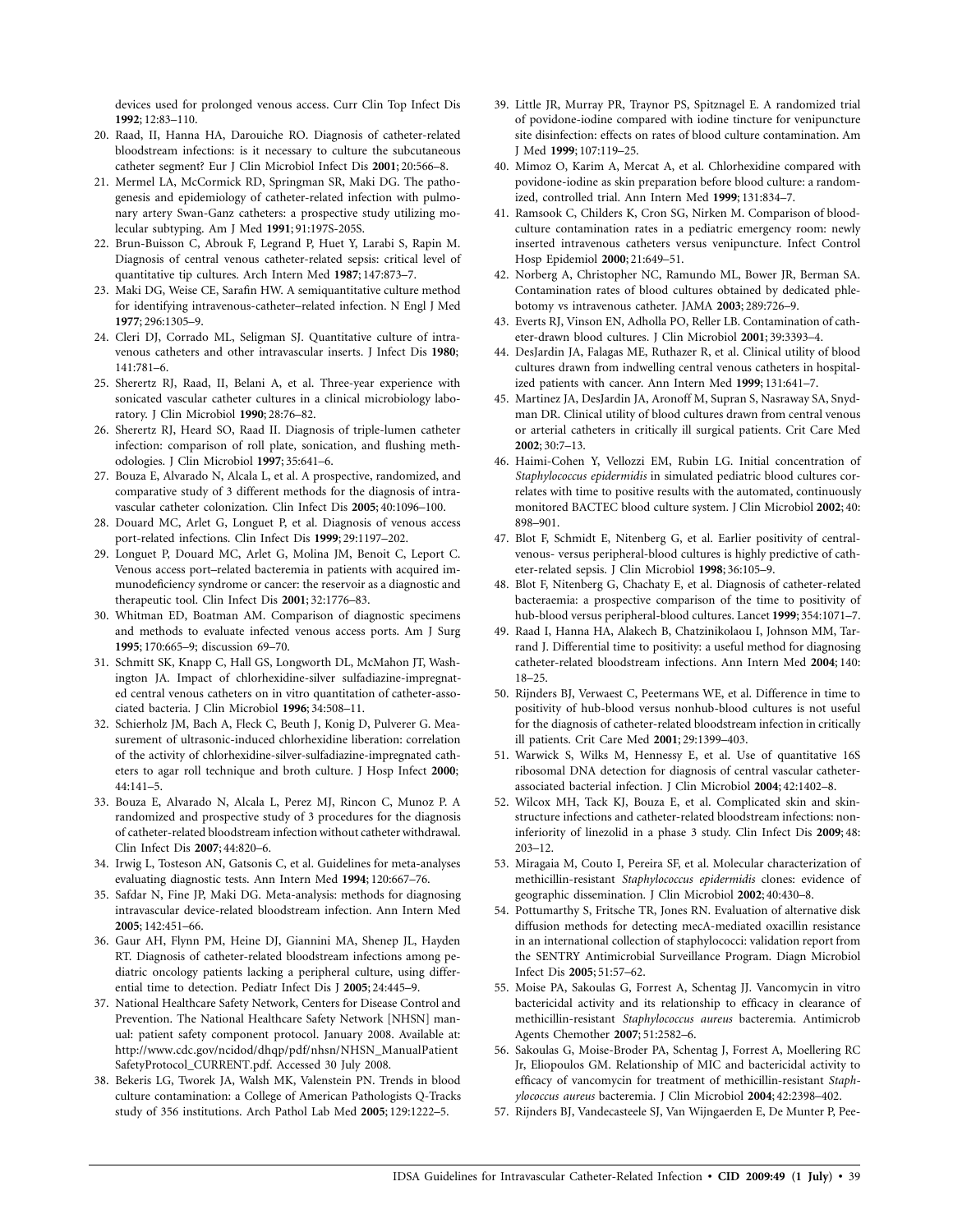termans WE. Use of semiautomatic treatment advice to improve compliance with Infectious Diseases Society of America guidelines for treatment of intravascular catheter-related infection: a before-after study. Clin Infect Dis **2003**; 37:980–3.

- 58. Atkinson JB, Chamberlin K, Boody BA. A prospective randomized trial of urokinase as an adjuvant in the treatment of proven Hickman catheter sepsis. J Pediatr Surg **1998**; 33:714–6.
- 59. La Quaglia MP, Caldwell C, Lucas A, et al. A prospective randomized double-blind trial of bolus urokinase in the treatment of established Hickman catheter sepsis in children. J Pediatr Surg **1994**; 29:742–5.
- 60. Maki DG, Ringer M. Risk factors for infusion-related phlebitis with small peripheral venous catheters: a randomized controlled trial. Ann Intern Med **1991**; 114:845–54.
- 61. Bregenzer T, Conen D, Sakmann P, Widmer AF. Is routine replacement of peripheral intravenous catheters necessary? Arch Intern Med **1998**; 158:151–6.
- 62. Rello J, Coll P, Prats G. Evaluation of culture techniques for diagnosis of catheter-related sepsis in critically ill patients. Eur J Clin Microbiol Infect Dis **1992**; 11:1192–3.
- 63. Esteve F, Pujol M, Limon E, et al. Bloodstream infection related to catheter connections: a prospective trial of two connection systems. J Hosp Infect **2007**; 67:30–4.
- 64. Koh DB, Gowardman JR, Rickard CM, Robertson IK, Brown A. Prospective study of peripheral arterial catheter infection and comparison with concurrently sited central venous catheters. Crit Care Med **2008**; 36:397–402.
- 65. Mermel LA, Maki DG. Infectious complications of Swan-Ganz pulmonary artery catheters: pathogenesis, epidemiology, prevention, and management. Am J Respir Crit Care Med **1994**; 149:1020–36.
- 66. Ekkelenkamp MB, van der Bruggen T, van de Vijver DA, Wolfs TF, Bonten MJ. Bacteremic complications of intravascular catheters colonized with *Staphylococcus aureus.* Clin Infect Dis **2008**; 46:114–8.
- 67. Peacock SJ, Eddleston M, Emptage A, King A, Crook DW. Positive intravenous line tip cultures as predictors of bacteraemia. J Hosp Infect **1998**; 40:35–8.
- 68. O'Grady NP, Barie PS, Bartlett JG, et al. Guidelines for evaluation of new fever in critically ill adult patients: 2008 update from the American College of Critical Care Medicine and the Infectious Diseases Society of America. Crit Care Med **2008**; 36:1330–49.
- 69. Merrer J, De Jonghe B, Golliot F, et al. Complications of femoral and subclavian venous catheterization in critically ill patients: a randomized controlled trial. Jama **2001**; 286:700–7.
- 70. Rijnders BJ, Peetermans WE, Verwaest C, Wilmer A, Van Wijngaerden E. Watchful waiting versus immediate catheter removal in ICU patients with suspected catheter-related infection: a randomized trial. Intensive Care Med **2004**; 30:1073–80.
- 71. Pettigrew RA, Lang SD, Haydock DA, Parry BR, Bremner DA, Hill GL. Catheter-related sepsis in patients on intravenous nutrition: a prospective study of quantitative catheter cultures and guidewire changes for suspected sepsis. Br J Surg **1985**; 72:52–5.
- 72. Chatzinikolaou I, Hanna H, Hachem R, Alakech B, Tarrand J, Raad I. Differential quantitative blood cultures for the diagnosis of catheterrelated bloodstream infections associated with short- and long-term catheters: a prospective study. Diagn Microbiol Infect Dis **2004**; 50: 167–72.
- 73. Martinez E, Mensa J, Rovira M, et al. Central venous catheter exchange by guidewire for treatment of catheter-related bacteraemia in patients undergoing BMT or intensive chemotherapy. Bone Marrow Transplant **1999**; 23:41–4.
- 74. Carlisle EJ, Blake P, McCarthy F, Vas S, Uldall R. Septicemia in longterm jugular hemodialysis catheters; eradicating infection by changing the catheter over a guidewire. Int J Artif Organs **1991**; 14:150–3.
- 75. Shaffer D. Catheter-related sepsis complicating long-term, tunnelled central venous dialysis catheters: management by guidewire exchange. Am J Kidney Dis **1995**; 25:593–6.
- 76. Robinson D, Suhocki P, Schwab SJ. Treatment of infected tunneled

venous access hemodialysis catheters with guidewire exchange. Kidney Int **1998**; 53:1792–4.

- 77. Porter KA, Bistrian BR, Blackburn GL. Guidewire catheter exchange with triple culture technique in the management of catheter sepsis. JPEN J Parenter Enteral Nutr **1988**; 12:628–32.
- 78. Baltimore RS. Neonatal nosocomial infections. Semin Perinatol **1998**; 22:25–32.
- 79. Almuneef MA, Memish ZA, Balkhy HH, Hijazi O, Cunningham G, Francis C. Rate, risk factors and outcomes of catheter-related bloodstream infection in a paediatric intensive care unit in Saudi Arabia. J Hosp Infect **2006**; 62:207–13.
- 80. Gilad J, Borer A. Prevention of catheter-related bloodstream infections in the neonatal intensive care setting. Expert Rev Anti Infect Ther **2006**; 4:861–73.
- 81. Jarvis WR, Edwards JR, Culver DH, et al. Nosocomial infection rates in adult and pediatric intensive care units in the United States. National Nosocomial Infections Surveillance System. Am J Med **1991**; 91:185S-91S.
- 82. Garland JS, Alex CP, Henrickson KJ, McAuliffe TL, Maki DG. A vancomycin-heparin lock solution for prevention of nosocomial bloodstream infection in critically ill neonates with peripherally inserted central venous catheters: a prospective, randomized trial. Pediatrics **2005**; 116:e198–205.
- 83. Wiener ES, McGuire P, Stolar CJ, et al. The CCSG prospective study of venous access devices: an analysis of insertions and causes for removal. J Pediatr Surg **1992**; 27:155–63; discussion 63–4.
- 84. Gaynes RP, Edwards JR, Jarvis WR, Culver DH, Tolson JS, Martone WJ. Nosocomial infections among neonates in high-risk nurseries in the United States. National Nosocomial Infections Surveillance System. Pediatrics **1996**; 98:357–61.
- 85. Piedra PA, Dryja DM, LaScolea LJ Jr. Incidence of catheter-associated gram-negative bacteremia in children with short bowel syndrome. J Clin Microbiol **1989**; 27:1317–9.
- 86. National Nosocomial Infections Surveillance (NNIS) System Report, data summary from January 1992 through June 2004, issued October 2004. Am J Infect Control **2004**; 32:470–85.
- 87. Franklin JA, Gaur AH, Shenep JL, Hu XJ, Flynn PM. In situ diagnosis of central venous catheter-related bloodstream infection without peripheral blood culture. Pediatr Infect Dis J **2004**; 23:614–8.
- 88. Hartman GE, Shochat SJ. Management of septic complications associated with Silastic catheters in childhood malignancy. Pediatr Infect Dis J **1987**; 6:1042–7.
- 89. Flynn PM, Shenep JL, Stokes DC, Barrett FF. In situ management of confirmed central venous catheter-related bacteremia. Pediatr Infect Dis J **1987**; 6:729–34.
- 90. Wiener ES. Catheter sepsis: the central venous line Achilles' heel. Semin Pediatr Surg **1995**; 4:207–14.
- 91. Dato VM, Dajani AS. Candidemia in children with central venous catheters: role of catheter removal and amphotericin B therapy. Pediatr Infect Dis J **1990**; 9:309–14.
- 92. Jones GR, Konsler GK, Dunaway RP, Lacey SR, Azizkhan RG. Prospective analysis of urokinase in the treatment of catheter sepsis in pediatric hematology-oncology patients. J Pediatr Surg **1993**; 28: 350–5; discussion 55–7.
- 93. Johnson DC, Johnson FL, Goldman S. Preliminary results treating persistent central venous catheter infections with the antibiotic lock technique in pediatric patients. Pediatr Infect Dis J **1994**; 13:930–1.
- 94. Castagnola E, Marazzi MG, Tacchella A, Giacchino R. Broviac catheter-related candidemia. Pediatr Infect Dis J **2005**; 24:747.
- 95. Buckler BS, Sams RN, Goei VL, et al. Treatment of central venous catheter fungal infection using liposomal amphotericin-B lock therapy. Pediatr Infect Dis J **2008**; 27:762–4.
- 96. Stovroff M, Teague WG. Intravenous access in infants and children. Pediatr Clin North Am **1998**; 45:1373–93, viii.
- 97. Huskins WC, Goldmann DA. Nosocomial infections. In: Feigin RD, Cherry JD, eds. Textbook of pediatric infectious diseases. Philadelphia, PA: WB Saunders, **1998**:2545–85.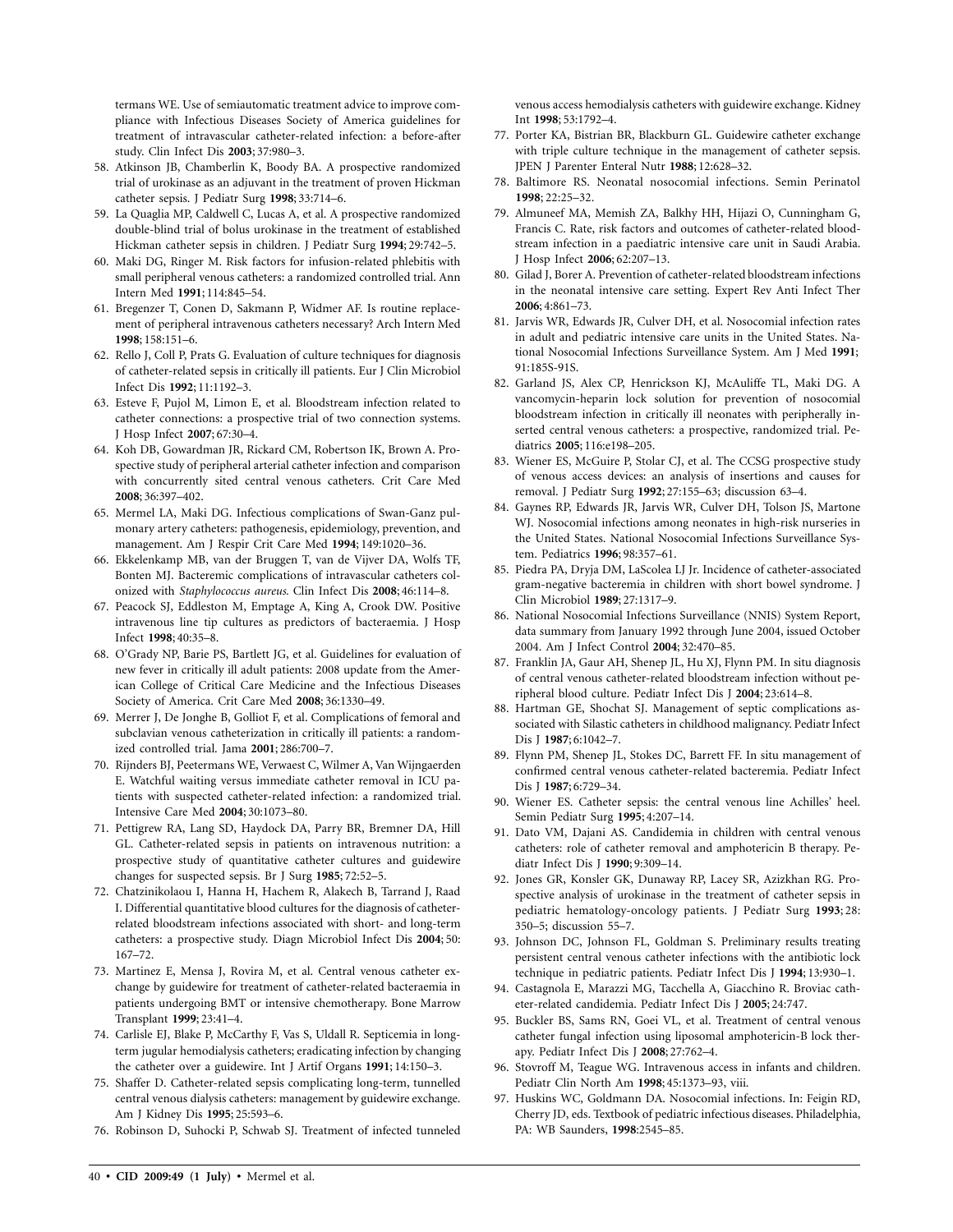- 98. Decker MD, Edwards KM. Central venous catheter infections. Pediatr Clin North Am **1988**; 35:579–612.
- 99. Poole CV, Carlton D, Bimbo L, Allon M. Treatment of catheter-related bacteraemia with an antibiotic lock protocol: effect of bacterial pathogen. Nephrol Dial Transplant **2004**; 19:1237–44.
- 100. Krishnasami Z, Carlton D, Bimbo L, et al. Management of hemodialysis catheter-related bacteremia with an adjunctive antibiotic lock solution. Kidney Int **2002**; 61:1136–42.
- 101. Saad TF. Bacteremia associated with tunneled, cuffed hemodialysis catheters. Am J Kidney Dis **1999**; 34:1114–24.
- 102. Allon M. Dialysis catheter-related bacteremia: treatment and prophylaxis. Am J Kidney Dis **2004**; 44:779–91.
- 103. Ali MZ, Goetz MB. A meta-analysis of the relative efficacy and toxicity of single daily dosing versus multiple daily dosing of aminoglycosides. Clin Infect Dis **1997**; 24:796–809.
- 104. Fogel MA, Nussbaum PB, Feintzeig ID, Hunt WA, Gavin JP, Kim RC. Cefazolin in chronic hemodialysis patients: a safe, effective alternative to vancomycin. Am J Kidney Dis **1998**; 32:401–9.
- 105. Barth RH, DeVincenzo N. Use of vancomycin in high-flux hemodialysis: experience with 130 courses of therapy. Kidney Int **1996**; 50: 929–36.
- 106. Lund GB, Trerotola SO, Scheel PF Jr, et al. Outcome of tunneled hemodialysis catheters placed by radiologists. Radiology **1996**; 198: 467–72.
- 107. Marr KA, Sexton DJ, Conlon PJ, Corey GR, Schwab SJ, Kirkland KB. Catheter-related bacteremia and outcome of attempted catheter salvage in patients undergoing hemodialysis. Ann Intern Med **1997**; 127: 275–80.
- 108. Pourchez T, Moriniere P, Fournier A, Pietri J. Use of Permcath (Quinton) catheter in uraemic patients in whom the creation of conventional vascular access for haemodialysis is difficult. Nephron **1989**; 53:297–302.
- 109. Swartz RD, Messana JM, Boyer CJ, Lunde NM, Weitzel WF, Hartman TL. Successful use of cuffed central venous hemodialysis catheters inserted percutaneously. J Am Soc Nephrol **1994**; 4:1719–25.
- 110. Mokrzycki MH, Zhang M, Cohen H, Golestaneh L, Laut JM, Rosenberg SO. Tunnelled haemodialysis catheter bacteraemia: risk factors for bacteraemia recurrence, infectious complications and mortality. Nephrol Dial Transplant **2006**; 21:1024–31.
- 111. Tanriover B, Carlton D, Saddekni S, et al. Bacteremia associated with tunneled dialysis catheters: comparison of two treatment strategies. Kidney Int **2000**; 57:2151–5.
- 112. Beathard GA. Management of bacteremia associated with tunneledcuffed hemodialysis catheters. J Am Soc Nephrol **1999**; 10:1045–9.
- 113. Capdevila JA, Segarra A, Planes AM, et al. Successful treatment of haemodialysis catheter-related sepsis without catheter removal. Nephrol Dial Transplant **1993**; 8:231–4.
- 114. Fernandez-Hidalgo N, Almirante B, Calleja R, et al. Antibiotic-lock therapy for long-term intravascular catheter-related bacteraemia: results of an open, non-comparative study. J Antimicrob Chemother **2006**; 57:1172–80.
- 115. Maya ID, Carlton D, Estrada E, Allon M. Treatment of dialysis catheter-related *Staphylococcus aureus* bacteremia with an antibiotic lock: a quality improvement report. Am J Kidney Dis **2007**; 50:289–95.
- 116. Raad I, Davis S, Khan A, Tarrand J, Elting L, Bodey GP. Impact of central venous catheter removal on the recurrence of catheter-related coagulase-negative staphylococcal bacteremia. Infect Control Hosp Epidemiol **1992**; 13:215–21.
- 117. Gaillard JL, Merlino R, Pajot N, et al. Conventional and nonconventional modes of vancomycin administration to decontaminate the internal surface of catheters colonized with coagulase-negative staphylococci. JPEN J Parenter Enteral Nutr **1990**; 14:593–7.
- 118. Simon VC, Simon M. Antibacterial activity of teicoplanin and vancomycin in combination with rifampicin, fusidic acid or fosfomycin against staphylococci on vein catheters. Scand J Infect Dis Suppl **1990**; 72:14–9.
- 119. Guggenbichler JP, Berchtold D, Allerberger F, et al. In vitro and in

vivo effect of antibiotics on catheters colonized by staphylococci. Eur J Clin Microbiol Infect Dis **1992**; 11:408–15.

- 120. Ramirez de Arellano E, Pascual A, Martinez-Martinez L, Perea EJ. Activity of eight antibacterial agents on *Staphylococcus epidermidis* attached to Teflon catheters. J Med Microbiol **1994**; 40:43–7.
- 121. Kropec A, Huebner J, Wursthorn M, Daschner FD. In vitro activity of vancomycin and teicoplanin against *Staphylococcus aureus* and *Staphylococcus epidermidis* colonizing catheters. Eur J Clin Microbiol Infect Dis **1993**; 12:545–8.
- 122. Pascual A, Ramirez de Arellano E, Martinez Martinez L, Perea EJ. Effect of polyurethane catheters and bacterial biofilms on the in-vitro activity of antimicrobials against *Staphylococcus epidermidis*. J Hosp Infect **1993**; 24:211–8.
- 123. Rijnders BJ, Van Wijngaerden E, Vandecasteele SJ, Stas M, Peetermans WE. Treatment of long-term intravascular catheter-related bacteraemia with antibiotic lock: randomized, placebo-controlled trial. J Antimicrob Chemother **2005**; 55:90–4.
- 124. Fortun J, Grill F, Martin-Davila P, et al. Treatment of long-term intravascular catheter-related bacteraemia with antibiotic-lock therapy. J Antimicrob Chemother **2006**; 58:816–21.
- 125. Krzywda EA, Andris DA, Edmiston CE Jr, Quebbeman EJ. Treatment of Hickman catheter sepsis using antibiotic lock technique. Infect Control Hosp Epidemiol **1995**; 16:596–8.
- 126. Benoit JL, Carandang G, Sitrin M, Arnow PM. Intraluminal antibiotic treatment of central venous catheter infections in patients receiving parenteral nutrition at home. Clin Infect Dis **1995**; 21:1286–8.
- 127. Arnow PM, Kushner R. Malassezia furfur catheter infection cured with antibiotic lock therapy. Am J Med **1991**; 90:128–30.
- 128. Soriano A, Bregada E, Marques JM, et al. Decreasing gradient of antibiotic concentration in the lumen of catheters locked with vancomycin. Eur J Clin Microbiol Infect Dis **2007**; 26:659–61.
- 129. Anthony TU, Rubin LG. Stability of antibiotics used for antibioticlock treatment of infections of implantable venous devices (ports). Antimicrob Agents Chemother **1999**; 43:2074–6.
- 130. Droste JC, Jeraj HA, MacDonald A, Farrington K. Stability and in vitro efficacy of antibiotic-heparin lock solutions potentially useful for treatment of central venous catheter-related sepsis. J Antimicrob Chemother **2003**; 51:849–55.
- 131. Onland W, Shin CE, Fustar S, Rushing T, Wong WY. Ethanol-lock technique for persistent bacteremia of long-term intravascular devices in pediatric patients. Arch Pediatr Adolesc Med **2006**; 160:1049–53.
- 132. Zinkernagel AS, Zinkernagel MS, Elzi MV, et al. Significance of *Staphylococcus lugdunensis* bacteremia: report of 28 cases and review of the literature. Infection **2008**; 36:314–21.
- 133. Byers K, Anglim A, al. E. Case fatality rate for catheter-related bloodstream infections (CRSBI): a meta-analysis [abstract 43]. In: Program and abstracts of the Fifth Annual Meeting of the Society for Hospital Epidemiology of America (San Diego). **1995**:23.
- 134. Rosen AB, Fowler VG Jr, Corey GR, et al. Cost-effectiveness of transesophageal echocardiography to determine the duration of therapy for intravascular catheter-associated *Staphylococcus aureus* bacteremia. Ann Intern Med **1999**; 130:810–20.
- 135. Pigrau C, Rodriguez D, Planes AM, et al. Management of catheterrelated *Staphylococcus aureus* bacteremia: when may sonographic study be unnecessary? Eur J Clin Microbiol Infect Dis **2003**; 22:713–9.
- 136. Iannini PB, Crossley K. Therapy of *Staphylococcus aureus* bacteremia associated with a removable focus of infection. Ann Intern Med **1976**; 84:558–60.
- 137. Mylotte JM, McDermott C, Spooner JA. Prospective study of 114 consecutive episodes of *Staphylococcus aureus* bacteremia. Rev Infect Dis **1987**; 9:891–907.
- 138. Raad, II, Sabbagh MF. Optimal duration of therapy for catheterrelated *Staphylococcus aureus* bacteremia: a study of 55 cases and review. Clin Infect Dis **1992**; 14:75–82.
- 139. Malanoski GJ, Samore MH, Pefanis A, Karchmer AW. *Staphylococcus aureus* catheter-associated bacteremia. Minimal effective therapy and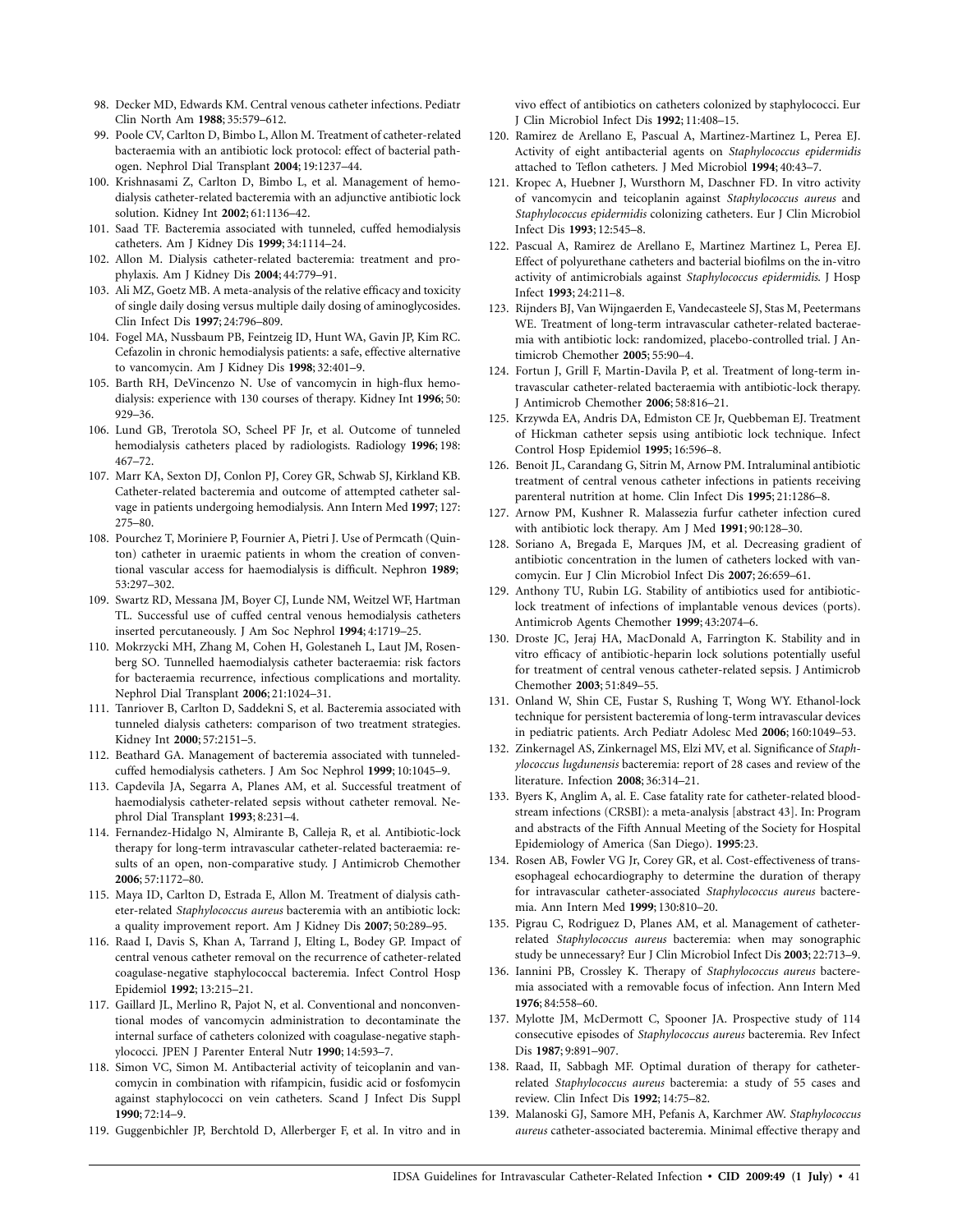unusual infectious complications associated with arterial sheath catheters. Arch Intern Med **1995**; 155:1161–6.

- 140. Ehni WF, Reller LB. Short-course therapy for catheter-associated *Staphylococcus aureus* bacteremia. Arch Intern Med **1989**; 149:533–6.
- 141. Cabell CH, Fowler VG Jr. Importance of aggressive evaluation in patients with *Staphylococcus aureus* bacteremia. Am Heart J **2004**; 147: 379–80.
- 142. Abraham J, Mansour C, Veledar E, Khan B, Lerakis S. *Staphylococcus aureus* bacteremia and endocarditis: the Grady Memorial Hospital experience with methicillin-sensitive *S. aureus* and methicillin-resistant *S. aureus* bacteremia. Am Heart J **2004**; 147:536–9.
- 143. Fowler VG Jr, Olsen MK, Corey GR, et al. Clinical identifiers of complicated *Staphylococcus aureus* bacteremia. Arch Intern Med **2003**; 163: 2066–72.
- 144. Fowler VG Jr, Justice A, Moore C, et al. Risk factors for hematogenous complications of intravascular catheter-associated *Staphylococcus aureus* bacteremia. Clin Infect Dis **2005**; 40:695–703.
- 145. Fowler VG Jr, Miro JM, Hoen B, et al. *Staphylococcus aureus* endocarditis: a consequence of medical progress. Jama **2005**; 293:3012–21.
- 146. Chang FY, MacDonald BB, Peacock JE Jr, et al. A prospective multicenter study of *Staphylococcus aureus* bacteremia: incidence of endocarditis, risk factors for mortality, and clinical impact of methicillin resistance. Medicine (Baltimore) **2003**; 82:322–32.
- 147. Fowler VG Jr, Sanders LL, Sexton DJ, et al. Outcome of *Staphylococcus aureus* bacteremia according to compliance with recommendations of infectious diseases specialists: experience with 244 patients. Clin Infect Dis **1998**; 27:478–86.
- 148. Reilly JJ Jr, Steed DL, Ritter PS. Indwelling venous access catheters in patients with acute leukemia. Cancer **1984**; 53:219–23.
- 149. Roder BL, Wandall DA, Frimodt-Moller N, Espersen F, Skinhoj P, Rosdahl VT. Clinical features of *Staphylococcus aureus* endocarditis: a 10-year experience in Denmark. Arch Intern Med **1999**; 159:462–9.
- 150. Fowler VG Jr, Li J, Corey GR, et al. Role of echocardiography in evaluation of patients with *Staphylococcus aureus* bacteremia: experience in 103 patients. J Am Coll Cardiol **1997**; 30:1072–8.
- 151. Sullenberger AL, Avedissian LS, Kent SM. Importance of transesophageal echocardiography in the evaluation of *Staphylococcus aureus* bacteremia. J Heart Valve Dis **2005**; 14:23–8.
- 152. Sochowski RA, Chan KL. Implication of negative results on a monoplane transesophageal echocardiographic study in patients with suspected infective endocarditis. J Am Coll Cardiol **1993**; 21:216–21.
- 153. Kuizon D, Gordon SM, Dolmatch BL. Single-lumen subcutaneous ports inserted by interventional radiologists in patients undergoing chemotherapy: incidence of infection and outcome of attempted catheter salvage. Arch Intern Med **2001**; 161:406–10.
- 154. Ruhe JJ, Menon A. Clinical significance of isolated *Staphylococcus aureus* central venous catheter tip cultures. Clin Microbiol Infect **2006**; 12: 933–6.
- 155. Wisplinghoff H, Bischoff T, Tallent SM, Seifert H, Wenzel RP, Edmond MB. Nosocomial bloodstream infections in US hospitals: analysis of 24,179 cases from a prospective nationwide surveillance study. Clin Infect Dis **2004**; 39:309–17.
- 156. Jones RN, Marshall SA, Pfaller MA, et al. Nosocomial enterococcal blood stream infections in the SCOPE Program: antimicrobial resistance, species occurrence, molecular testing results, and laboratory testing accuracy. SCOPE Hospital Study Group. Diagn Microbiol Infect Dis **1997**; 29:95–102.
- 157. Gonzales RD, Schreckenberger PC, Graham MB, Kelkar S, DenBesten K, Quinn JP. Infections due to vancomycin-resistant *Enterococcus faecium* resistant to linezolid. Lancet **2001**; 357:1179.
- 158. Kanafani ZA, Federspiel JJ, Fowler VG Jr. Infective endocarditis caused by daptomycin-resistant *Enterococcus faecalis*: a case report. Scand J Infect Dis **2007**; 39:75–7.
- 159. Vergis EN, Hayden MK, Chow JW, et al. Determinants of vancomycin resistance and mortality rates in enterococcal bacteremia. a prospective multicenter study. Ann Intern Med **2001**; 135:484–92.
- 160. Anderson DJ, Murdoch DR, Sexton DJ, et al. Risk factors for infective

endocarditis in patients with enterococcal bacteremia: a case-control study. Infection **2004**; 32:72–7.

- 161. Fernandez-Guerrero ML, Herrero L, Bellver M, Gadea I, Roblas RF, de Gorgolas M. Nosocomial enterococcal endocarditis: a serious hazard for hospitalized patients with enterococcal bacteraemia. J Intern Med **2002**; 252:510–5.
- 162. DiazGranados CA, Jernigan JA. Impact of vancomycin resistance on mortality among patients with neutropenia and enterococcal bloodstream infection. J Infect Dis **2005**; 191:588–95.
- 163. Bhavnani SM, Drake JA, Forrest A, et al. A nationwide, multicenter, case-control study comparing risk factors, treatment, and outcome for vancomycin-resistant and -susceptible enterococcal bacteremia. Diagn Microbiol Infect Dis **2000**; 36:145–58.
- 164. Maki DG, Agger WA. Enterococcal bacteremia: clinical features, the risk of endocarditis, and management. Medicine (Baltimore) **1988**; 67:248–69.
- 165. Gray J, Marsh PJ, Stewart D, Pedler SJ. Enterococcal bacteraemia: a prospective study of 125 episodes. J Hosp Infect **1994**; 27:179–86.
- 166. Sandoe JA, Witherden IR, Au-Yeung HK, Kite P, Kerr KG, Wilcox MH. Enterococcal intravascular catheter-related bloodstream infection: management and outcome of 61 consecutive cases. J Antimicrob Chemother **2002**; 50:577–82.
- 167. Gavalda J, Len O, Miro JM, et al. Brief communication: treatment of *Enterococcus faecalis* endocarditis with ampicillin plus ceftriaxone. Ann Intern Med **2007**; 146:574–9.
- 168. El-Khoury J, Fishman JA. Linezolid in the treatment of vancomycinresistant *Enterococcus faecium* in solid organ transplant recipients: report of a multicenter compassionate-use trial. Transpl Infect Dis **2003**; 5:121–5.
- 169. Linden PK, Moellering RC Jr, Wood CA, et al. Treatment of vancomycin-resistant *Enterococcus faecium* infections with quinupristin/dalfopristin. Clin Infect Dis **2001**; 33:1816–23.
- 170. Poutsiaka DD, Skiffington S, Miller KB, Hadley S, Snydman DR. Daptomycin in the treatment of vancomycin-resistant *Enterococcus faecium* bacteremia in neutropenic patients. J Infect **2007**; 54:567–71.
- 171. Lautenbach E, Schuster MG, Bilker WB, Brennan PJ. The role of chloramphenicol in the treatment of bloodstream infection due to vancomycin-resistant Enterococcus. Clin Infect Dis **1998**; 27:1259–65.
- 172. Seifert H. Catheter-related infections due to gram-negative bacilli. In: Seifert H, Jansen B, Farr BM, eds. Catheter-Related Infections. New York, NY: Marcel Drekker, **1997**:111–38.
- 173. Jacoby GA, Munoz-Price LS. The new  $\beta$ -lactamases. N Engl J Med **2005**; 352:380–91.
- 174. Raymond DP, Pelletier SJ, Crabtree TD, Evans HL, Pruett TL, Sawyer RG. Impact of antibiotic-resistant gram-negative bacilli infections on outcome in hospitalized patients. Crit Care Med **2003**; 31:1035–41.
- 175. Ibrahim EH, Sherman G, Ward S, Fraser VJ, Kollef MH. The influence of inadequate antimicrobial treatment of bloodstream infections on patient outcomes in the ICU setting. Chest **2000**; 118:146–55.
- 176. Dellinger RP, Levy MM, Carlet JM, et al. Surviving Sepsis Campaign: international guidelines for management of severe sepsis and septic shock: **2008**. Crit Care Med **2008**; 36:296–327.
- 177. Paterson DL, Ko WC, Von Gottberg A, et al. Outcome of cephalosporin treatment for serious infections due to apparently susceptible organisms producing extended-spectrum beta-lactamases: implications for the clinical microbiology laboratory. J Clin Microbiol **2001**; 39:2206–12.
- 178. Lorente L, Jimenez A, Santana M, et al. Microorganisms responsible for intravascular catheter-related bloodstream infection according to the catheter site. Crit Care Med **2007**; 35:2424–7.
- 179. Seifert H, Strate A, Pulverer G. Nosocomial bacteremia due to *Acinetobacter baumannii.* Clinical features, epidemiology, and predictors of mortality. Medicine (Baltimore) **1995**; 74:340–9.
- 180. Friedman ND, Korman TM, Fairley CK, Franklin JC, Spelman DW. Bacteraemia due to *Stenotrophomonas maltophilia*: an analysis of 45 episodes. J Infect **2002**; 45:47–53.
- 181. Li J, Nation RL, Turnidge JD, et al. Colistin: the re-emerging antibiotic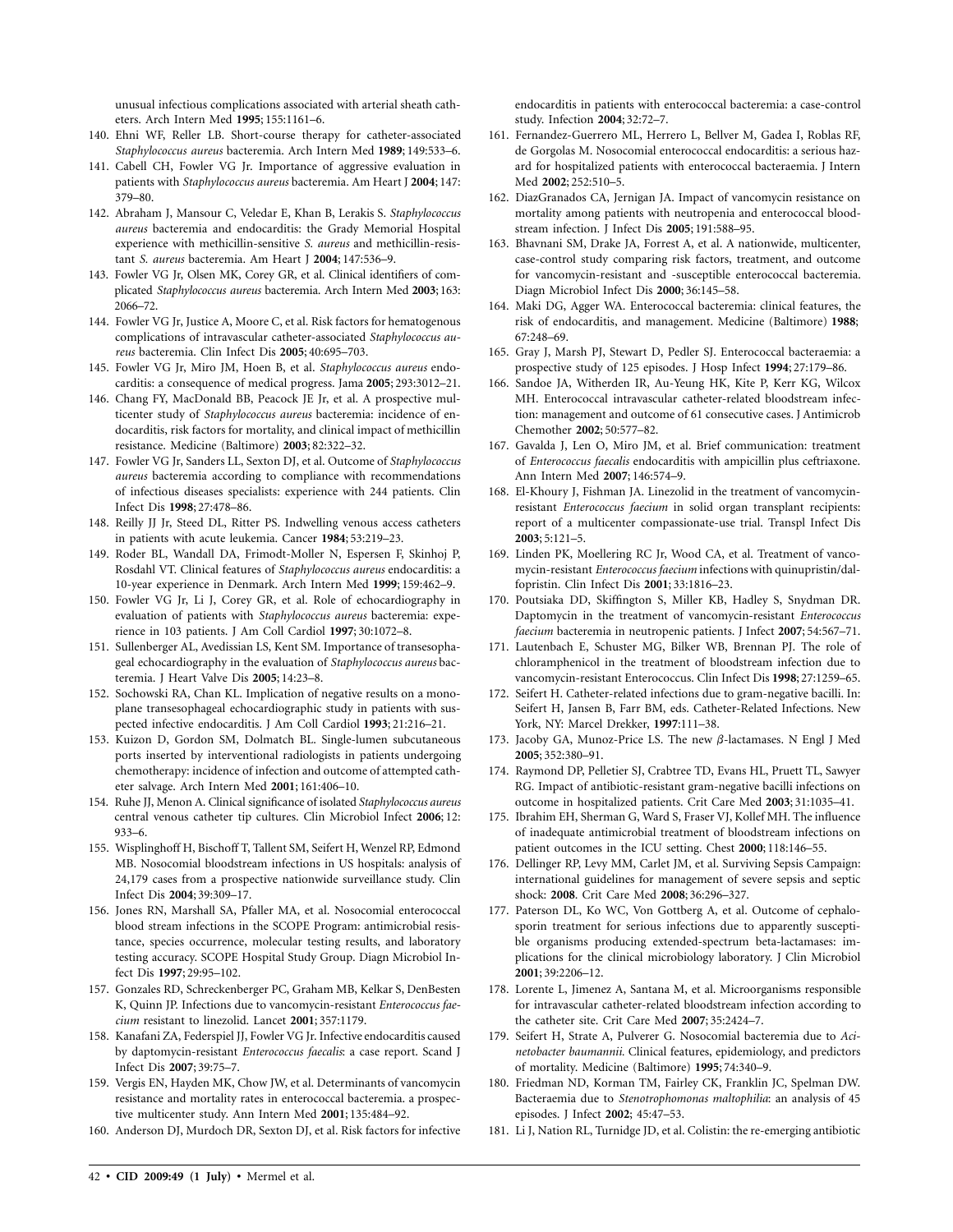for multidrug-resistant gram-negative bacterial infections. Lancet Infect Dis **2006**; 6:589–601.

- 182. Safdar N, Handelsman J, Maki DG. Does combination antimicrobial therapy reduce mortality in gram-negative bacteraemia? A meta-analysis. Lancet Infect Dis **2004**; 4:519–27.
- 183. Elting LS, Bodey GP. Septicemia due to *Xanthomonas* species and non-aeruginosa *Pseudomonas* species: increasing incidence of catheter-related infections. Medicine (Baltimore) **1990**; 69:296–306.
- 184. Rex JH, Bennett JE, Sugar AM, et al. A randomized trial comparing fluconazole with amphotericin B for the treatment of candidemia in patients without neutropenia. Candidemia Study Group and the National Institute. N Engl J Med **1994**; 331:1325–30.
- 185. Mora-Duarte J, Betts R, Rotstein C, et al. Comparison of caspofungin and amphotericin B for invasive candidiasis. N Engl J Med **2002**; 347: 2020–9.
- 186. Reboli AC, Rotstein C, Pappas PG, et al. Anidulafungin versus fluconazole for invasive candidiasis. N Engl J Med **2007**; 356:2472–82.
- 187. Kuse ER, Chetchotisakd P, da Cunha CA, et al. Micafungin versus liposomal amphotericin B for candidaemia and invasive candidosis: a phase III randomised double-blind trial. Lancet **2007**; 369:1519–27.
- 188. Nguyen MH, Peacock JE Jr, Tanner DC, et al. Therapeutic approaches in patients with candidemia. Evaluation in a multicenter, prospective, observational study. Arch Intern Med **1995**; 155:2429–35.
- 189. Hung CC, Chen YC, Chang SC, Luh KT, Hsieh WC. Nosocomial candidemia in a university hospital in Taiwan. J Formos Med Assoc **1996**; 95:19–28.
- 190. Rex JH, Bennett JE, Sugar AM, et al. Intravascular catheter exchange and duration of candidemia. NIAID Mycoses Study Group and the Candidemia Study Group. Clin Infect Dis **1995**; 21:994–6.
- 191. Karlowicz MG, Hashimoto LN, Kelly RE Jr, Buescher ES. Should central venous catheters be removed as soon as candidemia is detected in neonates? Pediatrics **2000**; 106:E63.
- 192. Nucci M, Colombo AL, Silveira F, et al. Risk factors for death in patients with candidemia. Infect Control Hosp Epidemiol **1998**; 19: 846–50.
- 193. Almirante B, Rodriguez D, Park BJ, et al. Epidemiology and predictors of mortality in cases of *Candida* bloodstream infection: results from population-based surveillance, barcelona, Spain, from 2002 to 2003. J Clin Microbiol **2005**; 43:1829–35.
- 194. Kuhn DM, George T, Chandra J, Mukherjee PK, Ghannoum MA. Antifungal susceptibility of *Candida* biofilms: unique efficacy of amphotericin B lipid formulations and echinocandins. Antimicrob Agents Chemother **2002**; 46:1773–80.
- 195. Schinabeck MK, Long LA, Hossain MA, et al. Rabbit model of *Candida albicans* biofilm infection: liposomal amphotericin B antifungal lock therapy. Antimicrob Agents Chemother **2004**; 48:1727–32.
- 196. Mukherjee PK, Mohamed S, Chandra J, et al. Alcohol dehydrogenase restricts the ability of the pathogen *Candida albicans* to form a biofilm on catheter surfaces through an ethanol-based mechanism. Infect Immun **2006**; 74:3804–16.
- 197. Raad I, Hanna H, Dvorak T, Chaiban G, Hachem R. Optimal antimicrobial catheter lock solution, using different combinations of minocycline, EDTA, and 25-percent ethanol, rapidly eradicates organisms embedded in biofilm. Antimicrob Agents Chemother **2007**; 51:78–83.
- 198. Seifert H, Cornely O, Seggewiss K, et al. Bloodstream infection in neutropenic cancer patients related to short-term nontunnelled catheters determined by quantitative blood cultures, differential time to positivity, and molecular epidemiological typing with pulsed-field gel electrophoresis. J Clin Microbiol **2003**; 41:118–23.
- 199. Raad I, Hanna H, Maki DG. Intravascular-catheter-related infections: advances in diagnosis, prevention and mangement. Lancet Infect Dis **2007**; 7:645–57.
- 200. Raad I, Hanna H, Boktour M, et al. Management of central venous catheters in patients with cancer and candidemia. Clin Infect Dis **2004**; 38:1119–27.
- 201. Pappas PG, Kauffman CA, Andes D, et al. Clinical practice guidelines

for the management of candidiasis: 2009 update by the Infectious Diseases Society of America. Clin Infect Dis **2009**; 48:503–35.

- 202. Cotton DJ, Gill VJ, Marshall DJ, Gress J, Thaler M, Pizzo PA. Clinical features and therapeutic interventions in 17 cases of *Bacillus* bacteremia in an immunosuppressed patient population. J Clin Microbiol **1987**; 25:672–4.
- 203. Peces R, Gago E, Tejada F, Laures AS, Alvarez-Grande J. Relapsing bacteraemia due to *Micrococcus luteus* in a haemodialysis patient with a Perm-Cath catheter. Nephrol Dial Transplant **1997**; 12:2428–9.
- 204. Oudiz RJ, Widlitz A, Beckmann XJ, et al. Micrococcus-associated central venous catheter infection in patients with pulmonary arterial hypertension. Chest **2004**; 126:90–4.
- 205. Maki DG, McCormick RD, Uman SJ, Wirtanen GW. Septic endarteritis due to intra-arterial catheters for cancer chemotherapy. I. Evaluation of an outbreak. II. Risk factors, clinical features and management, III. Guidelines for prevention. Cancer **1979**; 44:1228–40.
- 206. Khan EA, Correa AG, Baker CJ. Suppurative thrombophlebitis in children: a ten-year experience. Pediatr Infect Dis J **1997**; 16:63–7.
- 207. Verghese A, Widrich WC, Arbeit RD. Central venous septic thrombophlebitis: the role of medical therapy. Medicine (Baltimore) **1985**; 64: 394–400.
- 208. Strinden WD, Helgerson RB, Maki DG. *Candida* septic thrombosis of the great central veins associated with central catheters: clinical features and management. Ann Surg **1985**; 202:653–8.
- 209. Kaufman J, Demas C, Stark K, Flancbaum L. Catheter-related septic central venous thrombosis: current therapeutic options. West J Med **1986**; 145:200–3.
- 210. Falk PS, Scuderi PE, Sherertz RJ, Motsinger SM. Infected radial artery pseudoaneurysms occurring after percutaneous cannulation. Chest **1992**; 101:490–5.
- 211. Torres-Rojas JR, Stratton CW, Sanders CV, et al. Candidal suppurative peripheral thrombophlebitis. Ann Intern Med **1982**; 96:431–5.
- 212. Fry DE, Fry RV, Borzotta AP. Nosocomial blood-borne infection secondary to intravascular devices. Am J Surg **1994**; 167:268–72.
- 213. van Rooden CJ, Schippers EF, Barge RM, et al. Infectious complications of central venous catheters increase the risk of catheter-related thrombosis in hematology patients: a prospective study. J Clin Oncol **2005**; 23:2655–60.
- 214. Ghanem GA, Boktour M, Warneke C, et al. Catheter-related *Staphylococcus aureus* bacteremia in cancer patients: high rate of complications with therapeutic implications. Medicine (Baltimore) **2007**; 86: 54–60.
- 215. Raad I, Narro J, Khan A, Tarrand J, Vartivarian S, Bodey GP. Serious complications of vascular catheter-related *Staphylococcus aureus* bacteremia in cancer patients. Eur J Clin Microbiol Infect Dis **1992**; 11: 675–82.
- 216. Crowley AL, Peterson GE, Benjamin DK Jr, et al. Venous thrombosis in patients with short- and long-term central venous catheter-associated *Staphylococcus aureus* bacteremia. Crit Care Med **2008**; 36: 385–90.
- 217. Garrison RN, Richardson JD, Fry DE. Catheter-associated septic thrombophlebitis. South Med J **1982**; 75:917–9.
- 218. Walsh TJ, Bustamente CI, Vlahov D, Standiford HC. Candidal suppurative peripheral thrombophlebitis: recognition, prevention, and management. Infect Control **1986**; 7:16–22.
- 219. Gressianu MT, Dhruva VN, Arora RR, et al. Massive septic thrombus formation on a superior vena cava indwelling catheter following *Torulopsis (Candida) glabrata* fungemia. Intensive Care Med **2002**; 28: 379–80.
- 220. Falagas ME, Vardakas KZ, Athanasiou S. Intravenous heparin in combination with antibiotics for the treatment of deep vein septic thrombophlebitis: a systematic review. Eur J Pharmacol **2007**; 557:93–8.
- 221. Lamas CC, Eykyn SJ. Hospital acquired native valve endocarditis: analysis of 22 cases presenting over 11 years. Heart **1998**; 79:442–7.
- 222. Fernandez-Guerrero ML, Verdejo C, Azofra J, de Gorgolas M. Hospital-acquired infectious endocarditis not associated with cardiac surgery: an emerging problem. Clin Infect Dis **1995**; 20:16–23.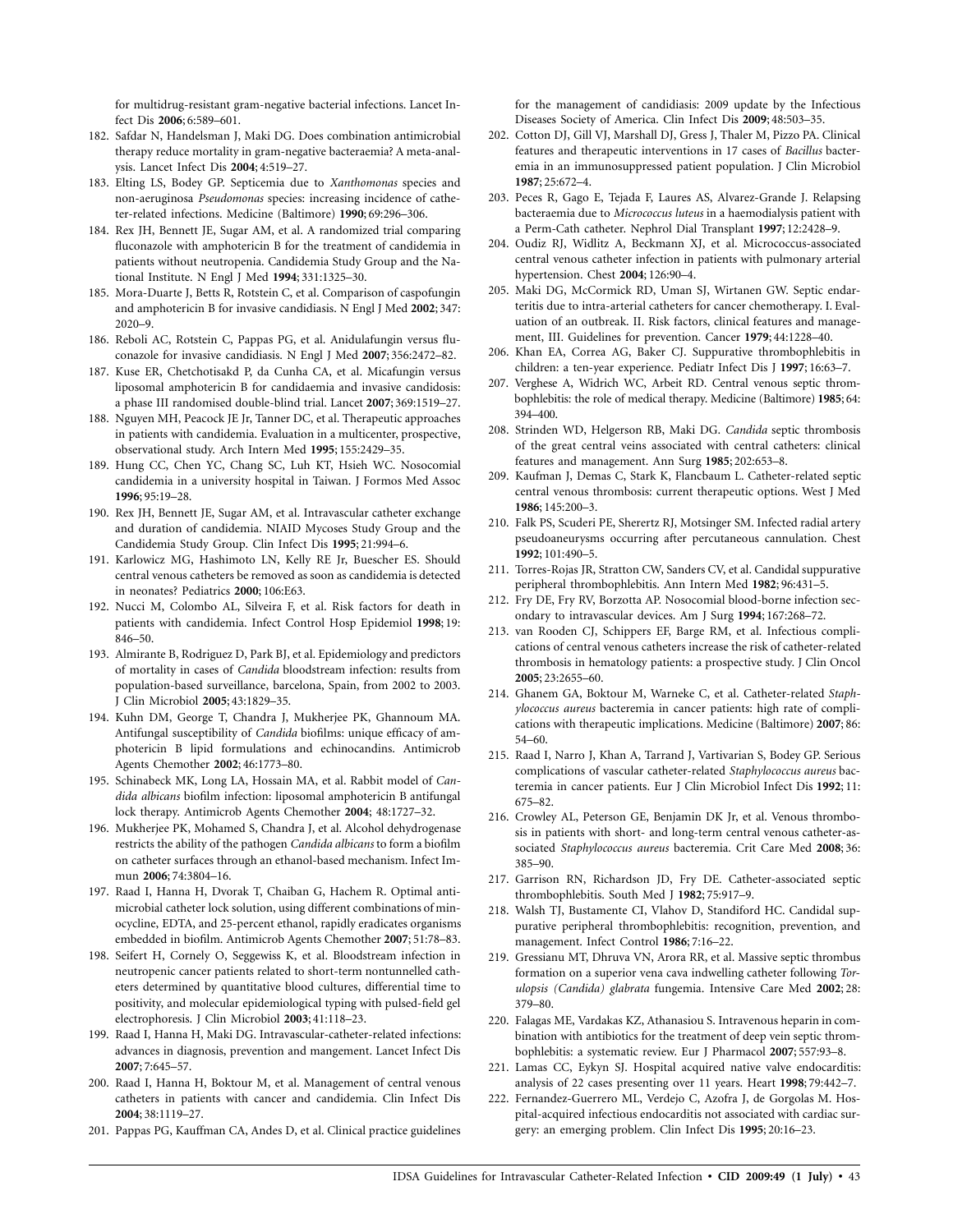- 223. Terpenning MS, Buggy BP, Kauffman CA. Hospital-acquired infective endocarditis. Arch Intern Med **1988**; 148:1601–3.
- 224. Eggimann P, Harbarth S, Constantin MN, Touveneau S, Chevrolet JC, Pittet D. Impact of a prevention strategy targeted at vascularaccess care on incidence of infections acquired in intensive care. Lancet **2000**; 355:1864–8.
- 225. Siegman-Igra Y, Anglim AM, Shapiro DE, Adal KA, Strain BA, Farr BM. Diagnosis of vascular catheter-related bloodstream infection: a meta-analysis. J Clin Microbiol **1997**; 35:928–36.
- 226. Fan ST, Teoh-Chan CH, Lau KF. Evaluation of central venous catheter sepsis by differential quantitative blood culture. Eur J Clin Microbiol Infect Dis **1989**; 8:142–4.
- 227. Maki DG, Martin WT. Nationwide epidemic of septicemia caused by contaminated infusion products. IV. Growth of microbial pathogens in fluids for intravenous infusions. J Infect Dis **1975**; 131:267–72.
- 228. Centers for Disease Control and Prevention. Epidemiologic notes and reports: nosocomial bacteremias associated with intravenous fluid therapy—USA. 1971. MMWR Morb Mortal Wkly Rep **1997**; 46:1227–33.
- 229. Garrett DO, McDonald LC, Wanderley A, et al. An outbreak of neonatal deaths in Brazil associated with contaminated intravenous fluids. J Infect Dis **2002**; 186:81–6.
- 230. Sunenshine RH, Tan ET, Terashita DM, et al. A multistate outbreak of *Serratia marcescens* bloodstream infection associated with contaminated intravenous magnesium sulfate from a compounding pharmacy. Clin Infect Dis **2007**; 45:527–33.
- 231. Centers for Disease Control and Prevention. Update: delayed onset *Pseudomonas fluorescens* bloodstream infections after exposure to contaminated heparin flush—Michigan and South Dakota, 2005–2006. MMWR Morb Mortal Wkly Rep **2006**; 55:961–3.
- 232. Centers for Disease Control and Prevention. *Pseudomonas* bloodstream infections associated with a heparin/saline flush—Missouri, New York, Texas, and Michigan, 2004–2005. MMWR Morb Mortal Wkly Rep **2005**; 54:269–72.
- 233. Centers for Disease Control and Prevention. Update: *Yersinia enterocolitica* bacteremia and endotoxin shock associated with red blood cell transfusions—United States, 1991. MMWR Morb Mortal Wkly Rep **1991**; 40:176–8.
- 234. Tresoldi AT, Padoveze MC, Trabasso P, et al. *Enterobacter cloacae*sepsis outbreak in a newborn unit caused by contaminated total parenteral nutrition solution. Am J Infect Control **2000**; 28:258–61.
- 235. Dixon RE, Kaslow RA, Mackel DC, Fulkerson CC, Mallison GF. Aqueous quaternary ammonium antiseptics and disinfectants: use and misuse. JAMA **1976**; 236:2415–7.
- 236. Frank MJ, Schaffner W. Contaminated aqueous benzalkonium chloride: an unnecessary hospital infection hazard. JAMA **1976**; 236: 2418–9.
- 237. Grohskopf LA, Roth VR, Feikin DR, et al. *Serratia liquefaciens* bloodstream infections from contamination of epoetin alfa at a hemodialysis center. N Engl J Med **2001**; 344:1491–7.
- 238. Macias AE, Munoz JM, Herrera LE, et al. Nosocomial pediatric bacteremia: the role of intravenous set contamination in developing countries. Infect Control Hosp Epidemiol **2004**; 25:226–30.
- 239. Richards C, Alonso-Echanove J, Caicedo Y, Jarvis WR. *Klebsiella pneumoniae* bloodstream infections among neonates in a high-risk nursery in Cali, Colombia. Infect Control Hosp Epidemiol **2004**; 25: 221–5.
- 240. Archibald LK, Ramos M, Arduino MJ, et al. *Enterobacter cloacae* and *Pseudomonas aeruginosa* polymicrobial bloodstream infections traced to extrinsic contamination of a dextrose multidose vial. J Pediatr **1998**; 133:640–4.
- 241. Sardan YC, Zarakolu P, Altun B, et al. A cluster of nosocomial *Klebsiella oxytoca* bloodstream infections in a university hospital. Infect Control Hosp Epidemiol **2004**; 25:878–82.
- 242. Prospero E, Barbadoro P, Savini S, Manso E, Annino I, D'Errico MM. Cluster of *Pseudomonas aeruginosa* catheter-related bloodstream infections traced to contaminated multidose heparinized saline solutions in a medical ward. Int J Hyg Environ Health **2006**; 209:553–6.
- 243. Takahashi H, Kramer MH, Yasui Y, et al. Nosocomial *Serratia marcescens* outbreak in Osaka, Japan, from 1999 to 2000. Infect Control Hosp Epidemiol **2004**; 25:156–61.
- 244. *Enterobacter cloacae* bloodstream infections associated with contaminated prefilled saline syringes—California, November 1998. MMWR Morb Mortal Wkly Rep **1998**; 47:959–60.
- 245. Watson JT, Jones RC, Siston AM, et al. Outbreak of catheter-associated *Klebsiella oxytoca* and *Enterobacter cloacae* bloodstream infections in an oncology chemotherapy center. Arch Intern Med **2005**; 165:2639–43.
- 246. Pan A, Dolcetti L, Barosi C, et al. An outbreak of *Serratia marcescens* bloodstream infections associated with misuse of drug vials in a surgical ward. Infect Control Hosp Epidemiol **2006**; 27:79–82.
- 247. Perz JF, Craig AS, Stratton CW, Bodner SJ, Phillips WE Jr, Schaffner W. *Pseudomonas putida* septicemia in a special care nursery due to contaminated flush solutions prepared in a hospital pharmacy. J Clin Microbiol **2005**; 43:5316–8.
- 248. Selenic D, Dodson DR, Jensen B, Arduino MJ, Panlilio A, Archibald LK. *Enterobacter cloacae* bloodstream infections in pediatric patients traced to a hospital pharmacy. Am J Health Syst Pharm **2003**; 60: 1440–6.
- 249. Civen R, Vugia DJ, Alexander R, et al. Outbreak of *Serratia marcescens* infections following injection of betamethasone compounded at a community pharmacy. Clin Infect Dis **2006**; 43:831–7.
- 250. Siegman-Igra Y, Jacobi E, Lang R, Schwartz D, Carmeli Y. Unexpected hospital-acquired bacteraemia in patients at low risk of bloodstream infection: the role of a heparin drip. J Hosp Infect **2005**; 60:122–8.
- 251. Moreira BM, Leobons MB, Pellegrino FL, et al. *Ralstonia pickettii* and *Burkholderia cepacia* complex bloodstream infections related to infusion of contaminated water for injection. J Hosp Infect **2005**; 60: 51–5.
- 252. Tanaka T, Takahashi H, Kobayashi JM, Ohyama T, Okabe N. A nosocomial outbreak of febrile bloodstream infection caused by heparinized-saline contaminated with *Serratia marcescens,* Tokyo, 2002. Jpn J Infect Dis **2004**; 57:189–92.
- 253. Nasser RM, Rahi AC, Haddad MF, Daoud Z, Irani-Hakime N, Almawi WY. Outbreak of *Burkholderia cepacia* bacteremia traced to contaminated hospital water used for dilution of an alcohol skin antiseptic. Infect Control Hosp Epidemiol **2004**; 25:231–9.
- 254. Sebert ME, Manning ML, McGowan KL, Alpern ER, Bell LM. An outbreak of *Serratia marcescens* bacteremia after general anesthesia. Infect Control Hosp Epidemiol **2002**; 23:733–9.
- 255. Ostrowsky BE, Whitener C, Bredenberg HK, et al. *Serratia marcescens* bacteremia traced to an infused narcotic. N Engl J Med **2002**; 346: 1529–37.
- 256. American Academy of Pediatrics. In: Pickering LK, ed. Redbook: 2003 report on the Committee on Infectious Diseases. 26th ed. Elk Grove Village, IL: American Academy of Pediatrics, **2003**.
- 257. Nelson JD. 2000 Pocketbook of pediatric antimicrobial therapy. 14th ed. Baltimore, MD: Lippincott, Williams & Wilkins, **2000**.
- 258. Chee L, Brown M, Sasadeusz J, MacGregor L, Grigg AP. Gram-negative organisms predominate in Hickman line-related infections in non-neutropenic patients with hematological malignancies. J Infect **2008**; 56:227–33.
- 259. Rodriguez-Creixems M, Alcala L, Munoz P, Cercenado E, Vicente T, Bouza E. Bloodstream infections: evolution and trends in the microbiology workload, incidence, and etiology, 1985–2006. Medicine (Baltimore) **2008**; 87:234–49.
- 260. Blot S, Janssens R, Claeys G, et al. Effect of fluconazole consumption on long-term trends in candidal ecology. J Antimicrob Chemother **2006**; 58:474–7.
- 261. Blue SR, Singh VR, Saubolle MA. *Bacillus licheniformis* bacteremia: five cases associated with indwelling central venous catheters. Clin Infect Dis **1995**; 20:629–33.
- 262. Ruhe J, Menon A, Mushatt D, Dejace P, Hasbun R. Non-epidermidis coagulase-negative staphylococcal bacteremia: clinical predictors of true bacteremia. Eur J Clin Microbiol Infect Dis **2004**; 23:495–8.